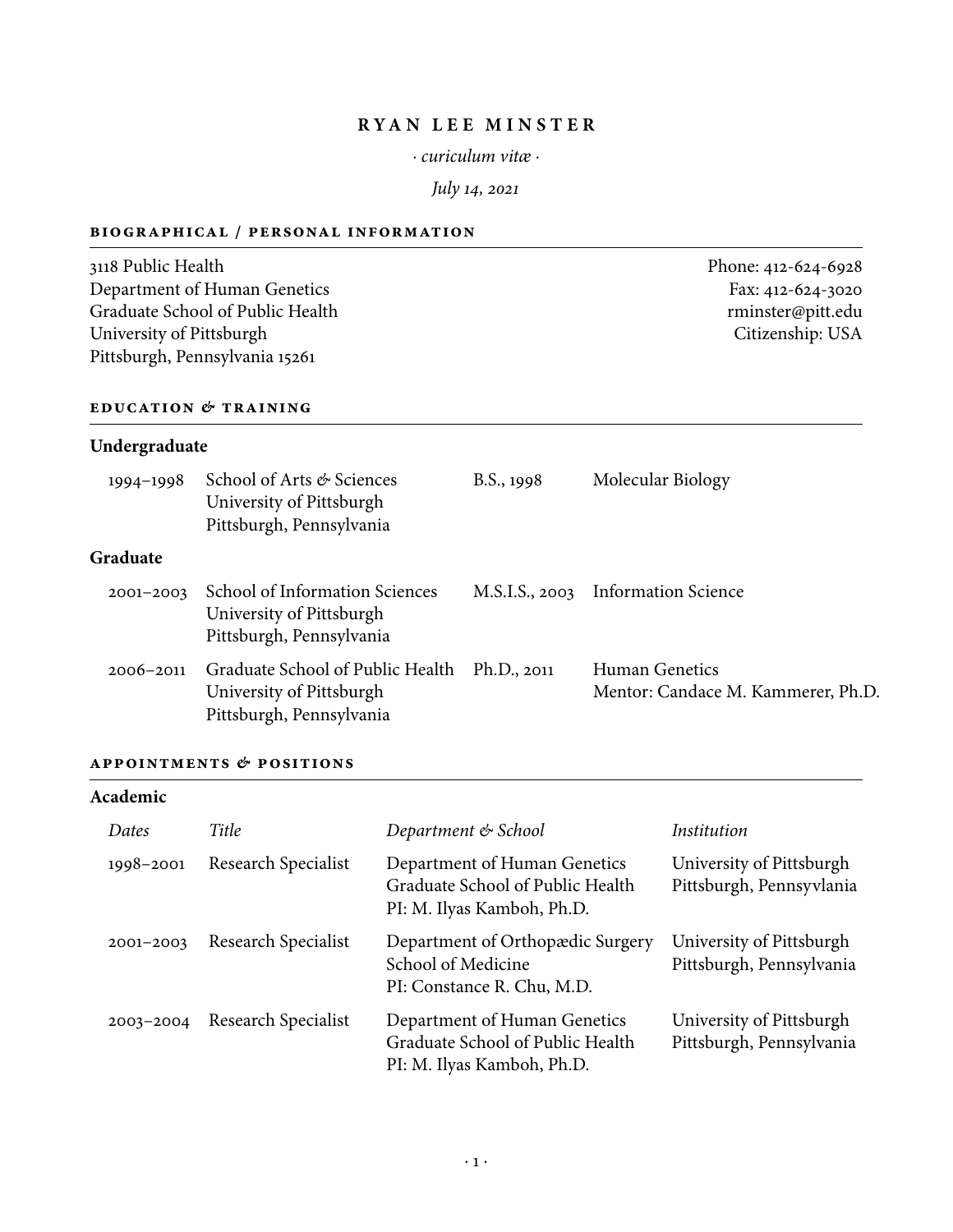| Dates         | Title                                  | Department & School                                                                                                     | Institution                                          |
|---------------|----------------------------------------|-------------------------------------------------------------------------------------------------------------------------|------------------------------------------------------|
| 2004-2010     | Research Specialist &<br>Lab Manager   | Department of Human Genetics<br>Graduate School of Public Health<br>PI: M. Ilyas Kamboh, Ph.D.                          | University of Pittsburgh<br>Pittsburgh, Pennsylvania |
| $2010 - 2012$ | Research Specialist                    | Department of Human Genetics<br>Graduate School of Public Health<br>PIs: Daniel E. Weeks, Ph.D.<br>Anne B. Newman, M.D. | University of Pittsburgh<br>Pittsburgh, Pennsylvania |
| $2012 - 2013$ | <b>Visiting Assistant</b><br>Professor | Department of Human Genetics<br>Graduate School of Public Health                                                        | University of Pittsburgh<br>Pittsburgh, Pennsylvania |
| $2013 -$      | <b>Assistant Professor</b>             | Department of Human Genetics<br>Graduate School of Public Health                                                        | University of Pittsburgh<br>Pittsburgh, Pennsylvania |

### **certification & licensure**

### **Specialty Certification**

| 2011 | Certified Mediator<br>· 12 hours additional training in facilitation<br>· 8 hours additional training in church mediation | Office of Dispute Resolution<br>Nebraska Supreme Court                                        |
|------|---------------------------------------------------------------------------------------------------------------------------|-----------------------------------------------------------------------------------------------|
| 2012 | <b>Excellence in Teaching</b>                                                                                             | Graduate School of Public Health<br>University of Pittsburgh                                  |
| 2016 | <b>Associate Certification in STEM Teaching</b>                                                                           | Center for the Integration of Research,<br>Teaching $\&$ Learning<br>University of Pittsburgh |

### **membership in professional & scientific societies**

- 2005– American Society of Human Genetics
- 2007 Genetics Society of America
- 2007 American Association for the Advancement of Science
- 2014– National Organization of Gay and Lesbian Scientists and Technical Professionals
- 2015 Gerontological Society of America
- 2017– International Society of Computational Biology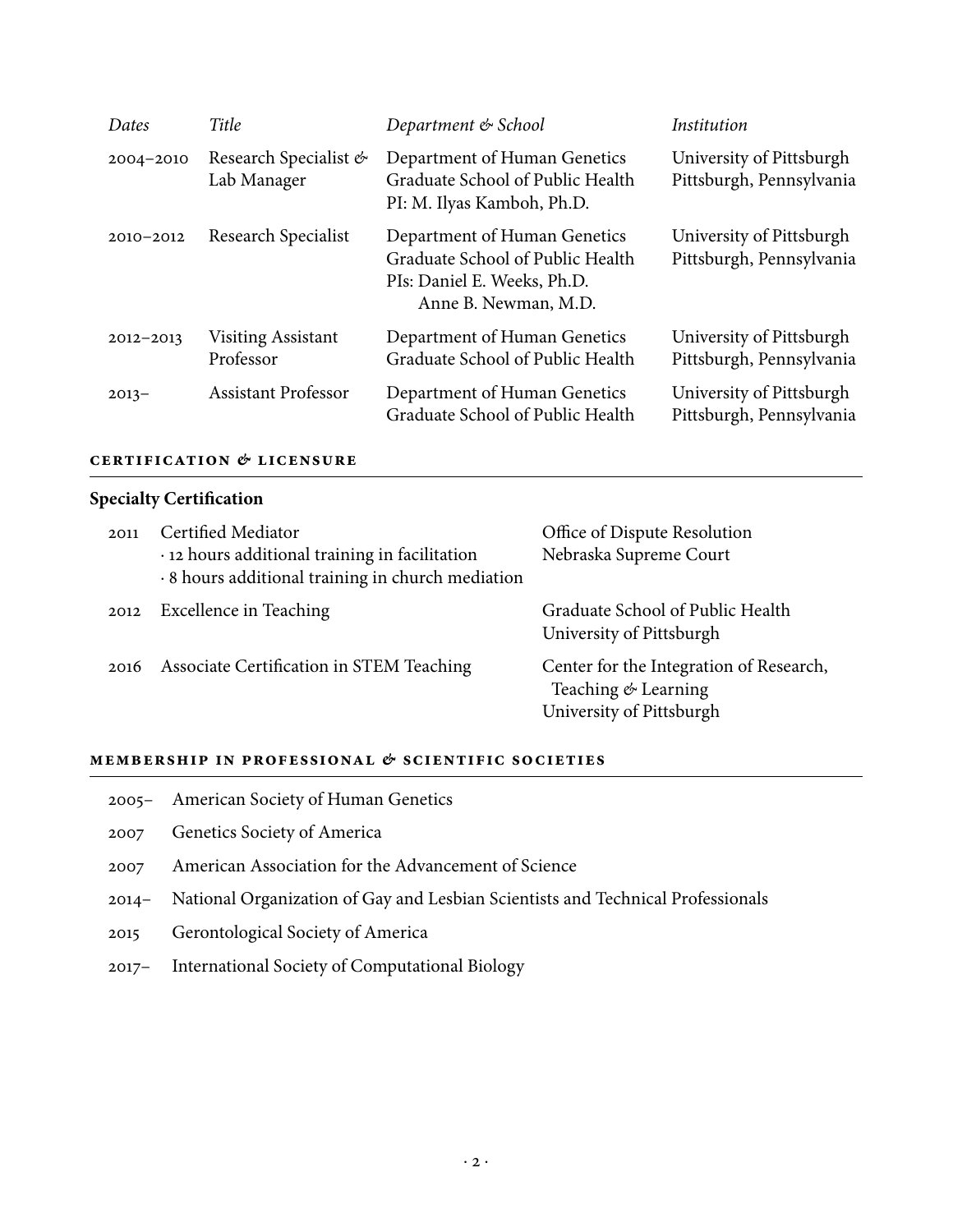### **honors**

| 1994 | University of Pittsburgh Chancellor's Scholar                                                                                                                                                  |
|------|------------------------------------------------------------------------------------------------------------------------------------------------------------------------------------------------|
| 1995 | Dr Frank R. Caputo Endowed Scholar                                                                                                                                                             |
| 1995 | TBZ National Honorary Sorority, $\Gamma\Omega$ Chapter<br>University of Pittsburgh                                                                                                             |
| 1998 | KKY National Honorary Fraternity, $A\Omega$ Chapter<br>University of Pittsburgh                                                                                                                |
|      | 1998 B.S. cum laude<br>University of Pittsburgh                                                                                                                                                |
| 2012 | Best Dissertation of the Year in the Department of Human Genetics<br>$\Delta\Omega$ Honorary Society in Public Health, O Chapter<br>Graduate School of Public Health, University of Pittsburgh |

# **professional activities — teaching**

## **Courses Taught**

| Years<br>Taught                         | Course Number<br>Title                                        | Lecture Hours; Credits<br>Average Enrollment | Role in<br>Course |
|-----------------------------------------|---------------------------------------------------------------|----------------------------------------------|-------------------|
| Fall 2011                               | PUBHLT 2015<br>Public Health Biology                          | 2 h/wk; 2 cr<br>70 students                  | Co-Director       |
| Summer 2012<br>$(12\text{-}wk session)$ | PUBHLT 2015<br>Public Health Biology                          | $2 h/wk$ ; $2 cr$<br>18 students             | Co-Director       |
| Fall 2012                               | PUBHLT 2015<br>Public Health Biology                          | $2 h/wk$ ; $2 cr$<br>93 students             | Co-Director       |
| Summer 2013<br>$(12\text{-}wk session)$ | PUBHLT 2015<br>Public Health Biology                          | $2 h/wk$ ; $2 cr$<br>21 students             | Co-Director       |
| Fall 2013                               | PUBHLT 2015<br>Public Health Biology                          | $2 h/wk$ ; $2 cr$<br>57 students             | Co-Director       |
| Summer 2014<br>$(12\text{-}wk session)$ | PUBHLT 2015<br>Public Health Biology                          | $2 h/wk$ ; $2 cr$<br>24 students             | Co-Director       |
| Fall 2014                               | PUBHLT 2015<br>Public Health Biology                          | $2 h/wk$ ; $2 cr$<br>70 students             | Co-Director       |
| Fall 2014                               | <b>HUGEN 2070</b><br><b>Bioinformatics for Human Genetics</b> | $3 h/wk$ ; $3 cr$<br>19 students             | Co-Director       |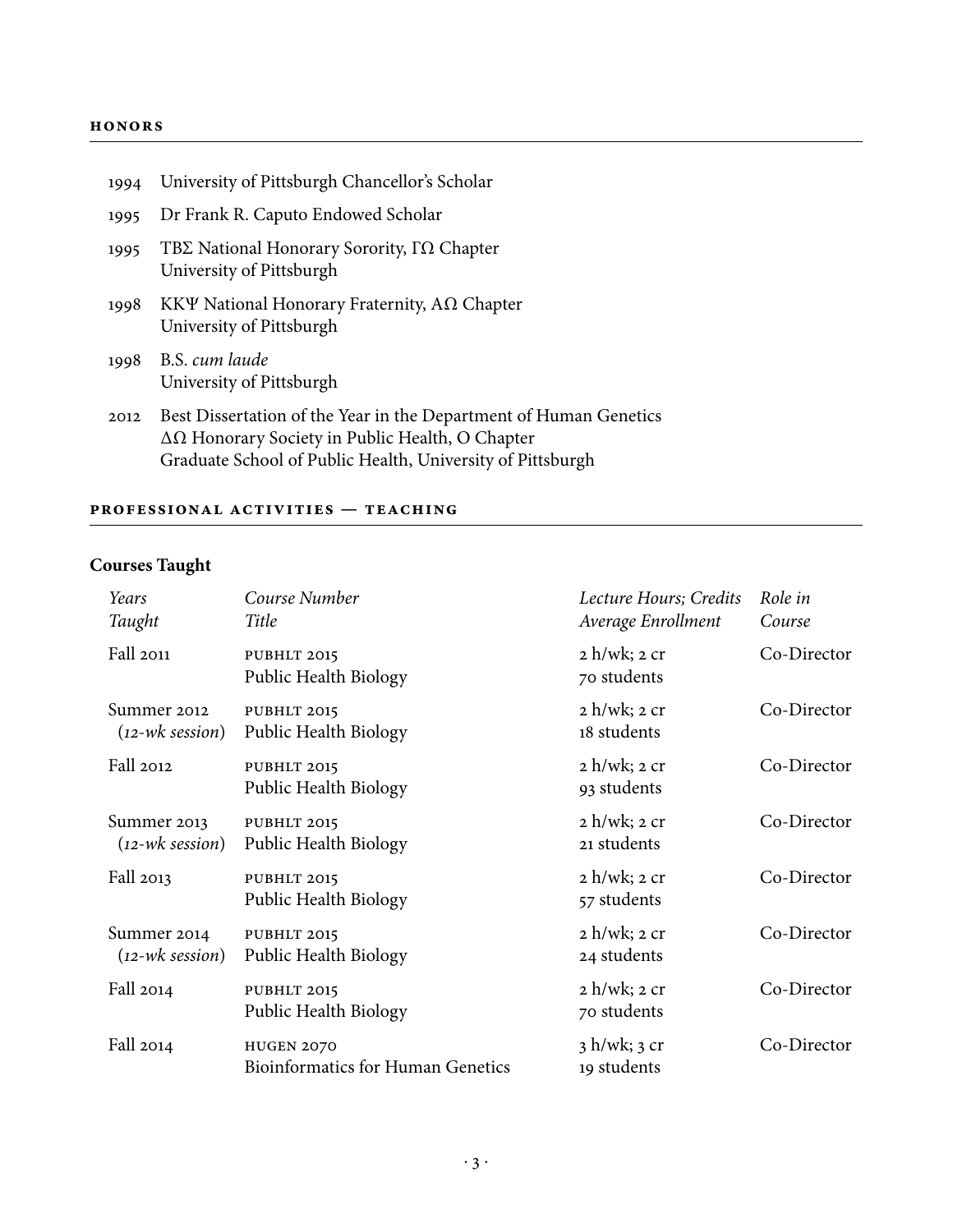| Years<br>Taught                         | Course Number<br>Title                                               | Lecture Hours; Credits<br>Average Enrollment | Role in<br>Course |
|-----------------------------------------|----------------------------------------------------------------------|----------------------------------------------|-------------------|
| Spring 2015                             | <b>HUGEN 2022</b><br><b>Human Population Genetics</b>                | $2 h/wk$ ; $2 cr$<br>30 students             | Co-Director       |
| Summer 2015<br>$(12-wk$ session)        | PUBHLT 2015<br>Public Health Biology                                 | $2 h/wk$ ; $2 cr$<br>25 students             | Co-Director       |
| Fall 2015                               | PUBHLT 2015<br>Public Health Biology                                 | $2 h/wk$ ; $2 cr$<br>57 students             | Co-Director       |
| Spring 2016                             | <b>HUGEN 2080</b><br><b>Statistical Genetics</b>                     | 3 h/wk; 3 cr<br>4 students                   | Co-Director       |
| Summer 2016<br>$(6-wk$ session)         | PUBHLT 2016<br>Capstone Course:<br>Problem Solving in Public Health  | $4 h/wk$ ; 2 cr<br>10 students               | Co-Director       |
| Summer 2016<br>$(12\text{-}wk session)$ | PUBHLT 2015<br>Public Health Biology                                 | $2 h/wk$ ; $2 cr$<br>18 students             | Co-Director       |
| Fall 2016                               | PUBHLT 2015<br>Public Health Biology                                 | $2 h/wk$ ; $2 cr$<br>57 students             | Co-Director       |
| Fall 2016                               | <b>HUGEN 2070</b><br><b>Bioinformatics for Human Genetics</b>        | 3 h/wk; 3 cr<br>19 students                  | Co-Director       |
| Fall 2016                               | <b>HUGEN 2010</b><br>Bioinformatics Resources for Geneticists        | $2 h/wk$ ; $1 cr$<br>20 students             | Director          |
| Summer 2017<br>$(6-wk$ session)         | PUBHLT 2016<br>Capstone Course:<br>Problem Solving in Public Health  | $4 h/wk$ ; 2 cr<br>12 students               | Co-Director       |
| Summer 2017                             | PUBHLT 2015<br>(12-wk session) Public Health Biology                 | $2 h/wk$ ; $2 cr$<br>19 students             | Co-Director       |
| Fall 2017                               | PUBHLT 2015<br>Public Health Biology                                 | $2 h/wk$ ; $2 cr$<br>57 students             | Co-Director       |
| Fall 2017                               | <b>HUGEN 2010</b><br><b>Bioinformatics Resources for Geneticists</b> | $2 h/wk$ ; $1 cr$<br>30 students             | Director          |
| Spring 2018                             | <b>HUGEN 2080</b><br><b>Statistical Genetics</b>                     | $3 h/wk$ ; $3 cr$<br>11 students             | Co-Director       |
| Summer 2018<br>$(12-wk$ session)        | PUBHLT 2015<br>Public Health Biology                                 | $2 h/wk$ ; $2 cr$<br>20 students             | Co-Director       |
| Fall 2018                               | <b>HUGEN 2070</b><br><b>Bioinformatics for Human Genetics</b>        | $3 h/wk$ ; $3 cr$<br>17 students             | Co-Director       |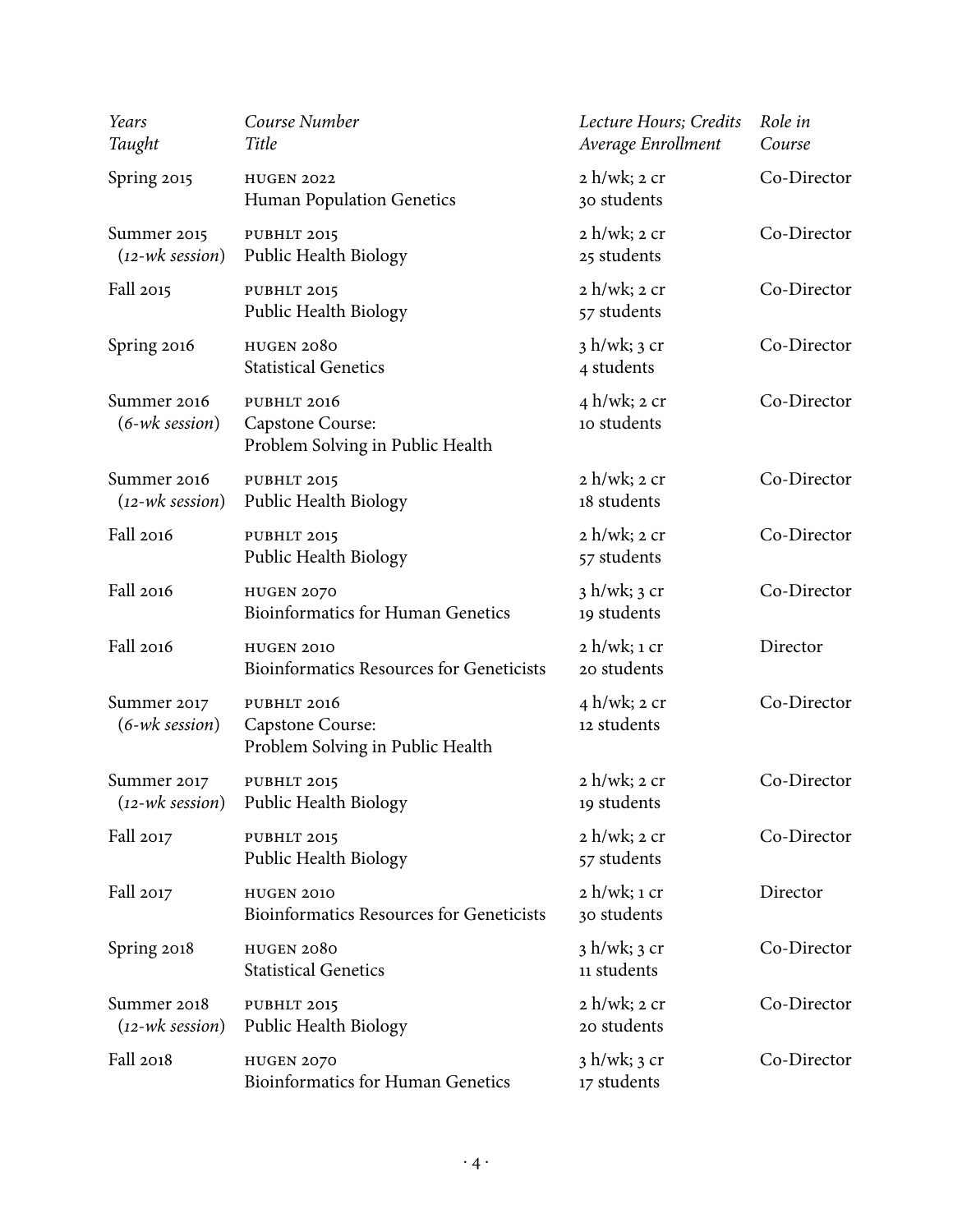| Years<br>Taught | Course Number<br>Title                                                     | Lecture Hours; Credits<br>Average Enrollment | Role in<br>Course |
|-----------------|----------------------------------------------------------------------------|----------------------------------------------|-------------------|
| Fall 2019       | <b>HUGEN 2010</b><br><b>Bioinformatics Resources for Geneticists</b>       | $2 h/wk$ ; 1 cr<br>27 students               | Director          |
| Fall 2019       | <b>HUGEN 2070</b><br><b>Bioinformatics for Human Genetics</b>              | 3 h/wk; 3 cr<br>10 students                  | Co-Director       |
| Spring 2020     | <b>HUGEN 2026</b><br>Genomic Data Pipelines & Tools                        | $3 h/wk$ ; $3 cr$<br>5 students              | Co-Director       |
| Fall 2020       | <b>HUGEN 2010</b><br><b>Bioinformatics Resources for Geneticists</b>       | $2 h/wk$ ; 1 cr<br>55 students               | Director          |
| Fall 2020       | <b>HUGEN 2071</b><br>Genomic Data Processing & Structures                  | $3 h/wk$ ; $3 cr$<br>20 students             | Co-Director       |
| Spring 2021     | <b>HUGEN 2072</b><br>Genomic Data Pipelines & Tools                        | $3 h/wk$ ; $3 cr$<br>12 students             | Director          |
| Spring 2021     | <b>HUGEN 2073</b><br>Genomic Data Visualization $\mathfrak{G}$ Integration | $3 h/wk$ ; $3 cr$<br>9 students              | Director          |

# **Other Teaching — Lectures, Tutorials & Continuing Education Courses**

| Dates     | Type of Teaching                                                             | Title                      |
|-----------|------------------------------------------------------------------------------|----------------------------|
| 1997-1998 | Monthly 2-hour beginner courses<br>Health Sciences Library System            | Microsoft PowerPoint       |
| 1997-1998 | Monthly 2-hour beginner courses<br>Health Sciences Library System            | Adobe Photoshop            |
| 2010      | <b>Two Lectures</b><br><b>Human Population Genetics</b><br>(HUGEN 2022)      | Genetic Epidemiology       |
| 2014      | Lecture<br>Biology $\&$ Physiology of Aging<br>(EPIDEM 2980)                 | Genetics of Longevity      |
| 2015      | Lecture<br>Diet $\&$ Exercise in<br>Chronic Disease Management<br>(HRS 2627) | Genetics & Chronic Disease |
| 2016      | Lecture<br>Biology $\&$ Physiology of Aging<br>(EPIDEM 2980)                 | Genetics of Longevity      |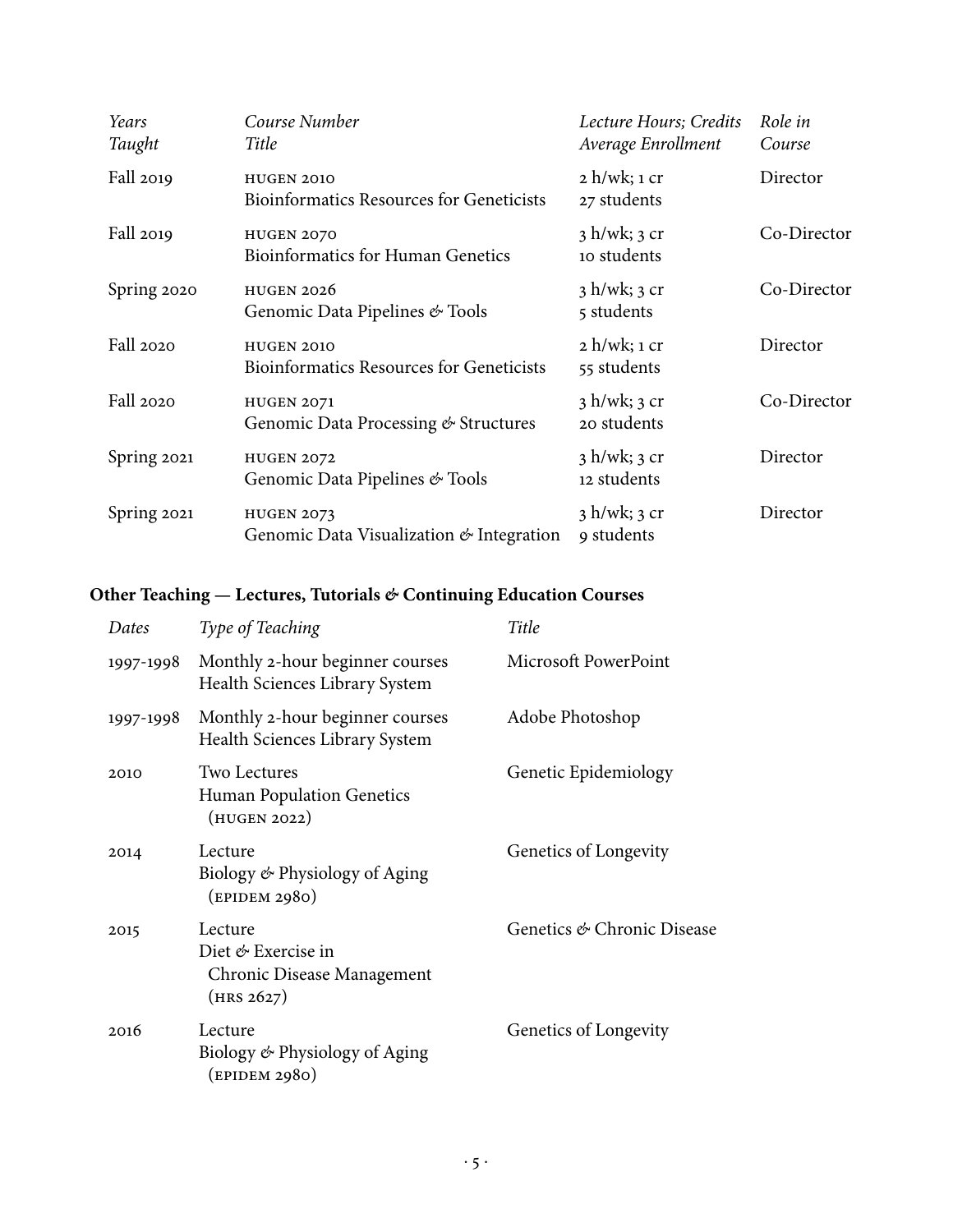| Dates | Type of Teaching                                                                                                   | Title                                                             |
|-------|--------------------------------------------------------------------------------------------------------------------|-------------------------------------------------------------------|
| 2016  | Lecture<br>Diet & Exercise in<br>Chronic Disease Management<br>(HRS 2627)                                          | Genetics & Chronic Disease                                        |
| 2017  | Two Lectures<br>Human Genetics Journal Club &<br>Peer Review<br>(HUGEN 2028)                                       | Review of Minster et al. Nat. Genet. 2016                         |
| 2017  | Lecture<br>Faculty of Medicine<br>Le Iunivesitē Aoao o Sāmoa<br>National University of Sāmoa<br>Apia, Sāmoa        | A Thrifty Variant in CREBRF<br>Strongly Influences BMI in Sāmoans |
| 2017  | One Lecture for Two Sections<br>Capstone Course: Problem Solving<br>in Public Health<br>(PUBHLT 2016)              | Conflict Resolution & Difficult Conversations                     |
| 2017  | Lecture<br>Diet & Exercise in<br>Chronic Disease Management<br>(HRS 2627)                                          | Genetics & Chronic Disease                                        |
| 2018  | One Lecture for Five Sections<br>Capstone Course: Problem Solving<br>in Public Health<br>(PUBHLT 2016)             | Conflict Resolution & Difficult Conversations                     |
| 2018  | Lecture<br><b>Faculty of Medicine</b><br>Le Iunivesite Aoao o Sāmoa<br>National University of Sāmoa<br>Apia, Sāmoa | A Thrifty Variant in CREBRF<br>Strongly Influences BMI in Sāmoans |
| 2018  | Lecture<br>Introduction to Public Health Genetics<br>(HUGEN 2049)                                                  | Conflict Resolution & Difficult Conversations                     |
| 2018  | Lecture<br>Diet & Exercise in<br>Chronic Disease Management<br>(HRS 2627)                                          | Genetics & Chronic Disease                                        |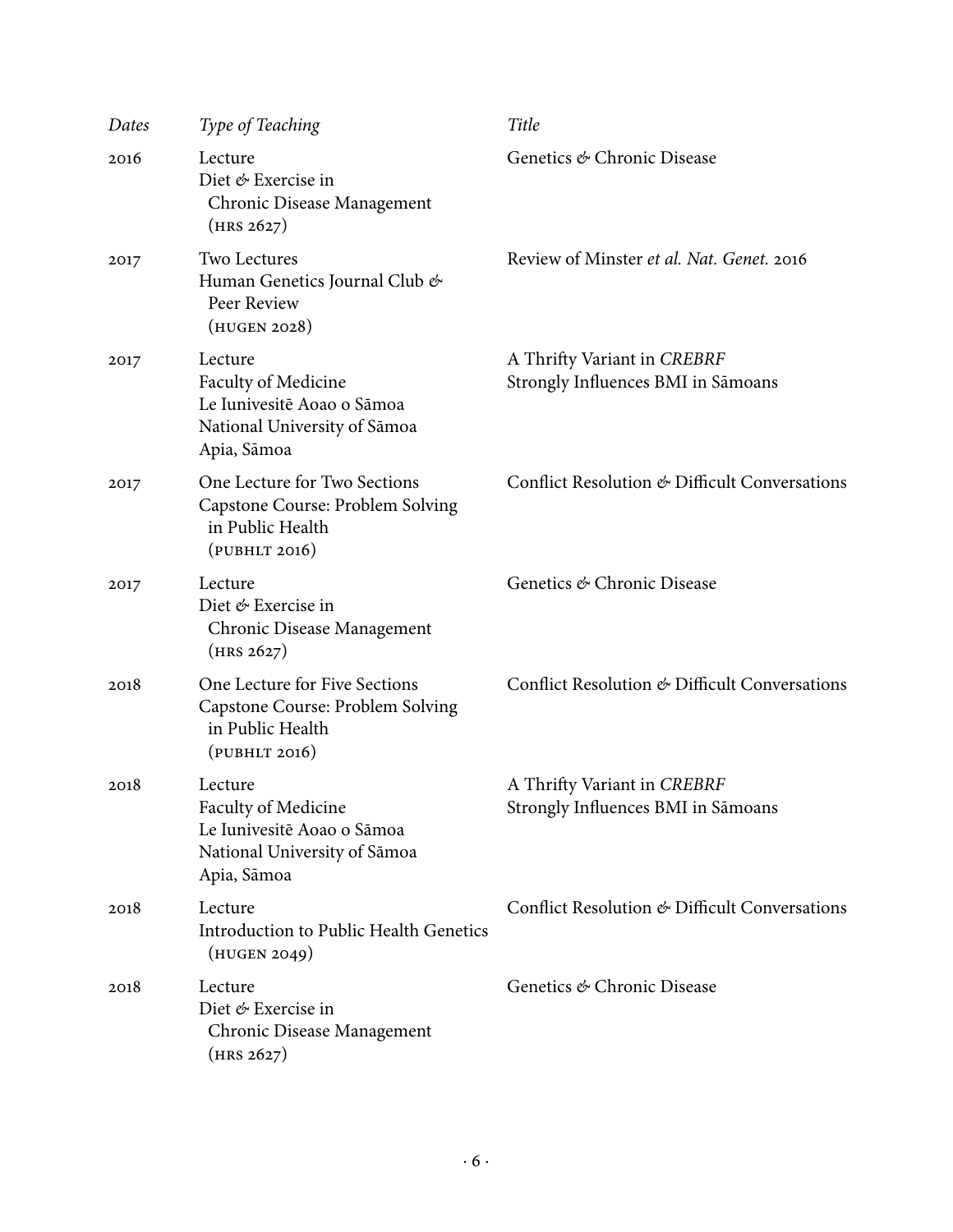| Dates | Type of Teaching                                                          | Title                                             |
|-------|---------------------------------------------------------------------------|---------------------------------------------------|
| 2019  | Lecture<br>Public Health Agency Management<br>(HPM 2081)                  | Conflict Transformation & Difficult Conversations |
| 2019  | Lecture<br>Introduction to Public Health Genetics<br>(HUGEN 2049)         | Conflict Transformation & Difficult Conversations |
| 2019  | Lecture<br>Diet & Exercise in<br>Chronic Disease Management<br>(HRS 2627) | Genetics & Chronic Disease                        |
| 2020  | Lecture<br><b>Statistical Genetics</b><br>(HUGEN 2080)                    | Gene $\times$ Gene Interactions                   |
| 2020  | Lecture<br>Introduction to Public Health Genetics<br>(HUGEN 2049)         | Conflict Transformation & Difficult Conversations |

# **Major Advisor on Master's & Doctoral Committees**

| Dates         | <b>Student</b>             | Degree Program                                                            | Title                                                                                                                         |
|---------------|----------------------------|---------------------------------------------------------------------------|-------------------------------------------------------------------------------------------------------------------------------|
| $2016 - 2019$ | Emily M. Russell           | Ph.D. Human Genetics                                                      | Discrepant effects of CREBRF on obesity and<br>metabolic phenotypes and signals of selection<br>in Samoans                    |
| 2017-2021     | Rehab A. Sherlala          | Ph.D. Human Genetics                                                      | Disentangling the effects of body size and ge-<br>netics on insulin-like growth factor-1 and its<br>relationship to mortality |
| $2018-$       | Stephanie Mercurio         | M.S. Human Genetics                                                       | Interpretation of variation in BTNL9 and its re-<br>lationship to HDL cholesterol                                             |
| $2018 - 2020$ | Jessica C. Tiner           | M.P.H. Human Genetics                                                     | Utility of CREBRF genotype with BMI in predic-<br>tion of type 2 diabetes                                                     |
| $2019-$       | Zeynep<br>Erdoğan-Yıldırım | Ph.D. Human Genetics                                                      | Women's reproductive health phenotype devel-<br>opment and genome-wide association studies                                    |
| $2020 -$      | Frank Swann IV             | M.P.H. Human Genetics<br>M.S. Human Genetics<br><b>Genetic Counseling</b> | Examining genetic literacy and capacity for<br>engagement in genetic research among Pacific<br>Islanders                      |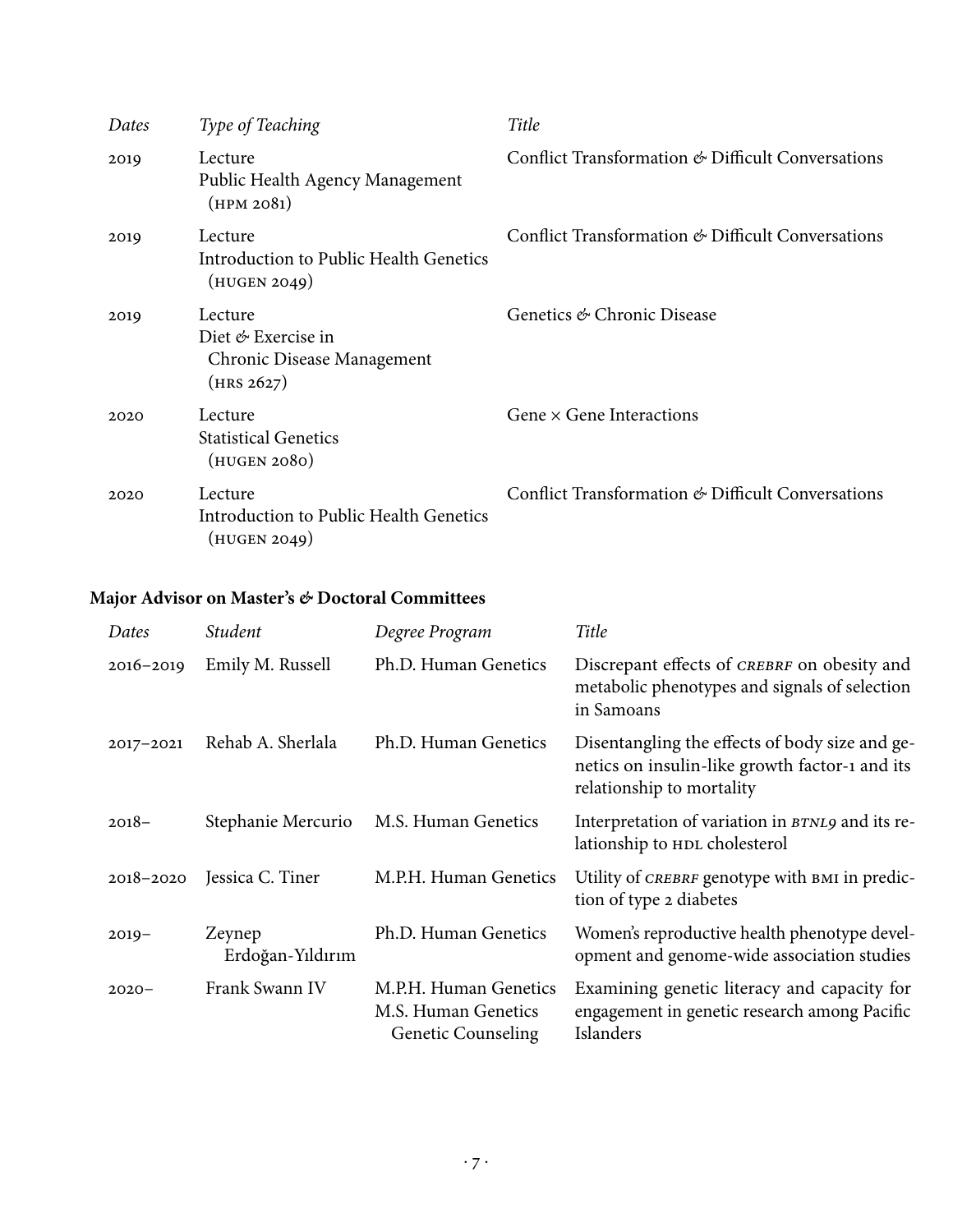| Dates    | Name of Student         | Degree Program        | Title                                                                                                           |
|----------|-------------------------|-----------------------|-----------------------------------------------------------------------------------------------------------------|
|          | 2020–2021 Amber Olander |                       | M.P.H. Human Genetics Assessing genetic associations with depressive<br>features and body mass index in Samoans |
| $2021 -$ | Maleah E. Benn          | M.P.H. Human Genetics | <b>TBD</b>                                                                                                      |

# **Service on Master's & Doctoral Committees**

| Dates         | Student                    | Degree Program                                   | Title                                                                                                                                                                                                                                                                                            |
|---------------|----------------------------|--------------------------------------------------|--------------------------------------------------------------------------------------------------------------------------------------------------------------------------------------------------------------------------------------------------------------------------------------------------|
| 2014-2016     | Sevinç Akçay               | Ph.D. Human Genetics                             | Molecular consequences of elastin gene mu-<br>tations in autosomal dominant cutis laxa and<br>supravalvular aortic stenosis                                                                                                                                                                      |
| 2014-2015     | Enrique I. Velazquez       | Ph.D. Human Genetics                             | Alternative to relational database in per-<br>sonalized medicine: comparison of No<br>sqL approaches for big data storage using<br>supercomputers                                                                                                                                                |
| $2014 - 2016$ | S. Amir Bahreini           | Ph.D. Human Genetics                             | Identification of DNA sequence variants in the<br>estrogen receptor pathway in breast cancer                                                                                                                                                                                                     |
| 2015-2016     | Patricia Ann Shaw          | M.S. Human Genetics                              | Non-invasive prenatal detection of ΔF508 CFTR<br>mutation status                                                                                                                                                                                                                                 |
| 2015-2016     | Nicolette Walano           | M.S. Human Genetics<br><b>Genetic Counseling</b> | Familial clustering of suicide and major depres-<br>sive disorder: an observational analysis                                                                                                                                                                                                     |
| 2015-2016     | Sally A. Sherman           | Ph.D. Health &<br><b>Physical Fitness</b>        | Energy expenditure in yoga versus other forms<br>of physical activity                                                                                                                                                                                                                            |
| $2015 - 2018$ | Ahmed M. Basudan           | Ph.D. Human Genetics                             | Comprehensive molecular and clinicopatho-<br>logical characterization of breast cancer metas-<br>tasis: emphasis on invasive lobular carcinoma                                                                                                                                                   |
| $2016 - 2018$ | Brandon<br>Michael Blobner | Ph.D. Human Genetics                             | Conserved cysteines in the finger domain<br>of the epithelial Na <sup>+</sup> channel $\alpha$ and $\gamma$ sub-<br>units are proximal to the dynamic finger-<br>thumb domain interface and the impact of low-<br>frequency variants on renal Na <sup>+</sup> transporters<br>and blood pressure |
| 2016-2017     | Barbara L. Hopkins         | Ph.D. Human Genetics                             | A PRDX1-FOXO3 signaling pathway acts as a<br>redox sensor controlling FOXO3 subcellular lo-<br>calization and target gene transactivation                                                                                                                                                        |
| 2016          | Andrew K. Gaul             | M.P.H. Health Policy<br>& Management             | Decision-making protocols for emergency<br>triage during mass casualty incidents                                                                                                                                                                                                                 |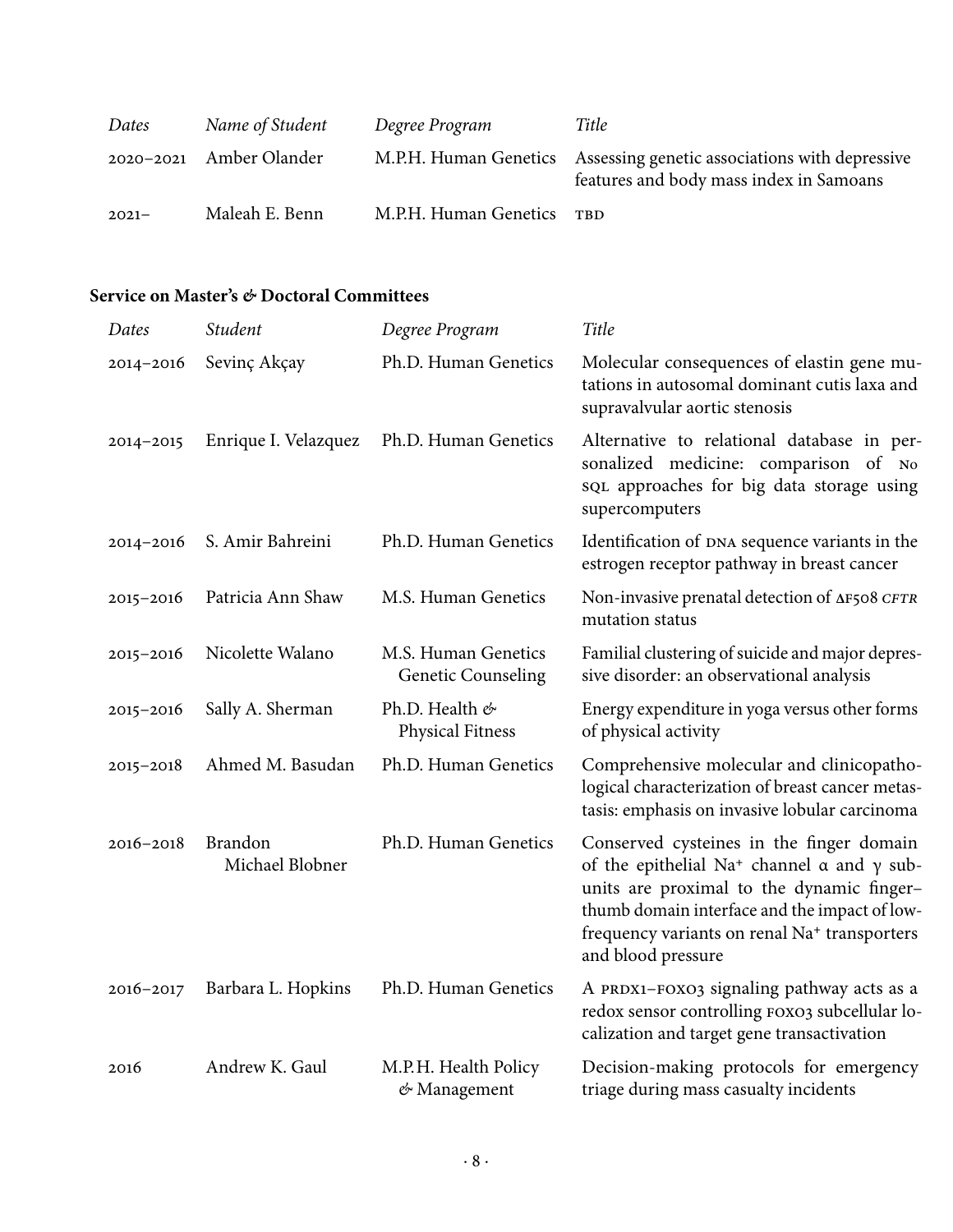| Dates         | Name of Student            | Degree Program                                   | Title                                                                                                                                                                                            |
|---------------|----------------------------|--------------------------------------------------|--------------------------------------------------------------------------------------------------------------------------------------------------------------------------------------------------|
| 2017-2019     | Celeste A. Shelton         | Ph.D. Human Genetics                             | Hereditary pancreatitis: a prototype of chronic<br>pancreatitis to characterize variable genomic<br>elements that impact disease features and fam-<br>ily dynamics                               |
| 2017          | Curtis M. Tilves           | M.S. Epidemiology                                | Association of lipopolysaccharide-binding pro-<br>tein with increases in liver fat in African ances-<br>try men                                                                                  |
| $2017 - 2018$ | Emily J. Spoth             | M.S. Human Genetics<br><b>Genetic Counseling</b> | Biomechanical properties of the skin in arterial<br>tortuosity syndrome                                                                                                                          |
| 2018-2019     | Zeynep<br>Erdoğan-Yıldırım | M.S. Human Genetics                              | Functional investigation of ESR1 fusions identi-<br>fied in endocrine therapy refractory estrogen<br>receptor positive breast cancer                                                             |
| 2018-2020     | Lacey W. Heinsberg         | Ph.D. Nursing                                    | Multi-omics of the iron homeostasis pathway<br>in patient outcomes after aneurysmal subarach-<br>noid hemorrhage                                                                                 |
| 2018-2019     | Rachel M. Sutton           | M.S. Human Genetics<br><b>Genetic Counseling</b> | Candidate gene study of familial pulmonary<br>fibrosis                                                                                                                                           |
| $2018-$       | Olivia M. D'Annibale       | Ph.D. Human Genetics                             | Small molecule and chaperonin therapy in acyl-<br>CoA dehydrogenase deficiencies                                                                                                                 |
| 2019-2020     | Jason C. Carson            | Ph.D. Human Genetics                             | Enrichment for rare pathogenic and highly<br>damaging variants in congenital heart disease<br>patients                                                                                           |
| 2020-2021     | Brittany T. Pantoni        | M.P.H. Human Genetics                            | The effects of risk alleles for gestational dia-<br>betes mellitus on type 2 diabetes mellitus in<br>Samoan women                                                                                |
| 2020-2021     | Ramya J. Saravanan         | M.P.H. Human Genetics                            | Genetic epidemiology of smoking behaviors<br>in Samoans                                                                                                                                          |
| 2020-2021     | Greg Procario              | M.S. Biostatistics                               | Predicting body composition measurements<br>in Samoan adults with multivariate adaptive<br>regression splines and assessing the effect<br>of a missense variant in CREBRF on body<br>composition |
| $2021 -$      | Gillian C. Goobie          | Ph.D. Human Genetics                             | Environmental impacts on clinical outcomes<br>and the epigenome in patients with interstitial<br>lung disease                                                                                    |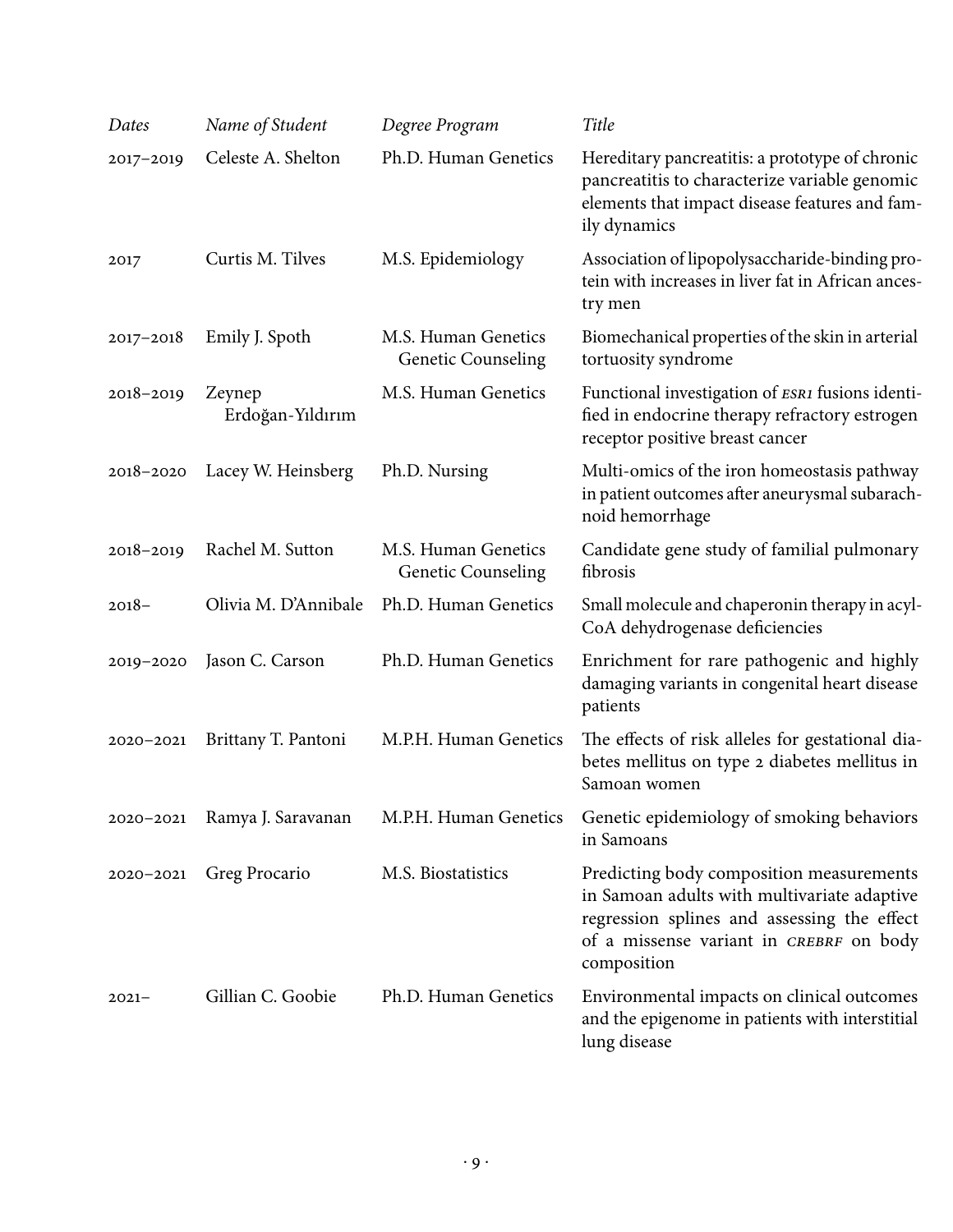| Dates    | Name of Student | Degree Program       | Title                                             |
|----------|-----------------|----------------------|---------------------------------------------------|
| $2021 -$ | Tianyu Zhou     | Ph.D. Human Genetics | Investigating the genetics of dental caries inci- |
|          |                 |                      | dence, development over time, and variability     |

# **Service on Qualifying & Comprehensive Examination Committees**

| Dates Served | <b>Student Population</b>                               | Type of Exam  |
|--------------|---------------------------------------------------------|---------------|
| $2014-$      | 20 Ph.D. Human Genetics Students                        | Qualifying    |
| $2014-$      | 13 Ph.D. Human Genetics Students                        | Comprehensive |
| 2015         | 1 Ph.D. Health & Physical Fitness Student Comprehensive |               |
| 2015         | 1 Ph.D. Health & Physical Fitness Student Overview      |               |
| $2017-$      | 1 M.S. Epidemiology Student                             | Comprehensive |
| $2018-$      | 2 M.S. Human Genetics Students                          | Comprehensive |
| $2019-$      | 1 Ph.D. Nursing Student                                 | Overview      |

## **Supervision of Post-Doctoral Associates, Residents, and Fellows**

| Dates         | Name                                         | Position               |                                                                                                    |
|---------------|----------------------------------------------|------------------------|----------------------------------------------------------------------------------------------------|
| $2016 - 2017$ | Adam J. Santanasto                           | Postdoctoral Associate | P.I.: Joseph M. Zmuda, Ph.D.<br>Department of Epidemiology<br>University of Pittsburgh             |
| 2017-2020     | Samantha L. Rosenthal Postdoctoral Associate |                        | P.I.: Zsolt Urban, Ph.D.<br>Department of Human Genetics<br>University of Pittsburgh               |
| $2017 - 2018$ | Jenna C. Carlson                             | Postdoctoral Associate | P.I.: Ryan L. Minster, Ph.D., M.S.I.S.<br>Department of Human Genetics<br>University of Pittsburgh |
| $2019-$       | Mohanraj Krishnan                            | Postdoctoral Associate | P.I.: Ryan L. Minster, Ph.D., M.S.I.S.<br>Department of Human Genetics<br>University of Pittsburgh |
| $2019-$       | Emily M. Russell                             | Postdoctoral Associate | P.I.: Ryan L. Minster, Ph.D., M.S.I.S.<br>Department of Human Genetics<br>University of Pittsburgh |
| 2021          | Jonathan M. Chernus                          | <b>Teaching Fellow</b> | Department of Human Genetics<br>University of Pittsburgh                                           |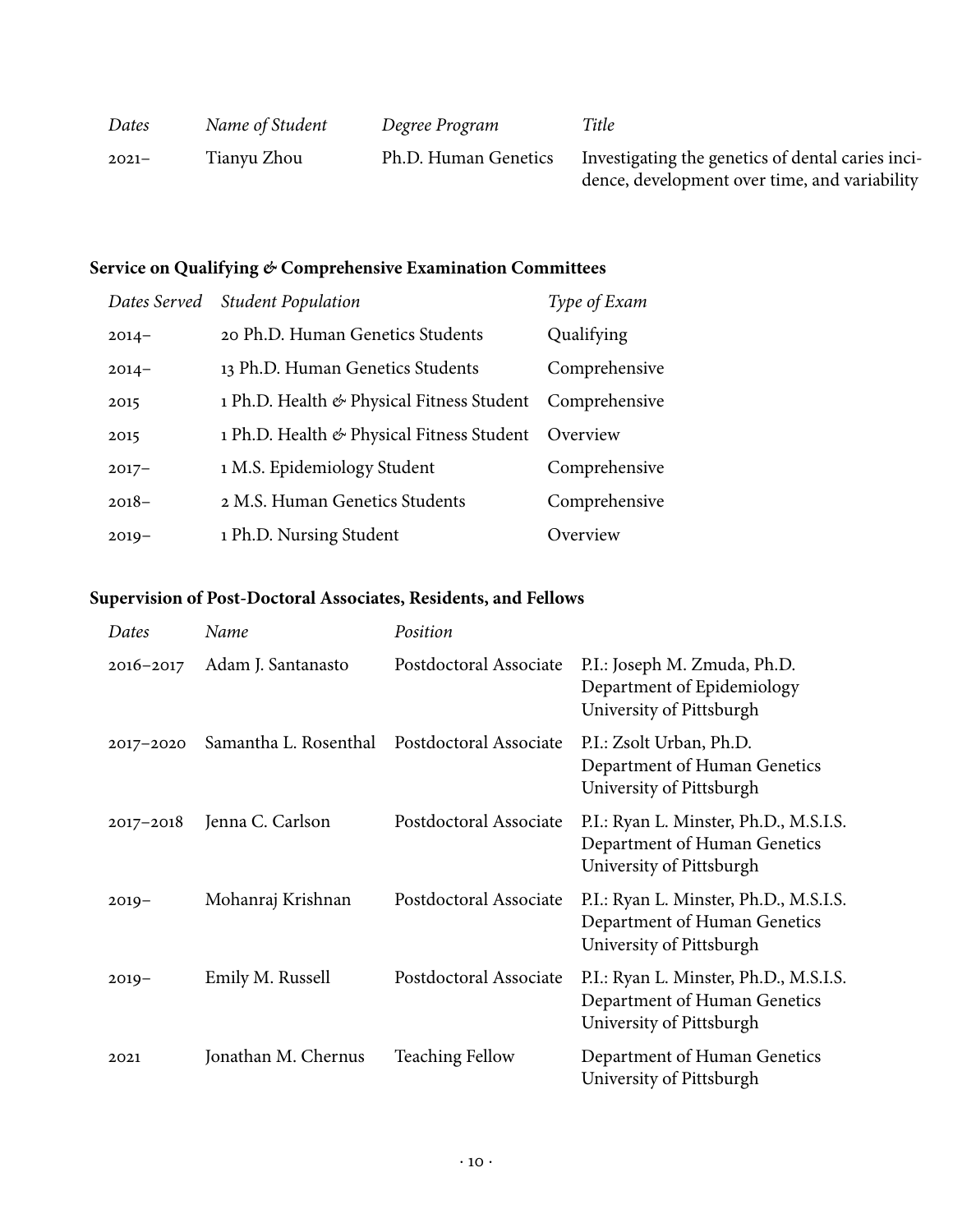# **Mentoring of Graduate Students**

| Dates         | Name of Student         | Degree / Program Description                                               |                                                                                                              |
|---------------|-------------------------|----------------------------------------------------------------------------|--------------------------------------------------------------------------------------------------------------|
| 2006-2008     | Jessica A. Figgins      | M.S. Genetic Counseling<br>Supervision of Thesis Project                   | P.I.: M. Ilyas Kamboh, Ph.D.<br>Department of Human Genetics<br>University of Pittsburgh                     |
| 2008-2010     | Lauren C. Burns         | M.S. Genetic Counseling<br>Supervision of Thesis Project                   | P.I.: M. Ilyas Kamboh, Ph.D.<br>Department of Human Genetics<br>University of Pittsburgh                     |
| $2011 - 2012$ | Sevinç Akçay            | M.S. Human Genetics<br>Supervision of Thesis Project                       | P.I.: Candace M. Kammerer, Ph.D.<br>Department of Human Genetics<br>University of Pittsburgh                 |
| 2011-2014     | Jatinder Singh          | Ph.D. Human Genetics<br>Supervision of Graduate<br><b>Student Research</b> | P.I.: Candace M. Kammerer, Ph.D.<br>Department of Human Genetics<br>University of Pittsburgh                 |
| 2012-2014     | Olive D. Buhule         | Ph.D. Biostatistics<br>Supervision of Graduate<br><b>Student Research</b>  | P.I.: Daniel E. Weeks, Ph.D.<br>Departments of Human Genetics<br>& Biostatistics<br>University of Pittsburgh |
| 2014-2015     | Jerome Lin              | Ph.D. Human Genetics<br>Supervision of Graduate<br><b>Student Research</b> | P.I.: Daniel E. Weeks, Ph.D.<br>Departments of Human Genetics<br>& Biostatistics<br>University of Pittsburgh |
| 2015-2017     | Kimberly Jacoby         | Ph.D. Human Genetics<br>Supervision of Graduate<br><b>Student Research</b> | P.I.: Candace M. Kammerer, Ph.D.<br>Department of Human Genetics<br>University of Pittsburgh                 |
| $2016 - 2018$ | Brandon Michael Blobner | Ph.D. Human Genetics<br>Supervision of Graduate<br><b>Student Research</b> | P.I.: Thomas R. Kleyman, M.D.<br>Department of Human Genetics<br>University of Pittsburgh                    |
| 2018-2020     | Jerry Z. Zhang          | Ph.D. Biostatistics<br>Supervision of Graduate<br><b>Student Research</b>  | P.I.: Daniel E. Weeks, Ph.D.<br>Departments of Human Genetics<br>& Biostatistics<br>University of Pittsburgh |
| 2019-2019     | Haoyi Fu                | Ph.D. Biostatistics<br>Supervision of Graduate<br>Student Research         | P.I.: Daniel E. Weeks, Ph.D.<br>Departments of Human Genetics<br>& Biostatistics<br>University of Pittsburgh |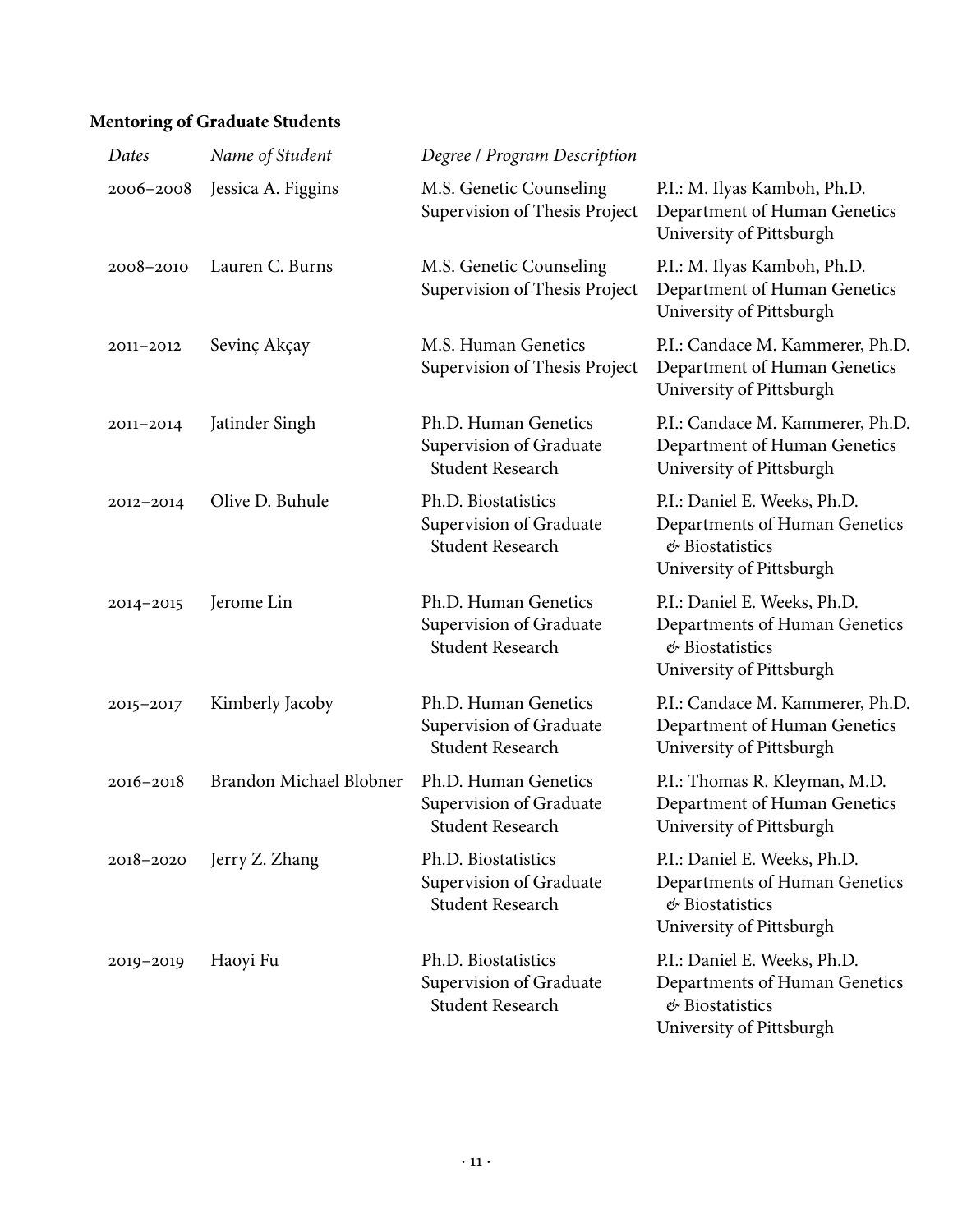| Dates     | Name of Student | Degree / Program Description                                               |                                                                                                                 |
|-----------|-----------------|----------------------------------------------------------------------------|-----------------------------------------------------------------------------------------------------------------|
| 2019-2020 | Chen'ao Qian    | M.S. Biostatistics<br>Supervision of Thesis Project<br>Research            | P.I.: Daniel E. Weeks, Ph.D.<br>Departments of Human Genetics<br>$&$ Biostatistics<br>University of Pittsburgh  |
| $2020 -$  | Shuwei Liu      | Ph.D. Human Genetics<br>Supervision of Graduate<br><b>Student Research</b> | P.I.: Daniel E. Weeks, Ph.D.<br>Departments of Human Genetics<br>$\&$ Biostatistics<br>University of Pittsburgh |
| $2021 -$  | Jingheng Chen   | M.S. Human Genetics<br>Supervision of Graduate<br><b>Student Rotation</b>  | P.I.: Ryan L. Minster, Ph.D., M.S.I.S.<br>Department of Human Genetics<br>University of Pittsburgh              |

### **professional activities — research & training**

# **Grants & Contracts Received — Principal Investigator**

| Dates           | Grant and/or Contract Number & Title                                                                                                                    | Source                     | Direct Costs | Effort                  |
|-----------------|---------------------------------------------------------------------------------------------------------------------------------------------------------|----------------------------|--------------|-------------------------|
| 04/2017-03/2022 | R01HL133040<br>Next generation association studies of<br>adiposity in Samoans enhanced by a<br>Samoan-specific whole genome sequence<br>reference panel | <b>NIH</b><br><b>NHLBI</b> | \$2,265,798  | 30%                     |
| 09/2020-08/2021 | RO1HL133040 ADMIN SUPPL<br>Examining genetic literacy and capacity<br>for engagement in genetic research<br>among Pacific Islanders                     | <b>NIH</b><br><b>NHLBI</b> | \$149,656    | 10%                     |
|                 | Grants & Contracts Received — Co-Investigator                                                                                                           |                            |              |                         |
| 06/2014-05/2019 | U01AG023744<br>Long Life Family Study:<br>University of Pittsburgh Field Center                                                                         | <b>NIH</b><br><b>NIA</b>   | \$16,213     | 10%                     |
| 07/2016-04/2020 | R01HL093093<br>Integrated cellular, mouse and human<br>research on a novel missense variant<br>influencing adiposity in Samoans                         | <b>NIH</b><br><b>NHLBI</b> | \$164,288    | Y1:5%<br>$Y2 - Y4:10\%$ |
| 09/2014-05/2019 | R01MH103313<br>Melanopsin photosensitivity and<br>psychopathology                                                                                       | <b>NIH</b><br><b>NIMH</b>  | \$11,426     | $Y4 - Y5:5%$            |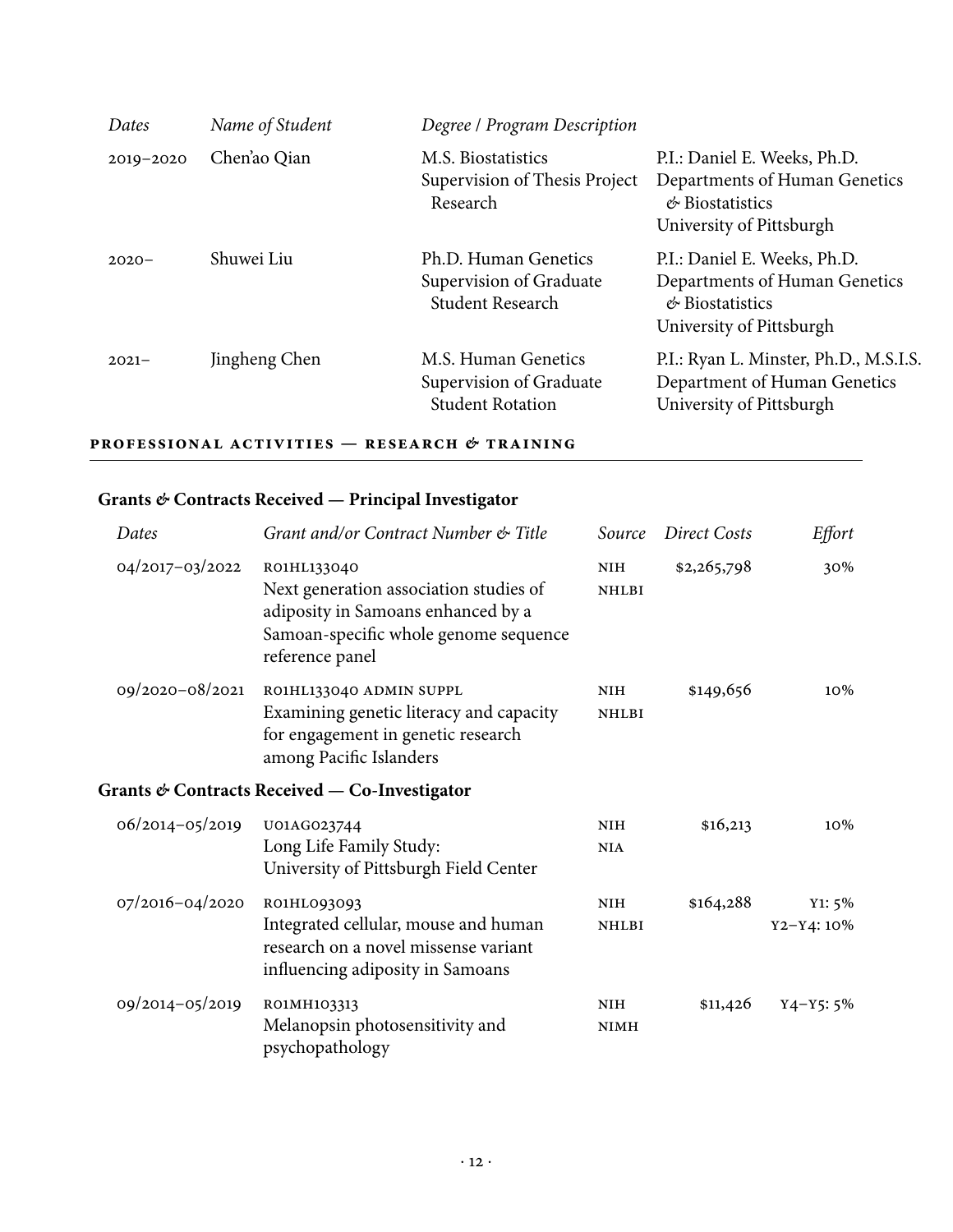| Dates               | Grant and/or Contract<br>Number & Title                                                                                                        | Source                     | Annual<br>Direct Costs | Effort                           |
|---------------------|------------------------------------------------------------------------------------------------------------------------------------------------|----------------------------|------------------------|----------------------------------|
| $02/2018 - 01/2022$ | R01HL140570<br>Impact of the obesity-risk CREBRF<br>p. R457Q variant on energy expenditure,<br>intake, and substrate utilization<br>in Samoans | <b>NIH</b><br><b>NHLBI</b> | \$82,190.00            | $Y1 - Y2: 5\%$<br>$Y3 - Y4:10\%$ |
| 09/2017-08/2022     | U54HL141011<br>SickleGenAfrica: Sickle Cell Disease<br>Genomics Network of Africa                                                              | <b>NIH</b><br><b>NHLBI</b> | \$261,553              | 10%                              |
| 03/2021-02/2026     | R01AG067533<br>Cognitive resilience among older Samoans                                                                                        | <b>NIH</b><br><b>NIA</b>   | \$112,760              | 5%                               |

# **Invited Lectureships & Major Seminars**

| Dates        | Title                                                                                                       | Venue & Location                                                                                                                                          |
|--------------|-------------------------------------------------------------------------------------------------------------|-----------------------------------------------------------------------------------------------------------------------------------------------------------|
| Aug 31, 2012 | Pleiotropic Relationships among Measures<br>of Bone Mineral Density, Bone Geometry,<br>Lean Mass & Fat Mass | Human Genetics Seminar Series<br>Department of Human Genetics<br>Graduate School of Public Health<br>University of Pittsburgh<br>Pittsburgh, Pennsylvania |
| Nov 7, 2015  | <b>Genetics of Obesity</b>                                                                                  | 2015 International Society of Nurses<br>in Genetics World Congress<br>Pittsburgh, Pennsylvania                                                            |
| Feb 19, 2016 | A Major Locus for Obesity in Samoans                                                                        | Human Genetics Seminar Series<br>Department of Human Genetics<br>Graduate School of Public Health<br>University of Pittsburgh<br>Pittsburgh, Pennsylvania |
| Mar 31, 2016 | Genetic Epidemiology of Obesity and<br>Related Phenotypes in Samoans                                        | Epidemiology Seminar Series<br>Department of Epidemiology<br>Graduate School of Public Health<br>University of Pittsburgh<br>Pittsburgh, Pennsylvania     |
| Aug 26, 2016 | Major Locus for Obesity and Related<br>Phenotypes in Samoans                                                | <b>Invited Speaker</b><br>Asian American, Native Hawai'ian,<br>Pacific Islander Diabetes Coalition<br>San Francisco, California                           |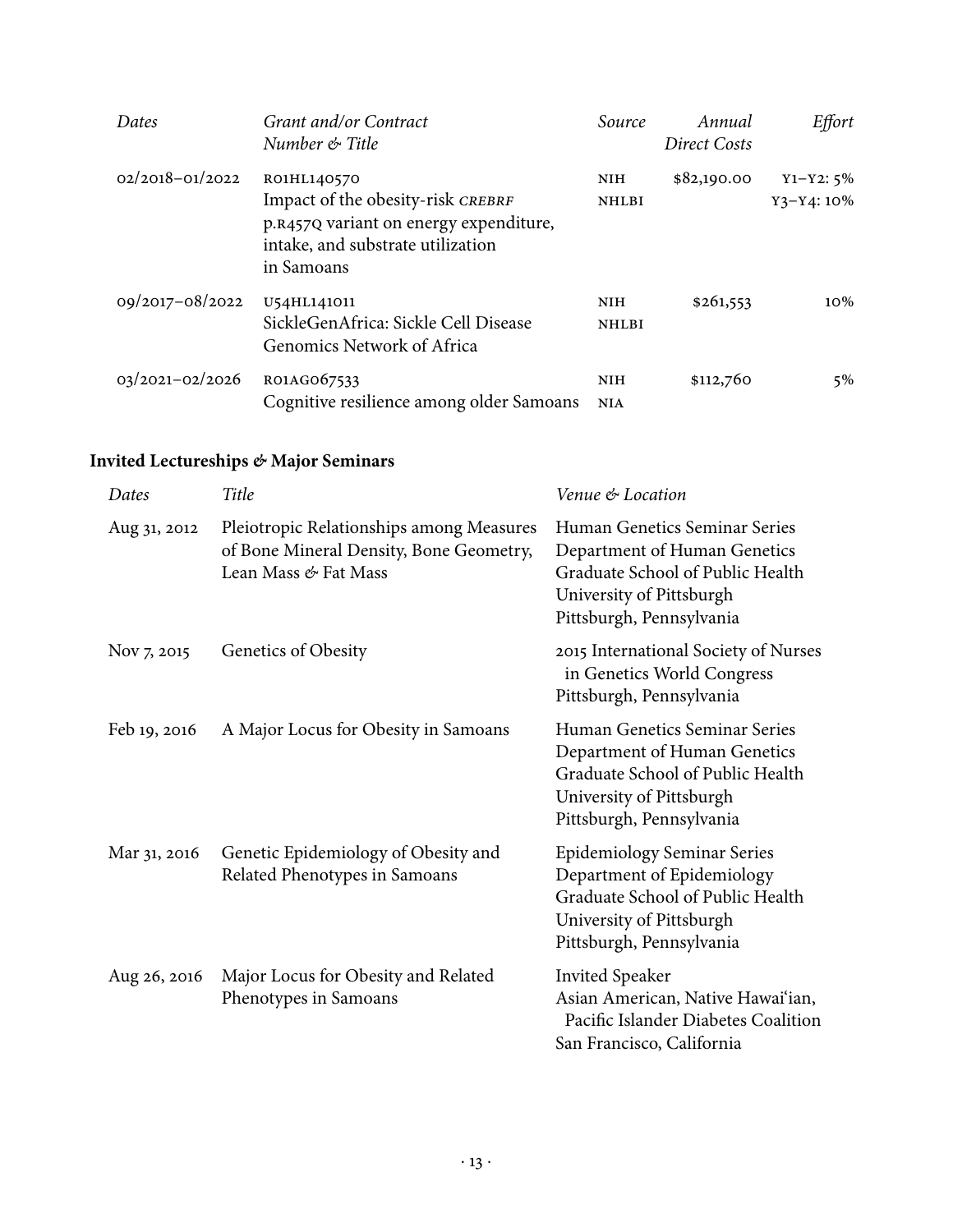| Dates        | Title                                                                          | Venue & Location                                                                                                                                                         |
|--------------|--------------------------------------------------------------------------------|--------------------------------------------------------------------------------------------------------------------------------------------------------------------------|
| Apr 3, 2017  | Thrifty Genetic Locus for Obesity and<br>Related Phenotypes in Samoans         | <b>Invited Speaker</b><br>Cardiovascular Epidemiology Conference<br>Department of Medicine<br>School of Medicine<br>University of Pittsburgh<br>Pittsburgh, Pennsylvania |
| May 19, 2017 | Unique Genetic Factors in Nutritional<br>Outreach to a Pacific Islander Cohort | <b>Invited Speaker</b><br>Nutrition Science & Food Policy Summit<br>City of Hope National Medical Center<br>Duarte, California                                           |
| Jun 13, 2017 | Thrifty Genotypes in the Pathogenesis<br>of Obesity                            | <b>Invited Speaker</b><br>77th Scientific Sessions<br><b>American Diabetes Association</b><br>San Diego, California                                                      |
| Jul 3, 2017  | A Thrifty Variant in CREBRF Strongly<br>Influences BMI in Sāmoans              | <b>Invited Speaker</b><br>Research Workshop<br>Apia, Sāmoa                                                                                                               |
| Jul 5, 2017  | A Thrifty Variant in CREBRF Strongly<br>Influences BMI in Sāmoans              | <b>Invited Speaker</b><br>Fa'alāpotopotoga o Su'esu'ega Fa'asaienisi<br>a Sāmoa<br>Scientific Research Organisation of Sāmoa<br>Apia, Sāmoa                              |
| Apr 6, 2018  | A Major Genetic Locus for Obesity in<br>Polynesians                            | Brown Bag Talk<br>Biological and Health Area<br>Department of Psychology<br>University of Pittsburgh<br>Pittsburgh, Pennsylvania                                         |
| Apr 24, 2019 | Soifua Manuia: Samoan Good Health<br>Study Background & Early Findings         | New Approaches to Populations Keynote Talk<br><b>TOPMed In-Person Meeting</b><br>Tysons Corner, Virginia                                                                 |
|              |                                                                                |                                                                                                                                                                          |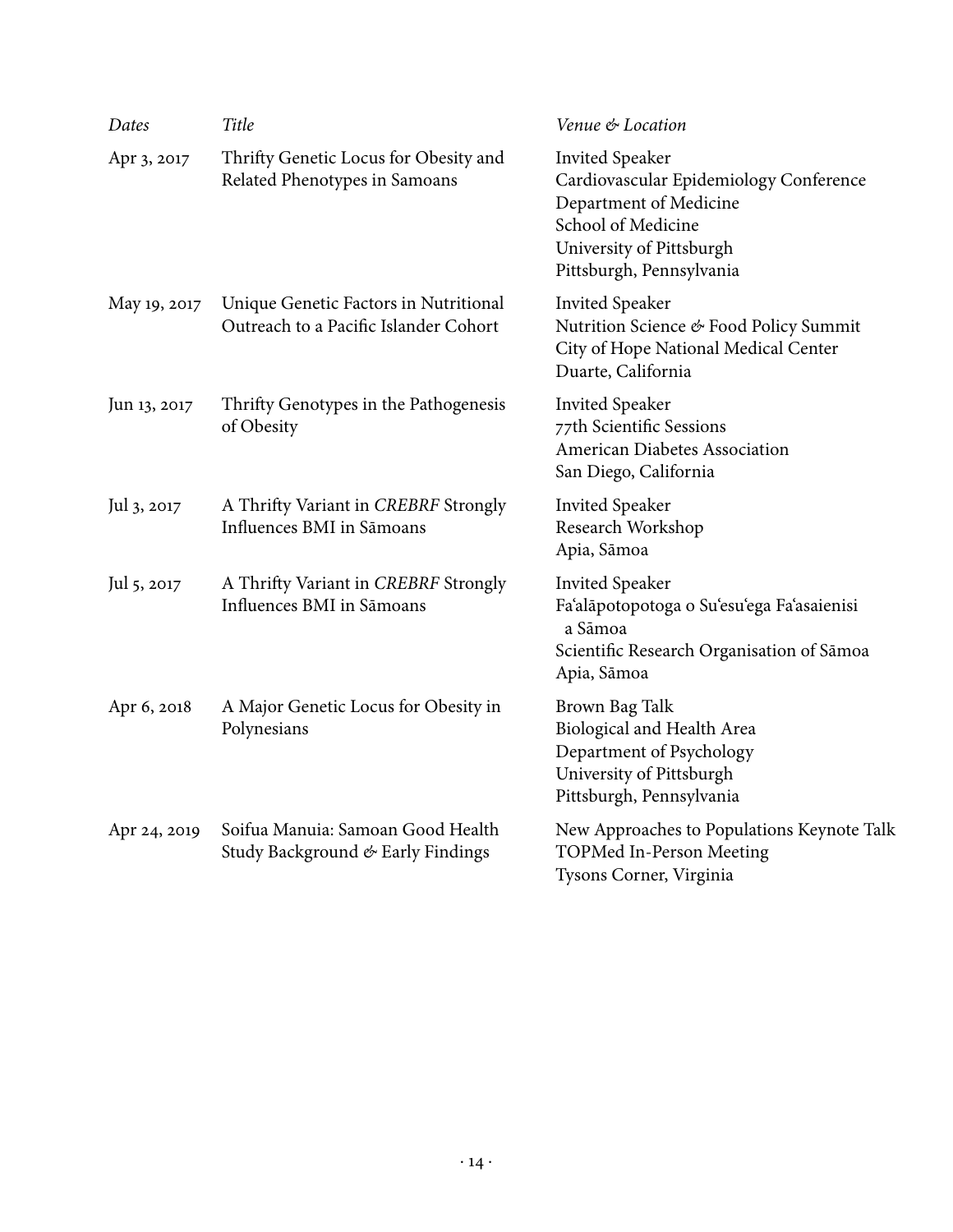# **Other Research & Training Related Activities**

| Dates     | Position                                        | Description of Activity                                                                                               | Location                                                                                   |
|-----------|-------------------------------------------------|-----------------------------------------------------------------------------------------------------------------------|--------------------------------------------------------------------------------------------|
| 1997-1998 | Undergraduate<br>Directed Research<br>Trainee   | Analysis of secondary structure<br>and splicing mechanism of<br>DID3 group II intron a5y                              | Department of Biological Sciences<br>School of Arts & Sciences<br>University of Pittsburgh |
| 2015      | Carnegie Science<br><b>Communication Fellow</b> | Development of interactive<br>hands-on activity for introduc-<br>tion to genetic principles to<br>lay public audience | Carnegie Science Center<br>Pittsburgh, Pennsylvania                                        |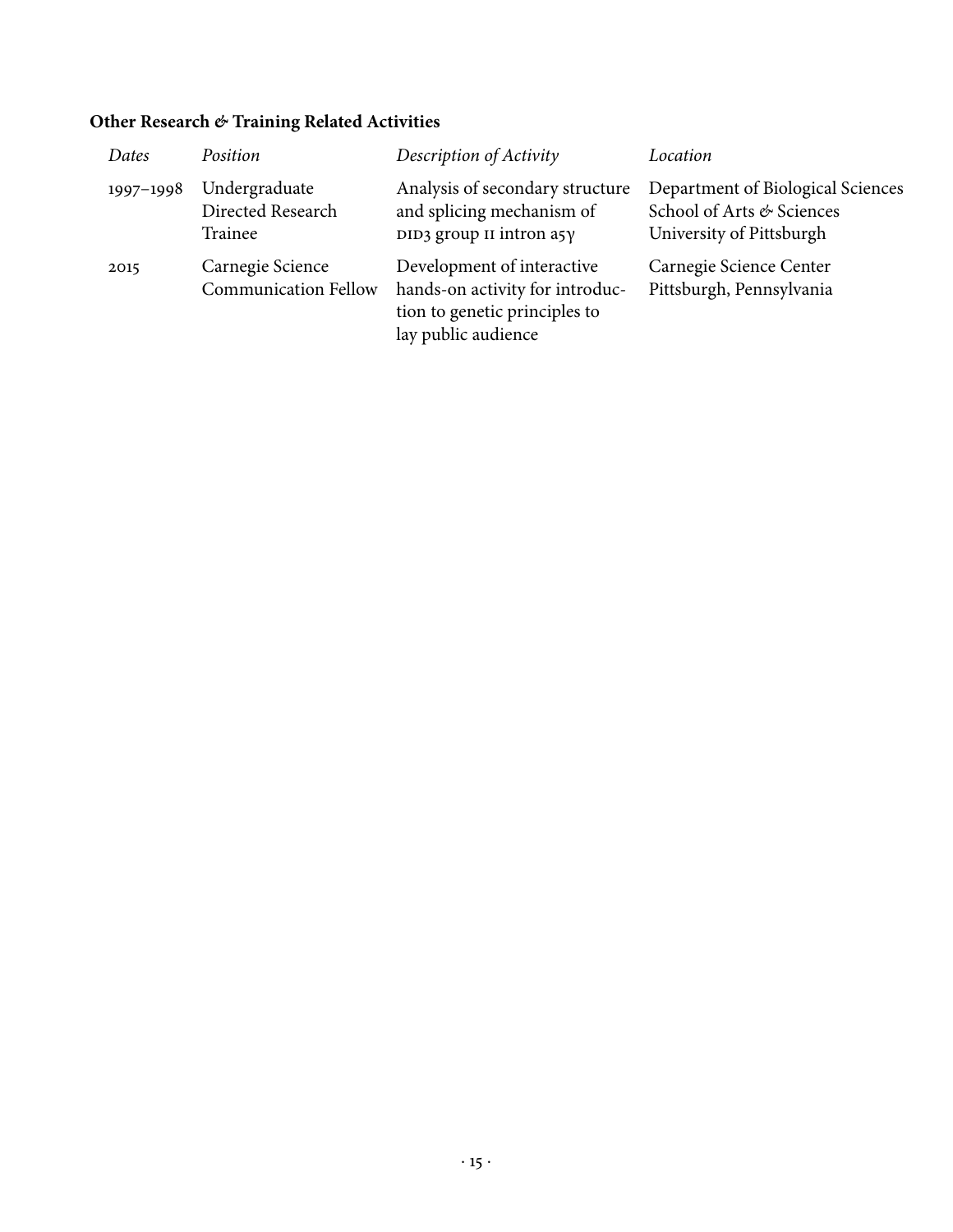#### **publications**

#### **Refereed Articles**

- 1 **R. L. Minster**, S. T. DeKosky, M. Ganguli, S. Belle & M. I. Kamboh. **Genetic association studies** of interleukin-1 (IL-1A and IL-1B) and interleukin-1 receptor antagonist genes and the risk of **Alzheimer's disease.** Ann. Neurol. **48**, 817–9 (2000). [doi: 10.1002/1531-8249\(200011\)48:5<817::aid-ana22>3.0.co;2-s](http://dx.doi.org/10.1002/1531-8249(200011)48:5%3C817::AID-ANA22%3E3.0.CO;2-S) · [pmid: 11079552](http://www.ncbi.nlm.nih.gov/pubmed/11079552)
- 2 X. Wang, E. K. Luedecking, **R. L. Minster**, M. Ganguli, S. T. DeKosky & M. I. Kamboh. **Lack of association between α2-macroglobulin polymorphisms and Alzheimer's disease.** Hum. Genet. **108**, 105–8 (2001).

[doi: 10.1007/s004390000445](http://dx.doi.org/10.1007/s004390000445) · [pmid: 11281447](http://www.ncbi.nlm.nih.gov/pubmed/11281447)

- 3 B. I. Omalu, S. T. DeKosky, **R. L. Minster**, M. I. Kamboh, R. L. Hamilton & C. H. Wecht. **Chronic traumatic encephalopathy in a National Football League player.** Neurosurgery **57**, 128–34 (2005). [doi: 10.1227/01.neu.0000163407.92769.ed](http://dx.doi.org/10.1227/01.neu.0000163407.92769.ed) · [pmid: 15987548](http://www.ncbi.nlm.nih.gov/pubmed/15987548)
- 4 A. Ozturk, P. P. Desai, **R. L. Minster**, S. T. DeKosky & M. I. Kamboh. **Three snps in the gsto1, gsto2 and prss11 genes on chromosome 10 are not associated with age-at-onset of Alzheimer's disease.** Neurobiol. Aging **26**, 1161–5 (2005). [doi: 10.1016/j.neurobiolaging.2004.11.001](http://dx.doi.org/10.1016/j.neurobiolaging.2004.11.001) · [pmid: 15917099](http://www.ncbi.nlm.nih.gov/pubmed/15917099)
- 5 M. I. Kamboh, **R. L. Minster**, E. Feingold & S. T. DeKosky. **Genetic association of ubiquilin with Alzheimer's disease and related quantitative measures.** Mol. Psychiatry **11**, 273–9 (2006). [doi: 10.1038/sj.mp.4001775](http:/dx.doi.org/10.1038/sj.mp.4001775) · [pmid: 16302009](http://www.ncbi.nlm.nih.gov/pubmed/16302009)
- 6 M. I. Kamboh, **R. L. Minster**, M. Kenney, A. Ozturk, P. P. Desai, C. M. Kammerer & S. T. DeKosky. Alpha-1-antichymotrypsin (ACT or SERPINA3) polymorphism may affect age-at-onset and dis**ease duration of Alzheimer's disease.** Neurobiol. Aging **27**, 1435–9 (2006). [doi: 10.1016/j.neurobiolaging.2005.07.015](http://dx.doi.org/10.1016/j.neurobiolaging.2005.07.015) · [pmid: 16137793](http://www.ncbi.nlm.nih.gov/pubmed/16137793) · pmcid: [pmc1609963](http://www.ncbi.nlm.nih.gov/pmc/articles/PMC1609963/)
- 7 B. I. Omalu, S. T. DeKosky, R. L. Hamilton,**R. L. Minster**, M. I. Kamboh, A. M. Shakir & C. H.Wecht. **Chronic traumatic encephalopathy in a National Football League player: Part ii.** Neurosurgery **59**, 1086–92 (2006).

[doi: 10.1227/01.neu.0000245601.69451.27](http://dx.doi.org/10.1227/01.neu.0000245601.69451.27) · [pmid: 17143242](http://www.ncbi.nlm.nih.gov/pubmed/17143242)

- 8 **R. L. Minster**, S. T. DeKosky & M. I. Kamboh. **Lack of association of two chromosome 10q24 snps with Alzheimer's disease.** Neurosci. Lett. **408**, 170–2 (2006). [doi: 10.1016/j.neulet.2006.08.081](http://dx.doi.org/10.1016/j.neulet.2006.08.081) · [pmid: 17000046](http://www.ncbi.nlm.nih.gov/pubmed/17000046) · pmcid: [pmc1673299](http://www.ncbi.nlm.nih.gov/pmc/articles/PMC1673299/)
- 9 A. Ozturk,**R. L. Minster**, S. T. DeKosky & M. I. Kamboh. **Association of tagsnps in the urokinase– plasminogen activator (plau) gene with Alzheimer's disease and associated quantitative traits.** Am. J. Med. Genet. B Neuropsychiatr. Genet. **144b**, 79–82 (2007). [doi: 10.1002/ajmg.b.30403](http://dx.doi.org/10.1002/ajmg.b.30403) · [pmid: 16967469](http://www.ncbi.nlm.nih.gov/pubmed/16967469)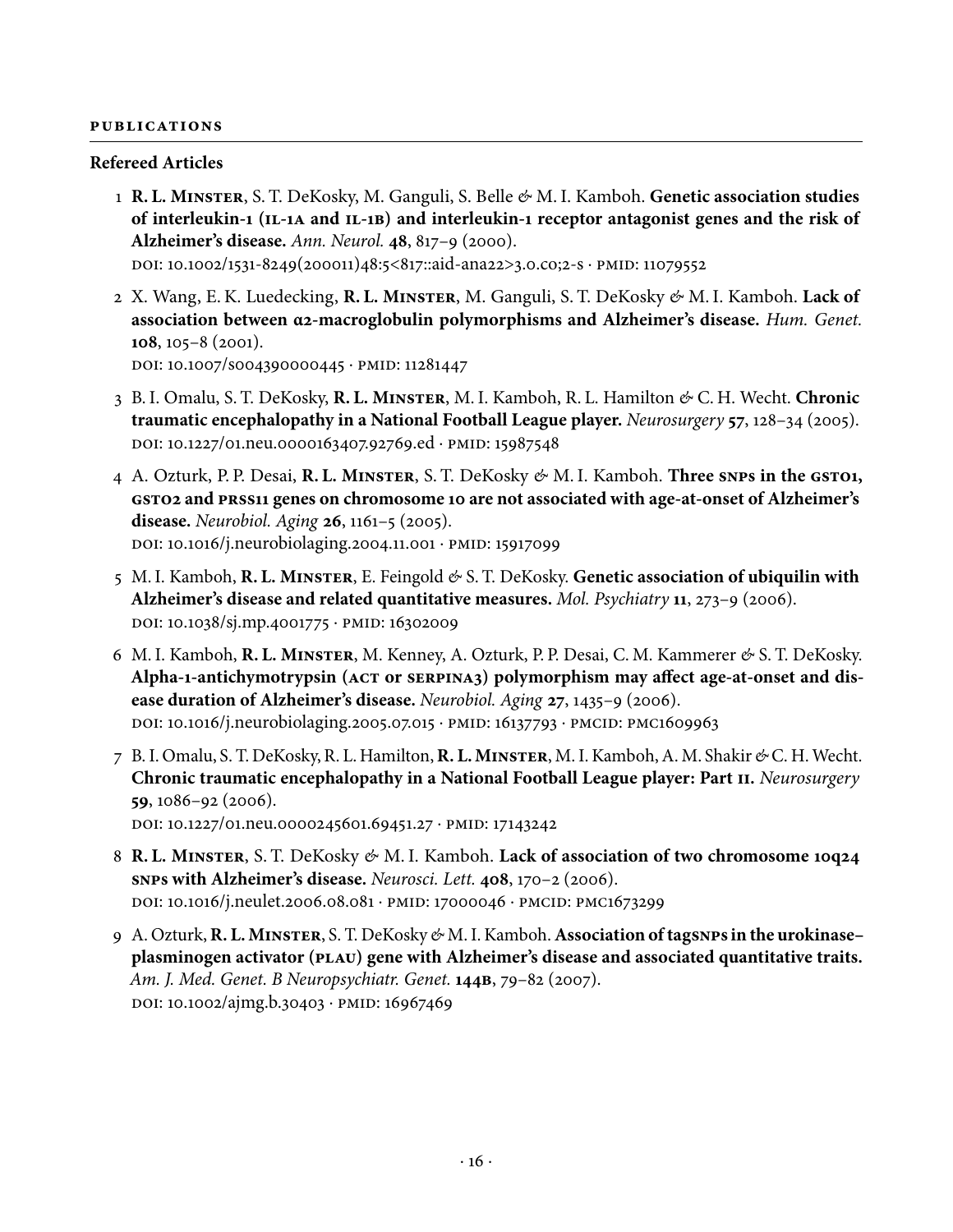- 10 F. Y. K. Demirci, S. Manzi, R. Ramsey-Goldman, **R. L. Minster**, M. Kenney, P. S. Shaw, C. M. Dunlop-Thomas, A. H. Kao, E. Rhew, F. Bontempo, C. Kammerer & M. I. Kamboh. **Association of a common** interferon regulator factor 5 (IRF5) variant with increased risk of systemic lupus erythematosus **(sle).** Ann. Hum. Genet. **71**, 308–11 (2007). [doi: 10.1111/j.1469-1809.2006.00336.x](http://dx.doi.org/10.1111/j.1469-1809.2006.00336.x) · [pmid: 17166181](http://www.ncbi.nlm.nih.gov/pubmed/17166181)
- 11 P.D. Sundar, E. Feingold, R. L. MINSTER, S. T. DeKosky & M. I. Kamboh. Gender-specific associ**ation of atp-binding cassette transporter 1 (abca1) polymorphisms with the risk of late-onset Alzheimer's disease.** Neurobiol. Aging **28**, 856–62 (2007). [doi: 10.1016/j.neurobiolaging.2006.04.005](http://dx.doi.org/10.1016/j.neurobiolaging.2006.04.005) · [pmid: 16725228](http://www.ncbi.nlm.nih.gov/pubmed/16725228)
- 12 D. K. Sanghera, S. Manzi, **R. L. Minster**, P. Shaw, A. Kao, F. Bontempo & M. I. Kamboh. **Genetic variation in the paraoxonase-3 (pon3) gene is associated with serum pon1 activity.** Ann. Hum. Genet. **72**, 72–81 (2008). [doi: 10.1111/j.1469-1809.2007.00400.x](http://dx.doi.org/10.1111/j.1469-1809.2007.00400.x) · [pmid: 17900266](http://www.ncbi.nlm.nih.gov/pubmed/17900266)

13 **R. L. Minster**, S. T. DeKosky & M. I. Kamboh. **No association of sorl1 snps with Alzheimer's disease.** Neurosci. Lett. **440**, 190–2 (2008). [doi: 10.1016/j.neulet.2008.05.082](http://dx.doi.org/10.1016/j.neulet.2008.05.082) · [pmid: 18562096](http://www.ncbi.nlm.nih.gov/pubmed/18562096) · pmcid: [pmc2519047](http://www.ncbi.nlm.nih.gov/pmc/articles/PMC2519047/)

- 14 **R. L. Minster**, S. T. DeKosky & M. I. Kamboh. **No association of dynamin binding protein (dnmbp) gene snps and Alzheimer's disease.** Neurobiol. Aging **29**, 1602–4 (2008). [doi: 10.1016/j.neurobiolaging.2007.03.010](http://dx.doi.org/10.1016/j.neurobiolaging.2007.03.010) · [pmid: 17442457](http://www.ncbi.nlm.nih.gov/pubmed/17442457) · pmcid: [pmc2553275](http://www.ncbi.nlm.nih.gov/pmc/articles/PMC2553275/)
- 15 **R. L. Minster**, F. Y. Demirci, S. T. DeKosky & M. I. Kamboh. **No association between calhm1 variation and risk of Alzheimer disease.** Hum. Mut. **30**, e566–9 (2009). [doi: 10.1002/humu.20989](http://dx.doi.org/10.1002/humu.20989) · [pmid: 19191331](http://www.ncbi.nlm.nih.gov/pubmed/19191331) · pmcid: [pmc2810280](http://www.ncbi.nlm.nih.gov/pmc/articles/PMC2810280/)
- 16 J. A. Figgins, **R. L. Minster**, F. Y. Demirci, S. T. DeKosky & M. I. Kamboh. **Association studies of 22 candidate snps with late-onset Alzheimer's disease.** Am. J. Med. Genet. B Neuropsychiatr. Genet. **150b**, 520–6 (2009). [doi: 10.1002/ajmg.b.30851](http://dx.doi.org/10.1002/ajmg.b.30851) · [pmid: 18780302](http://www.ncbi.nlm.nih.gov/pubmed/18780302) · pmcid: [pmc2751631](http://www.ncbi.nlm.nih.gov/pmc/articles/PMC2751631/)
- 17 **R. L. Minster**, S. T. DeKosky & M. I. Kamboh. **No association of dapk1 and abca2 snps on chromosome 9 with Alzheimer's disease.** Neurobiol. Aging **30**, 1890–1 (2009). DOI: 10.1016/j.neurobiolaging.2008.01.006 · PMID: 18336955 · PMCID: PMC2763561
- 18 L. C. Burns, **R. L. Minster**, F. Y. Demirci, M. M. Barmada, M. Ganguli, O. L. Lopez, S. T. DeKosky & M. I. Kamboh. **Replication study of genome-wide association snps for late-onset Alzheimer's disease.** Am. J. Med. Genet. B Neuropsychiatr. Genet. **156b**, 507–12 (2011). [doi: 10.1002/ajmg.b.31194](http://dx.doi.org/10.1002/ajmg.b.31194) · [pmid: 21480501](http://www.ncbi.nlm.nih.gov/pubmed/21480501) · pmcid: [pmc3082594](http://www.ncbi.nlm.nih.gov/pmc/articles/PMC3082594)
- 19 M. I. Kamboh, **R. L. Minster**, F. Y. Demirci, M. Ganguli, S. T. DeKosky, O. L. Lopez & M. M. Barmada. **Association of clu and picalm variants with Alzheimer's disease.** Neurobiol. Aging **33**, 518–21 (2012).

[doi: 10.1016/j.neurobiolaging.2010.04.015](http://dx.doi.org/10.1016/j.neurobiolaging.2010.04.015) · [pmid: 20570404](http://www.ncbi.nlm.nih.gov/pubmed/20570404) · pmcid: [pmc3010357](http://www.ncbi.nlm.nih.gov/pmc/articles/PMC3010357/)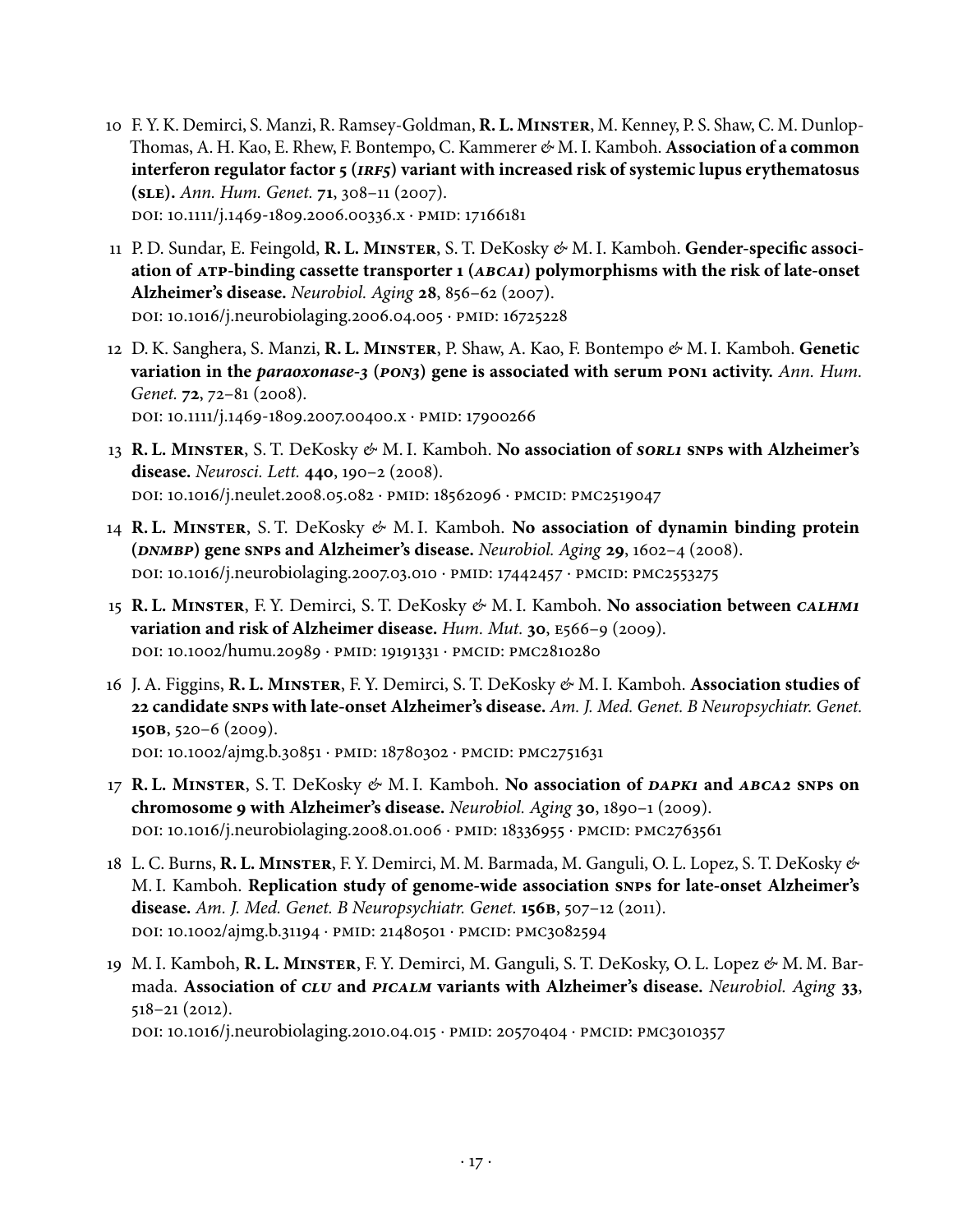- 20 K. Estrada, U. Styrkarsdottir, E. Evangelou, Y.-H. Hsu, E. L. Duncan, E. E. Ntzani, L. Oei, O. M. E. Albagha, N. Amin, J. P. Kemp, D. L. Koller, G. Li, C.-T. Liu, **R. L. Minster**, A. Moayyeri, L. Vandenput, D. Willner, S.-M. Xiao, L. M. Yerges-Armstrong, H.-F. Zheng, N. Alonso, J. Eriksson, C. M. Kammerer, S. K. Kaptoge, P. J. Leo, G. Thorleifsson, S. G. Wilson, J. F. Wilson, V. Aalto, M. Alen, A. K. Aragaki, T. Aspelund, J. R. Center, Z. Dailiana, D. J. Duggan, M. Garcia, N. Garcia-Giralt, S. Giroux, G. Hallmans, L. J. Hocking, L. B. Husted, K. A. Jameson, R. Khusainova, G. S. Kim, C. Kooperberg, T. Koromila, M. Kruk, M. Laaksonen, A. Z. Lacroix, S. H. Lee, P. C. Leung, J. R. Lewis, L. Masi, S. Mencej-Bedrac, T.V. Nguyen, X. Nogues, M. S. Patel, J. Prezelj, L. M. Rose, S. Scollen, K. Siggeirsdottir, A.V. Smith, O. Svensson, S. Trompet, O. Trummer, N. M. van Schoor, J. Woo, K. Zhu, S. Balcells, M. L. Brandi, B. M. Buckley, S. Cheng, C. Christiansen, C. Cooper, G. Dedoussis, I. Ford, M. Frost, D. Goltzman, J. González-Macías, M. Kähönen, M. Karlsson, E. Khusnutdinova, J.-M. Koh, P. Kollia, B. L. Langdahl, W. D. Leslie, P. Lips, Ö. Ljunggren, R. S. Lorenc, J. Marc, D. Mellström, B. Obermayer-Pietsch, J. M. Olmos, U. Pettersson-Kymmer, D. M. Reid, J. A. Riancho, P. M. Ridker, F. Rousseau, P. E. Slagboom, N. L. S. Tang, R. Urreizti, W. Van Hul, J. Viikari, M. T. Zarrabeitia, Y. S. Aulchenko, M. Castano-Betancourt, E. Grundberg, L. Herrera, T. Ingvarsson, H. Johannsdottir, T. Kwan, R. Li, R. Luben, C. Medina-Gómez, S. Th. Palsson, S. Reppe, J. I. Rotter, G. Sigurdsson, J. B. J. van Meurs, D. Verlaan, F. M. K. Williams, A. R. Wood, Y. Zhou, K. M. Gautvik, T. Pastinen, S. Raychaudhuri, J. A. Cauley, D. I. Chasman, G. R. Clark, S. R. Cummings, P. Danoy, E. M. Dennison, R. Eastell, J. A. Eisman, V. Gudnason, A. Hofman, R. D. Jackson, G. Jones, J.W. Jukema, K.-T. Khaw, T. Lehtimäki, Y. Liu, M. Lorentzon, E. McCloskey, B. D. Mitchell, K. Nandakumar, G. C. Nicholson, B. A. Oostra, M. Peacock, H. A. P. Pols, R. L. Prince, O. Raitakari, I. R. Reid, J. Robbins, P. N. Sambrook, P. C. Sham, A. R. Shuldiner, F. A. Tylavsky, C. M. van Duijn, N. J. Wareham, L. A. Cupples, M. J. Econs, D. M. Evans, T. B. Harris, A.W. C. Kung, B. M. Psaty, J. Reeve, T. D. Spector, E. A. Streeten, M. C. Zillikens, U. Thorsteinsdottir, C. Ohlsson, D. Karasik, J. B. Richards, M. A. Brown, K. Stefansson, A. G. Uitterlinden, S. H. Ralston, J. P. A. Ioannidis, D. P. Kiel & F. Rivadeneira. **Genome-wide** meta-analysis identifies 56 bone mineral density loci and reveals 14 loci associated with risk of fracture. Nat. Genet. 44, 491-501 (2012). DOI: 10.1038/ng.2249 · PMID: 22504420 · PMCID: PMC3338864
- 21 M. I. Kamboh, F. Y. Demirci, X. Wang, **R. L. Minster**, M. M. Carrasquillo, V. S. Pankratz, S. G. Younkin, A. J. Saykin, the Alzheimer's Disease Neuroimaging Initiative, G. Jun, C. Baldwin, M.W. Logue, J. Buros, L. Farrer, M. A. Pericak-Vance, J. L. Haines, R. A. Sweet, M. Ganguli, E. Feingold, S. T. DeKosky, O. L. Lopez & M. M. Barmada. **Genome-wide association study of Alzheimer's disease.** Transl. Psychiatry **2**, e117 (2012).

[doi: 10.1038/tp.2012.45](http://dx.doi.org/10.1038/tp.2012.45) · [pmid: 22832961](http://www.ncbi.nlm.nih.gov/pubmed/22832961) · pmcid: [pmc3365264](http://www.ncbi.nlm.nih.gov/pmc/articles/PMC3365264)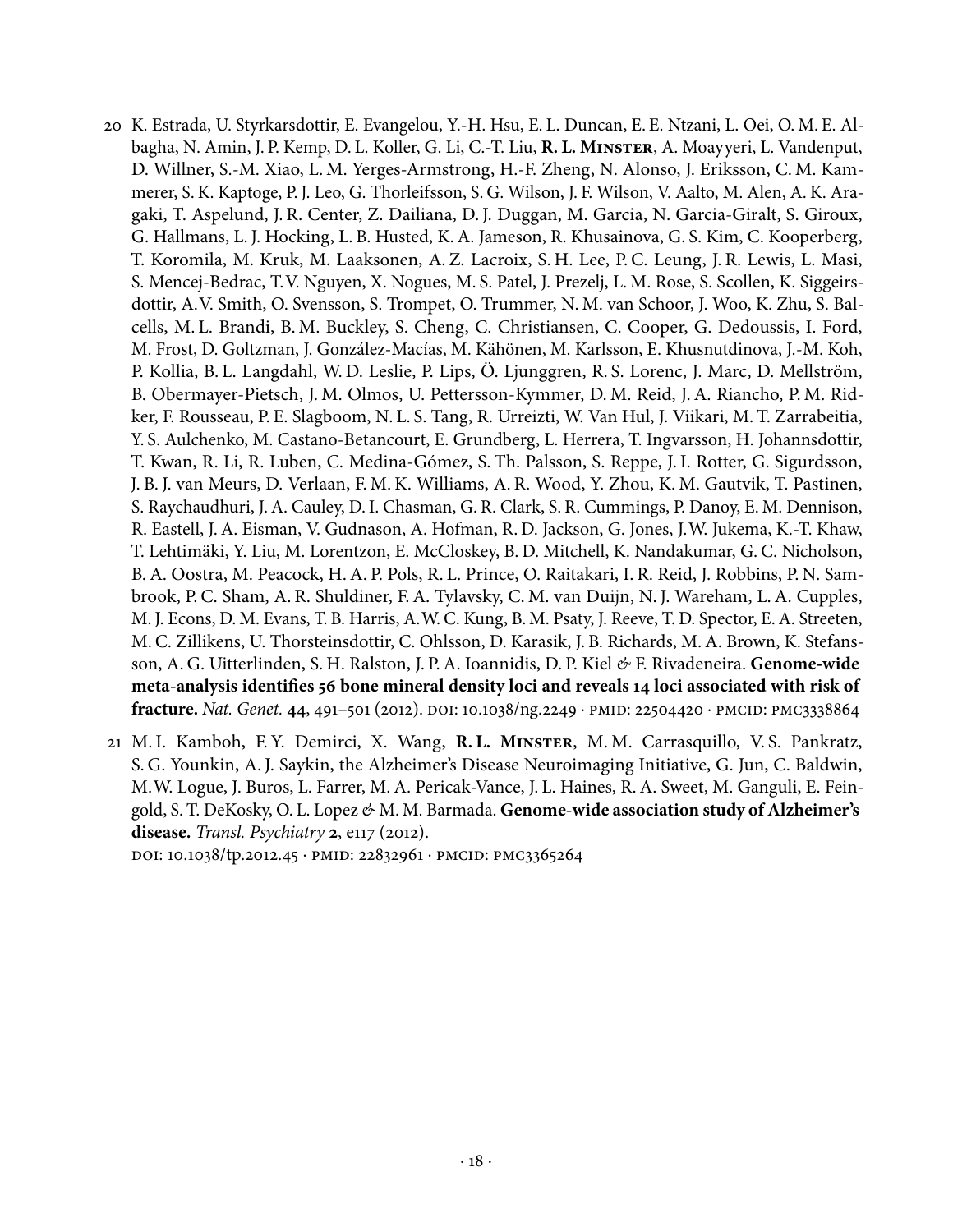- 22 C.-T. Liu, K. Estrada, L. M. Yerges-Armstrong, N. Amin, E. Evangelou, G. Li, **R. L. Minster**, M. A. Carless, C. M. Kammerer, L. Oei, Y. Zhou, N. Alonso, Z. Dailiana, J. Eriksson, N. García-Giralt, S. Giroux, L. B. Husted, R. I. Khusainova, T. Koromila, A.W. C. Kung, J. R. Lewis, L. Masi, S. Mencej-Bedrac, X. Nogues, M. S. Patel, J. Prezelj, J. B. Richards, P. C. Sham, T. Spector, L. Vandenput, S.-M. Xiao, H.-F. Zheng, K. Zhu, S. Balcells, M. L. Brandi, M. Frost, D. Goltzman, J. González-Macías, M. Karlsson, E. K. Khusnutdinova, P. Kollia, B. L. Langdahl, Ö. Ljunggren, M. Lorentzon, J. Marc, D. Mellström, C. Ohlsson, J. M. Olmos, S. H. Ralston, J. A. Riancho, F. Rousseau, R. Urreizti, W. Van Hul, M. T. Zarrabeitia, M. Castano-Betancourt, S. Demissie, E. Grundberg, L. Herrera, T. Kwan, C. Medina-Gómez, T. Pastinen, G. Sigurdsson, G. Thorleifsson, J. B. J. van Meurs, J. Blangero, A. Hofman, Y. Liu, B. D. Mitchell, J. R. O'Connell, B. A. Oostra, J. I. Rotter, K. Stefansson, E. A. Streeten, U. Styrkarsdottir, U. Thorsteinsdottir, F. A. Tylavsky, A. Uitterlinden, J. A. Cauley, T. B. Harris, J. P. A. Ioannidis, B. M. Psaty, J. A. Robbins, M. C. Zillikens, C. M. van Duijn, R. L. Prince, D. Karasik, F. Rivadeneira, D. P. Kiel, L. A. Cupples & Y.-H. Hsu. **Assessment of gene-by-sex interaction effect on bone mineral density.** J. Bone Miner. Res. 27, 2051–64 (2012). [doi: 10.1002/jbmr.1679](http://dx.doi.org/10.1002/jbmr.1679) · [pmid: 22692763](http://www.ncbi.nlm.nih.gov/pubmed/22692763) · pmcid: [pmc3447125](http://www.ncbi.nlm.nih.gov/pmc/articles/PMC3447125/)
- 23 M. I. Kamboh, M. M. Barmada, F. Y. Demirci, **R. L. Minster**, M. M. Carrasquillo, V. S. Pankratz, S. G. Younkin, A. J. Saykin, the Alzheimer's Disease Neuroimaging Initiative, R. A. Sweet, E. Feingold, S. T. DeKosky & O. L. Lopez. **Genome-wide association analysis of age-at-onset in Alzheimer's disease.** Mol. Psychiatry **17**, 1340–6 (2012). [doi: 10.1038/mp.2011.135](http://dx.doi.org/10.1038/mp.2011.135) · [pmid: 22005931](http://www.ncbi.nlm.nih.gov/pubmed/22005931) · pmcid: [pmc3262952](http://www.ncbi.nlm.nih.gov/pmc/articles/PMC3262952)
- 24 J. L. Sanders\*, **R. L. Minster**\*, M. M. Barmada, A. M. Matteini, R. M. Boudreau, K. Christensen, R. Mayeux, I. B. Borecki, Q. Zhang, T. Perls & A. B. Newman. **Heritability of and mortality prediction with a longevity phenotype: the Healthy Aging Index.** J. Gerontol. A Biol. Sci. Med. Sci. **69**, 479–85 (2014). [doi: 10.1093/gerona/glt117](http://dx.doi.org/10.1093/gerona/glt117) · [pmid: 23913930](http://www.ncbi.nlm.nih.gov/pubmed/23913930) · pmcid: [pmc3968826](http://www.ncbi.nlm.nih.gov/pmc/articles/PMC3968826/)

25 B. A. Kozel, C.-T. Su, J. R. Danback, **R. L. Minster**, S. Madan-Khetarpal, J. McConnell, M. K. Mac Neal, K. L. Levine, R. C. Wilson, R. C. Sciurba & Z. Urban. **Biomechanical properties of the skin in cutis laxa.** J. Invest. Dermatol. **134**, 2836–8 (2014). [doi: 10.1038/jid.2014.224](http://dx.doi.org/10.1038/jid.2014.224) · [pmid: 24844858](http://www.ncbi.nlm.nih.gov/pubmed/24844858) · pmcid: [pmc4199921](http://www.ncbi.nlm.nih.gov/pmc/articles/PMC4199921)

<sup>\*</sup> Co-First Authors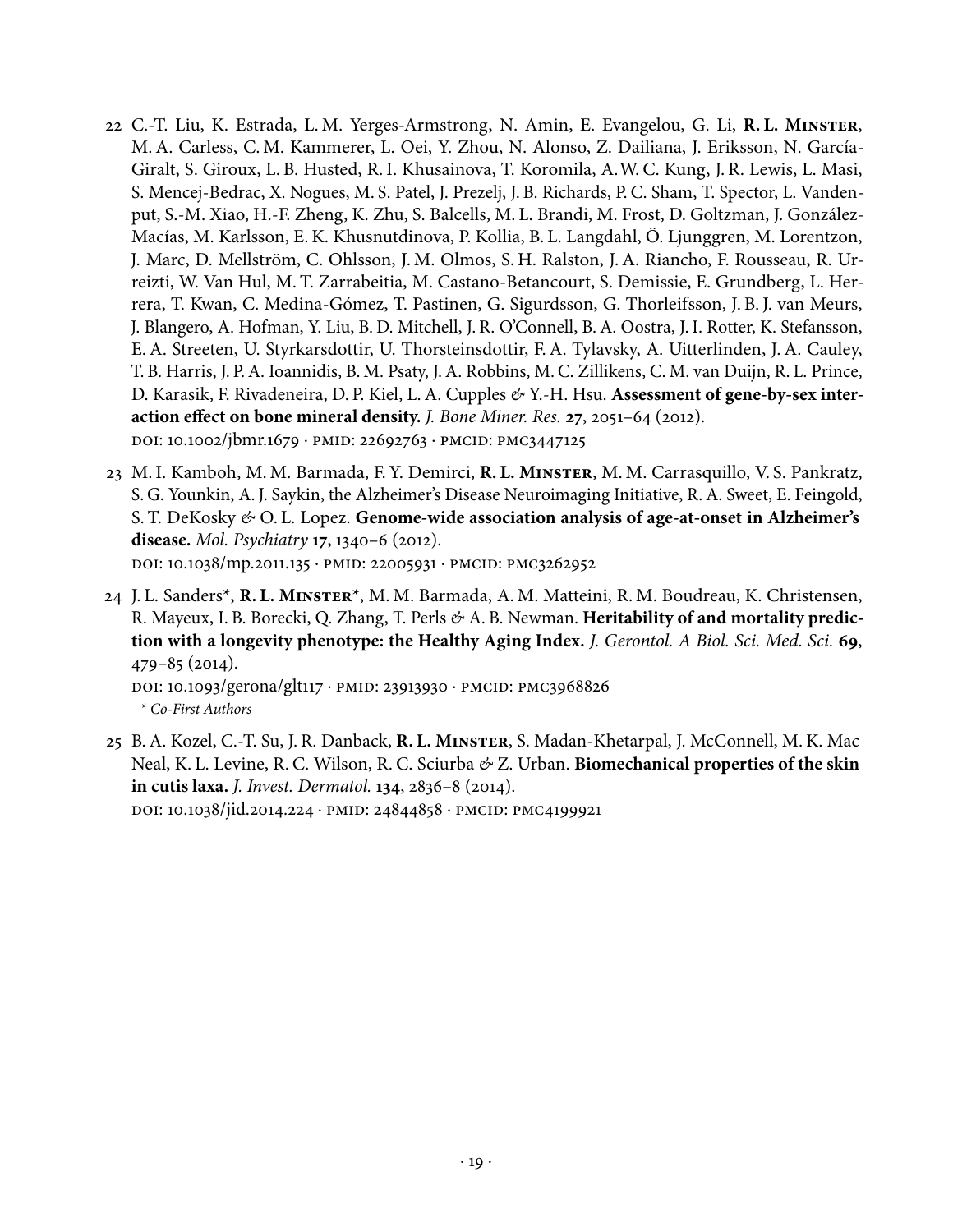26 A. Moayyeri,Y.-H. Hsu, D. Karasik, K. Estrada, S.-M.Xiao, C. Nielson, P. Srikanth, S. Giroux, S. G.Wilson, H.-F. Zheng, A.V. Smith, S. R. Pye, P. J. Leo, A. Teumer, J.-Y. Hwang, C. Ohlsson, F. McGuigan, **R. L. Minster**, C. Hayward, J. M. Olmos, L.-P. Lyytikäinen, J. R. Lewis, K. M. A. Swart, L. Masi, C. Oldmeadow, E. G. Holliday, S. Cheng, N. M. van Schoor, N. C. Harvey, M. Kruk, M. Fabiola Del Greco, W. Igl, O. Trummer, E. Grigoriou, R. Luben, C.-T. Liu, Y. Zhou, L. Oei, C. Medina-Gomez, J. Zmuda, G. Tranah, S. J. Brown, F. M. Williams, N. Soranzo, J. Jakobsdottir, K. Siggeirsdottir, K. L. Holliday, A. Hannemann, M. J. Go, M. Garcia, O. Polasek, M. Laaksonen, K. Zhu, A.W. Enneman, M. McEvoy, R. Peel, P. C. Sham, M. Jaworski, Å. Johansson, A. A. Hicks, P. Pludowski, R. Scott, R. A. M. Dhonukshe-Rutten, N. van der Velde, M. Kähönen, J. S. Viikari, H. Sievänen, O. T. Raitakari, J. González-Macías, J. L. Hernández, D. Mellström, Ö. Ljunggren, Y. S. Cho, U. Völker, M. Nauck, G. Homuth, H. Völzhe, R. Haring, M. A. Brown, E. McCloskey, G. C. Nicholson, R. Eastell, J. A. Eisman, G. Jones, I. R. Reid, E. M. Dennison, J. Wark, S. Boonen, D. Vanderschueren, F. C.W. Wu, T. Aspelund, J. B. Richards, D. Bauer, A. Hofman, K.-T. Khaw, G. Dedoussis, B. Obermayer-Pietsch, U. Gyllensten, P. P. Pramstaller, R. S. Lorenc, C. Cooper, A.W. C. Kung, P. Lips, M. Alen, J. Attia, M. L. Brandi, L. C, de Groot, T. Lehtimäki, J. A. Riancho, H. Campbell, Y. Liu, T. B. Harris, K. Akesson, M. Karlsson, J.-Y. Lee, H. Wallaschofski, E. L. Duncan, T.W. O'Neill, V. Gudnason, T. D. Spector, F. Rousseau, E. Orwoll, S. Cummings, N. J. Wareham, F. Rivadeneira, A. G. Uitterlinden, R. L. Prince, D. P. Kiel, J. Reeve & S. K. Kaptoge. Genetic determinants of heel bone properties: Genome-wide **association meta-analysis and replication in the gefos/genomos consortium.** Hum. Mol. Genet. **23**, 3054–68 (2014).

[doi: 10.1093/hmg/ddt675](http://dx.doi.org/10.1093/hmg/ddt675) · [pmid: 24430505](http://www.ncbi.nlm.nih.gov/pubmed/24430505) · pmcid: [pmc4038791](http://www.ncbi.nlm.nih.gov/pmc/articles/PMC4038791)

27 D.W. Loth, M. Soler Artigas, S. A. Gharib, L. Wain, N. Franceschini, B. Koch, T. Pottinger, A.V. Smith, C. Oldmeadow , D. P. Strachan, A. L. James, L. Zgaga, I. Rudan, C. Hayward, L. Smith, N. J. Wareham, J. Kaprio, M. Kähönen, C. Flexeder, E. Albrecht, L. M. Lopez, K. de Jong, B. Thyagarajan, A. Da Silva Couto Alves, S. Enroth, P. K. Josh, E. Ingelsson, A. Viñuela Rodriguez, L. J. Launer, L. R. Loehr, M. Fornage, G. Li, J. Wilk, W. Tang A. Manichuikul, L. Lahousse, T. B. Harris K. E. North, A. R. Rudnicka, J. Hui, X. Gu, T. Lumley, A. F. Wright, N. D. Hastie, S. Campbell, R. Kumar, R. Scott, K. H. Pietiläinen, I. Surakka, Y. Liu, E. G. Holliday, H. Schulz, J. Heinrich, G. Davies, J. M. Vonk, M. Wojczynski, A. Pouta, Å. Johansson, S. H. Wild, T. Fall, F. Rivadeneira, H. Völzke, P. G. Hysi, G. Eiriksdottir, A. C. Morrison, J. I. Rotter, W. Gao, D. S. Postma, W. White, S. S. Rich, A. Hofman, T. Aspelund, D. Couper, L. J. Smith, B. M. Psaty, K. Lohman, E. Bouchard, A. G. Uitterlinden, M. Garcia, B. R. Joubert, W. L. McArdle, A. B. Musk, N. Hansel, S. Heckbert, J. E. Huffman, P. Navarro, V. Vitart, S. Redline, J. H. Zhao, T. Rantanen, G. T. O'Connor, S. Ripatti, R. J. Scott, S. Karrasch, H. Grallert, J. M. Starr, C. Wijmenga, **R. L. Minster**, D. Lederer, J. Pekkanen, U. Gyllensten, H. Campbell, A. P. Morris, S. Gläser, C. J. Hammond, K. Burkhart, J. Beilby, S. B. Kritchevsky, V. Gudnason, D. B. Hancock, O. D. Williams, O. Polasek, T. Zemunik, I. Kolcic, M. Petrini, A. Viljanen, M. Heliövaara, J. R. Attia, R. Hampel, C. Gieger, I. Deary, H. M. Boezen, A. Newman, M.-R. Jarvelin, J. F. Wilson, L. Lind, B. H. Stricker, A. Teumer, T. D. Spector, M. Peters, K. R. Bracke, F. M. Verhamme, P. Hiemstra, P. A. Cassano, A. Sood, J. Dupuis, I. Hall, G. G. Brusselle, M. D. Tobin & S. J. London. **Genome-wide** association analysis identifies six new loci associated with forced vital capacity. Nat. Genet. 46, 669–77 (2014).

[doi: 10.1038/ng.3011](http://dx.doi.org/10.1038/ng.3011) · [pmid: 24929828](http://www.ncbi.nlm.nih.gov/pubmed/24929828) · pmcid: [pmc4140093](http://www.ncbi.nlm.nih.gov/pmc/articles/PMC4140093/)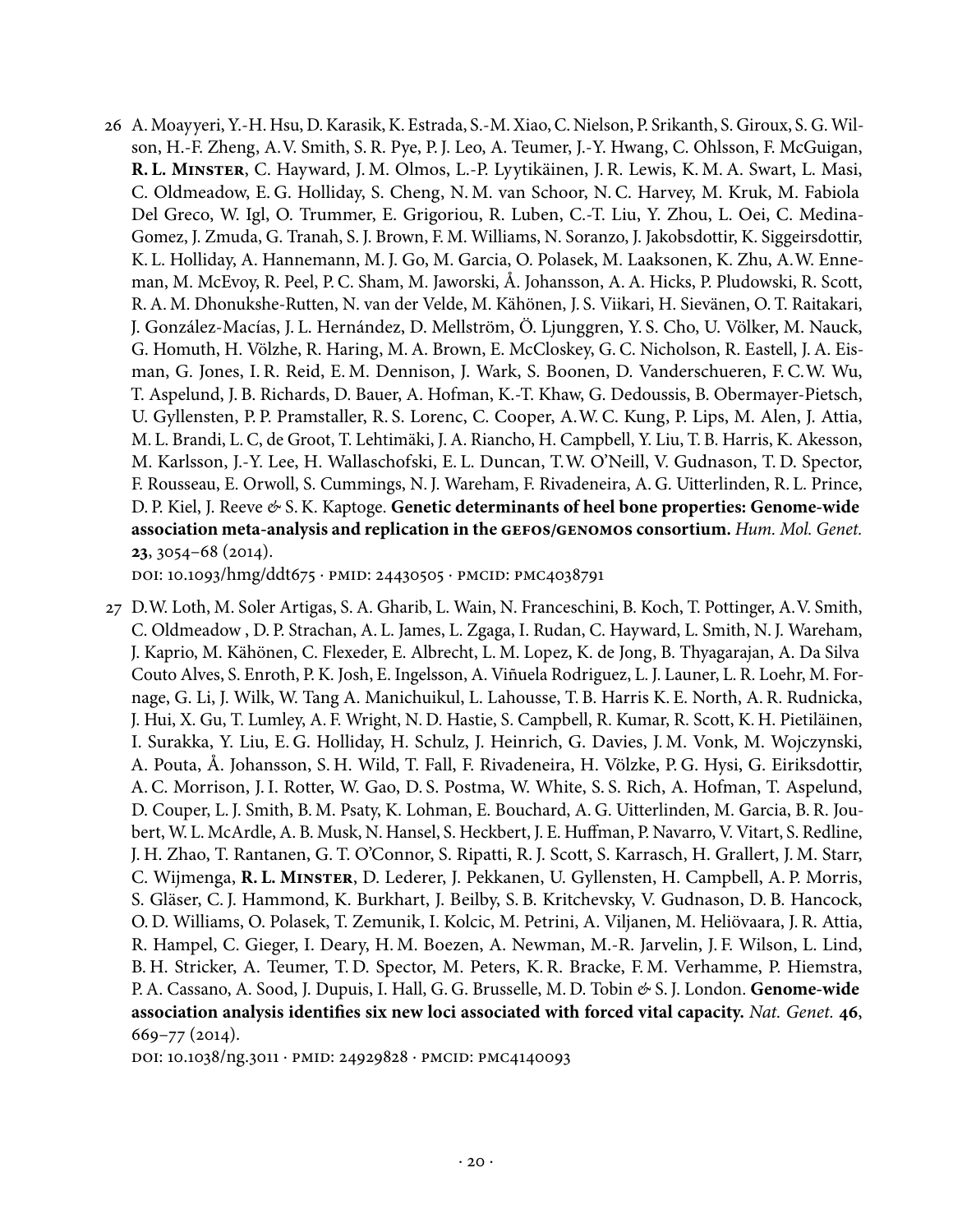- 28 N. L. Hawley, **R. L. Minster**, D. E. Weeks, S. Viali, M. S. Reupena, G. Sun, H. Cheng, R. Deka & S. T. McGarvey. **Prevalence of adiposity and associated cardiometabolic risk factors in the Samoan Genome-Wide Association Study.** Am. J. Hum. Biol. **26**, 491–501 (2014). [doi: 10.1002/ajhb.22553](http://dx.doi.org/10.1002/ajhb.22553) · [pmid: 24799123](http://www.ncbi.nlm.nih.gov/pubmed/24799123) · pmcid: [pmc4292846](http://www.ncbi.nlm.nih.gov/pmc/articles/PMC4292846/)
- 29 O. D. Buhule, **R. L. Minster**, N L. Hawley, M. Medvedovic, G. Sun, S. Viali, R. Deka, S. T. McGarvey & D. E. Weeks. Stratified randomization controls better for batch effects in 450K methylation **analysis: a cautionary tale.** Front. Genet. **5**, 354 (2014). [doi: 10.3389/fgene.2014.00354](http://dx.doi.org/10.3389/fgene.2014.00354) · [pmid: 25352862](http://www.ncbi.nlm.nih.gov/pubmed/25352862) · pmcid: [pmc4195366](http://www.ncbi.nlm.nih.gov/pmc/articles/PMC4195366/)
- 30 B. Thyagarajan, M. Wojczynski, **R. Minster**, J. Sanders, S. Barral, L Christiansen, R. G. Barr, charge Consortium, SpiroMeta Consortium & A. Newman. Genetic variants associated with lung func**tion: the Long Life Family Study.** Respir. Res. **15**, 134 (2014). [doi: 10.1186/s12931-014-0134-x](http://dx.doi.org/10.1186/s12931-014-0134-x) · [pmid: 25409777](http://www.ncbi.nlm.nih.gov/pubmed/25409777) · pmcid: [pmc4228089](http://www.ncbi.nlm.nih.gov/pmc/articles/PMC4228089/)
- 31 **R. L. Minster**, J. L. Sanders, J. Singh, C. M. Kammerer, M. M. Barmada, A. M. Matteini, Q. Zhang, M. K. Wojczynski, E.W. Daw, J. A. Brody, A. M. Arnold, K. L. Lunetta, J. M. Murabito, K. Christensen, T. T. Perls, M. A. Province & A. B. Newman. **Genomewide association study and linkage analysis of Healthy Aging Index in the Long Life Family Study.** J. Gerontol. A Biol. Sci. Med. Sci. **70**, 1003  $(2015).$

[doi: 10.1093/gerona/glv006](http://dx.doi.org/10.1093/gerona/glv006) · [pmid: 25758594](http://www.ncbi.nlm.nih.gov/pubmed/25758594) · pmcid: [pmc4506316](http://www.ncbi.nlm.nih.gov/pmc/articles/PMC4506316/)

- 32 J. L. Sanders, J. Singh, **R. L. Minster**, J. D. Walston, A. M. Matteini, K. Christensen, R. Mayeux, I. B. Borecki, T. Perls & A. B. Newman. Association between mortality and heritability of the **Scale of Aging Vigor in Epidemiology.** J. Am. Geriatr. Soc. **64**, 1679 (2016). [doi: 10.1111/jgs.14190](http://doi.org/10.1111/jgs.14190) · [pmid: 27294813](http://www.ncbi.nlm.nih.gov/pubmed/27294813) · pmcid: [pmc4988884](http://www.ncbi.nlm.nih.gov/pmc/articles/PMC4988884/)
- 33 **R. L. Minster**, N. L. Hawley, C.-T. Su, G. Sun, E. E. Kershaw, H. Chen, O. D. Buhule, J. Lin, M. S. Reupena, S. Viali, J. Tuitele, T. Naseri, Z. Urban, R. Deka, D. E. Weeks & S. T. McGarvey. A thrifty **variant in CREBRF strongly influences body mass index in Samoans.** Nat. Genet. 48, 1049 (2016). [doi: 10.1038/ng.3620](http://doi.org/10.1038/ng.3620) · [pmid: 27455349](http://www.ncbi.nlm.nih.gov/pubmed/27455349) · pmcid: [pmc5069069](http://www.ncbi.nlm.nih.gov/pmc/articles/PMC5069069/)
- 34 S. A. Sherman, R. J. Rogers, K. K. Davis, **R. L. Minster**, S. A. Creasy, N. C. Mullarkey, M. O'Dell, P. Donahue & J. M. Jakicic. **Energy expenditure in vinyasa yoga versus walking.** J. Phys. Act. Health **14**, 597 (2017). [doi: 10.1123/jpah.2016-0548](http://doi.org/10.1123/jpah.2016-0548) · [pmid: 28422589](http://www.ncbi.nlm.nih.gov/pubmed/28422589)
- 35 J. Singh, **R. L. Minster**, N. Schupf, A. Kraja, Y. Liu, K. Christensen, A. B. Newman & C. K. Kammerer. **Genomewide association scan of a mortality associated endophenotype for a long and healthy life in the Long Life Family Study.** J. Gerontol. A Biol. Sci. Med. Sci. **72**, 1411 (2017). DOI: 10.1093/gerona/glx011 · PMID: 28329217 · PMCID: PMC5861859
- 36 M. M. Marron, J. Singh, R. M. Boudreau, K. Christensen, S. Cosentino, M. F. Feitosa, **R. L. Minster**, T. Perls, N. Schupf, P. Sebastiani, S. Ukraintseva, M. K. Wojczynski & A. B. Newman. **A novel healthy blood pressure phenotype in the Long Life Family Study.** J. Hypertens. **36**, 43 (2018). [doi: 10.1097/hjh.0000000000001514](http://doi.org/10.1097/hjh.0000000000001514) · [pmid: 28837423](http://www.ncbi.nlm.nih.gov/pubmed/28837423) · pmcid: [pmc5893936](http://www.ncbi.nlm.nih.gov/pmc/articles/PMC5893936/)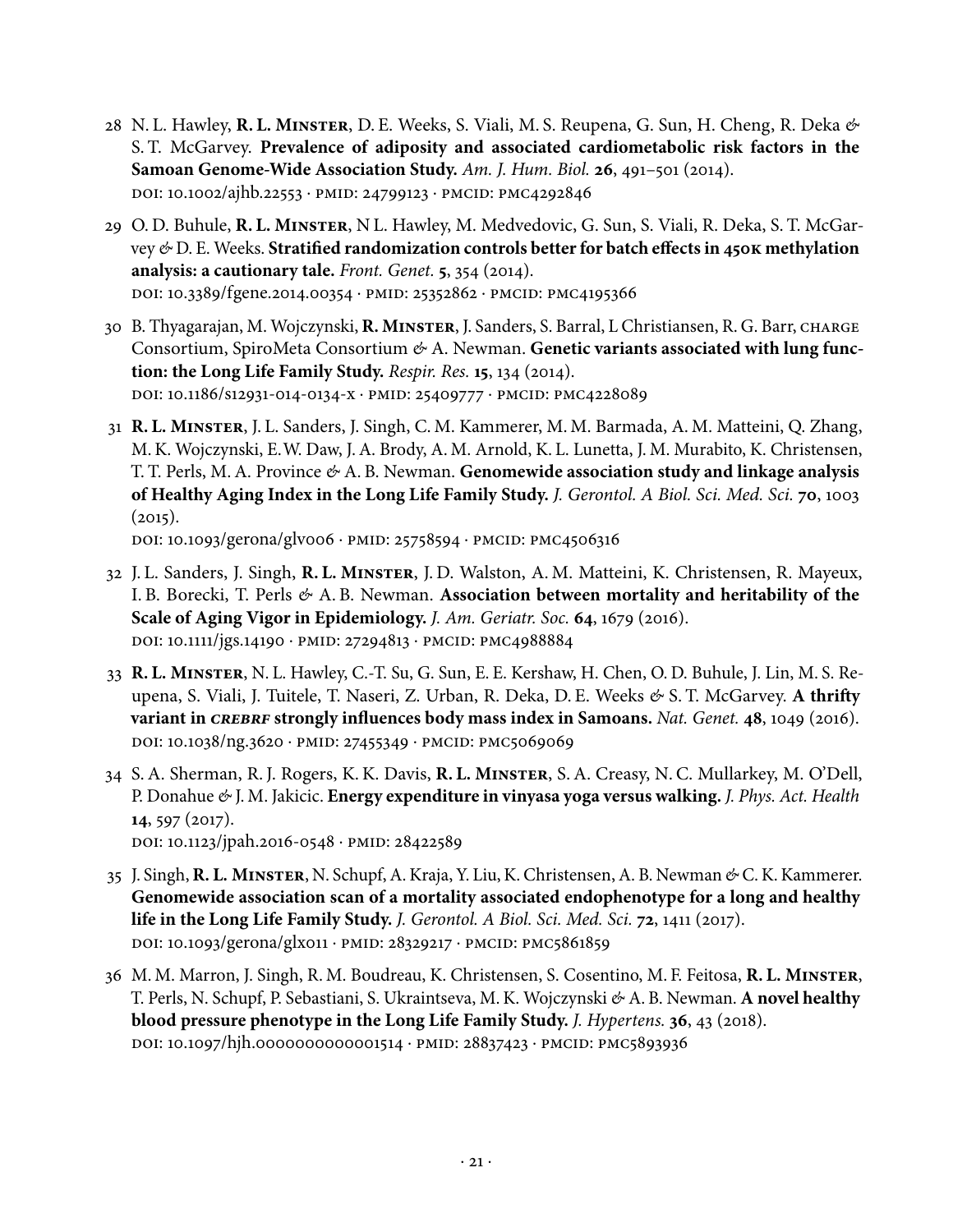- 37 M. Krishnan, T. J. Major, R. K. Topless, O. Dewes, L. Yu, J. M. D. Thompson, L. McCowan, J. de Zoysa, L. K. Stamp, N. Dalbeth, J. Harré Hindmarsh, N. Rapana, R. Deka, W.W. H. Eng, D. E. Weeks, **R. L. Minster**, S. T. McGarvey, S. Viali, P. Wilcox, D. Grattan, P. R. Shepherd, A. N. Shelling, R. Murphy & T. R. Merriman. Discordant association of the *CREBRF rs373863828* minor allele with increased body mass index and protection from type 2 diabetes in Maori and Pacific (Polynesian) **people living in New Zealand.** Diabetologia **61**, 1603 (2018). [doi: 10.1007/s00125-018-4623-1](http://doi.org/10.1007/s00125-018-4623-1) · [pmid: 29721634](http://www.ncbi.nlm.nih.gov/pubmed/29721634) · pmcid: [pmc6434933](http://www.ncbi.nlm.nih.gov/pmc/articles/PMC6434933/)
- 38 T. J. Major, M. Krishnan, R. K. Topless, O. Dewes, J. Thompson, J. Zoysa, L. K. Stamp, N. Dalbeth, R. Deka, D. E. Weeks, **R. L. Minster**, P. Wilcox, D. Grattan, P. R. Shepherd, A. N. Shelling, R. Murphy & T. R. Merriman. **Re: "Widespread prevalence of a** *CREBRF* **variant amongst Maori and** Pacific children is associated with weight and height in early childhood." Int. J. Obes. (Lond.) 42, 1389 (2018).

[doi: 10.1038/s41366-018-0025-1](http://doi.org/10.1038/s41366-018-0025-1) · [pmid: 29511321](http://www.ncbi.nlm.nih.gov/pubmed/29511321) · pmcid: [pmc6054808](http://www.ncbi.nlm.nih.gov/pmc/articles/PMC6054808/)

39 A. L. Kuipers, M. K. Wojczynski, E. Barinas-Mitchell, **R. L. Minster**, L. Wang, M. F. Feitosa, A. Kulminski, B. Thyagarajan, J. H. Lee, M. A. Province, A. B. Newman  $\mathfrak{G}$  J. M. Zmuda for the Long Life Family Study. **Genome-wide linkage analysis of carotid artery traits in exceptionally long-lived families.** Atherosclerosis **291**, 19 (2019).

[doi: 10.1016/j.atherosclerosis.2019.10.008](http://doi.org/10.1016/j.atherosclerosis.2019.10.008) · [pmid: 31634740](http://www.ncbi.nlm.nih.gov/pubmed/31634740) · pmcid: [pmc6899182](http://www.ncbi.nlm.nih.gov/pubmed/31634740)

- 40 M. M. Marron, M. K. Wojczynski, **R. L. Minster**, R. M. Boudreau, P. Sabastiani, S. Cosentino, B. Thyagarajan, S.V. Ukraintseva, N. Schupf, K. Christensen, M. Feitosa, J. M. Zmuda & A. B. Newman for the Long Life Family Study. **Heterogeneity of healthy aging: comparing long-lived fami**lies across five healthy aging phenotypes of blood pressure, memory, pulmonary function, grip **strength, and metabolism.** GeroScience **41**, 383 (2019). [doi: 10.1007/s11357-019-00086-y](http://doi.org/10.1007/s11357-019-00086-y) · [pmid: 31332674](http://www.ncbi.nlm.nih.gov/pubmed/31332674) · pmcid: [pmc6815318](http://www.ncbi.nlm.nih.gov/pmc/articles/PMC6815318/)
- 41 A. T. Kraja, E.W. Daw, P. Lenzini, L. Wang, S. J. Lin, C. A. Williams, A. B. Wells, K. L. Lunetta, J. M. Murabito, P. Sebastiani, G. Tosto, S. Barral, **R. L. Minster**, A. Yashin, T. Perls & M. A. Province. **A comparison of genetic imputation methods using Long Life Family Study genotypes and sequence data with the 1000 Genome reference panel.** Int. J. Bioinform. Res. Appl. **16**, 59 (2020). [doi: 10.1504/ijbra.2020.104855](http://doi.org/10.1504/ijbra.2020.104855)
- 42 D. N. Harris, M. D. Kessler, A. C. Shetty, D. E. Weeks, **R. L. Minster**, S. Browning, E. E. Cochrane, R. Deka, N. L. Hawley, M. S. Reupena, T. Naseri, Trans-Omics for Precision Medicine (TOPMed) Consortium, TOPMed Population Genetics Working Group, S. T. McGarvey & T. D. O'Connor. **Evolutionary genomics of Samoans.** Proc. Natl Acad. Sci. U. S. A. **117**, 9458 (2020). [doi: 10.1073/pnas.1913157117](http://doi.org/10.1073/pnas.1913157117) · [pmid: 32291332](http://www.ncbi.nlm.nih.gov/pubmed/32291332) · pmcid: [pmc7196816](https://www.ncbi.nlm.nih.gov/pmc/articles/PMC7196816/)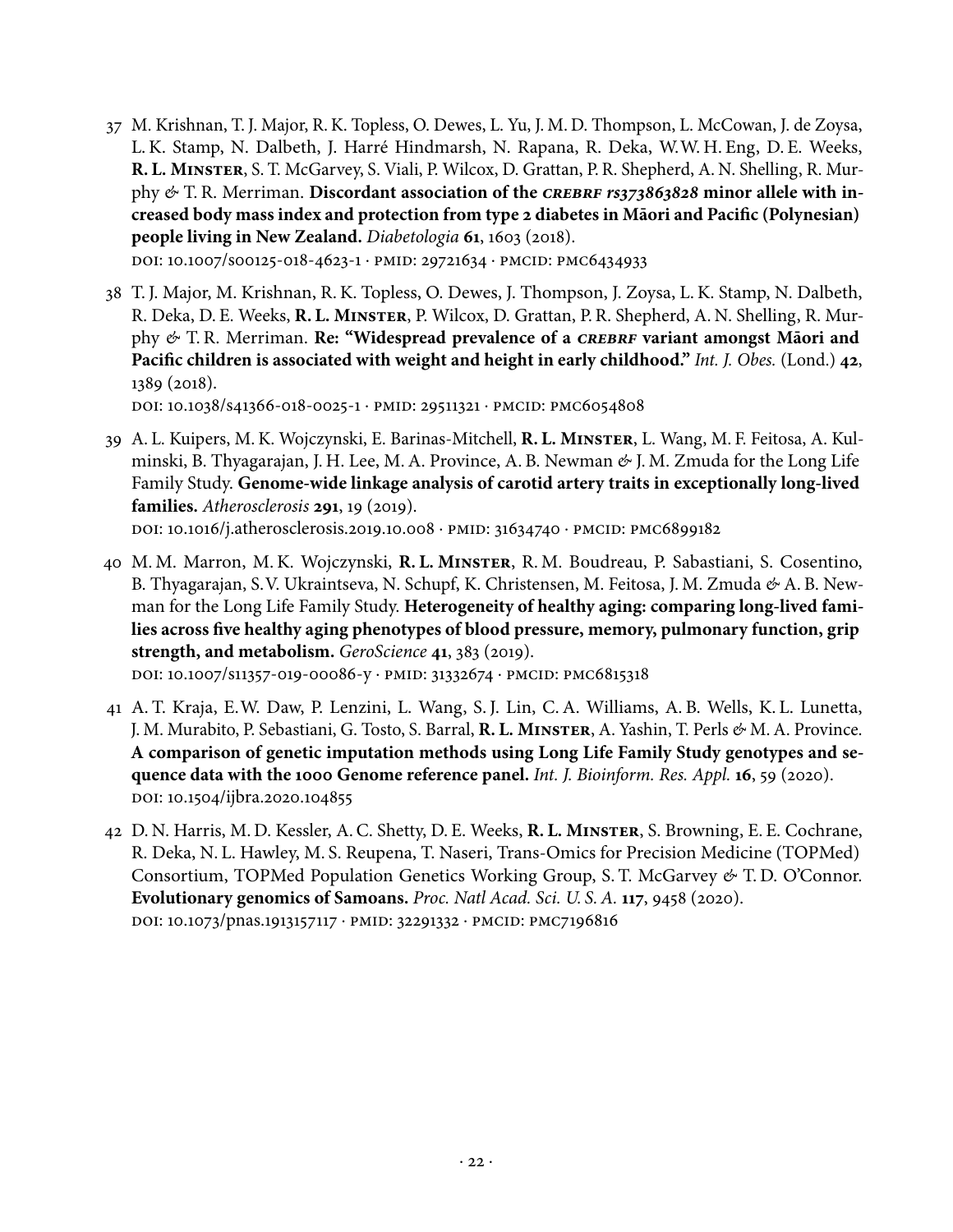- 43 N. L. Hawley, A. Pomer, A. C. Rivara, S. L. Rosenthal, R. L. Duckham, J. C. Carlson, T. Naseri, M. S. Reupena, M. Selu, V. Lupematisila, F. Unasa, L. Vesi, T. Fatu, S. Unasa, K. Faasalele-Savusa, A. I. Wetzel, C. Soti-Ulberg, A. T. Prescott, G. Siufaga, C. Penaia, S. B. To, L. C. LaMonica, V. Lameko, C. C. Choy, S. E. Crouter, S. Redline, R. Deka, E. E. Kershaw, Z. Urban, **R. L. Minster**, D. E. Weeks & S. T. McGarvey. **Exploring the paradoxical relationship of a Creb 3 regulatory factor missense variant with body mass index and diabetes among Samoans: Study protocol for the Soifua Manuia (Good Health) Observational Cohort Study.** JMIR Res. Protoc. **9**, e17329 (2020). [doi: 10.2196/17329](http://doi.org/10.2196/17329) · [pmid: 32706746](http://www.ncbi.nlm.nih.gov/pubmed/32706746)
- 44 L.W. Heinsberg, S. A. Alexander, E. A. Crago, **R. L. MINSTER**, S. M. Poloyac, D. E. Weeks & Y. P. Conley. Genetic variability in the iron homeostasis pathway and patient outcomes after aneurysmal **subarachnoid hemorrhage.** Neurocrit. Care **33**, 749 (2020). [doi: 10.1007/s12028-020-00961-z](http://doi.org/10.1007/s12028-020-00961-z) · [pmid: 32246437](http://www.ncbi.nlm.nih.gov/pubmed/32246437) · pmcid: [pmc7541432](http://www.ncbi.nlm.nih.gov/pubmed/32246437)
- 45 J. C. Carlson, S. L. Rosenthal, E. M. Russell, N. L. Hawley, G. Sun, H. Cheng, T. Naseri, M. S. Reupena, J. Tuitele, R. Deka, S. T. McGarvey, D. E. Weeks & **R. L. Minster**. **A missense variant in crebrf is associated with taller stature in Samoans.** Am. J. Hum. Biol. **32**, e23414. [doi: 10.1002/ajhb.23414](http://doi.org/10.1002/ajhb.23414) · [pmid: 32190945](http://www.ncbi.nlm.nih.gov/pubmed/32190945) · pmcid: [pmc7501196](http://www.ncbi.nlm.nih.gov/pubmed/32190945)
- 46 J. C. Carlson, D. E. Weeks, N. L. Hawley, G. Sun, H. Chen, T. Naseri, M. S. Reupena, R. Deka, S. T. Mc-Garvey & **R. L. Minster**. **Genome-wide association studies in Samoans give insight into the genetic etiology of fasting serum lipid levels.** J. Hum. Genet. **66**, 111 (2021). [doi: 10.1038/s10038-020-0816-9](http://doi.org/10.1038/s10038-020-0816-9) · [pmid: 32759990](http://www.ncbi.nlm.nih.gov/pubmed/32759990) · pmcid: [pmc7785639](http://www.ncbi.nlm.nih.gov/pubmed/32759990)
- 47 M. T. Simon; S. S. Eftekharian; S. Ferdinandusse; S. Tang; T. Naseri; M. S. Reupena; S. T. McGarvey; **R. L. Minster**; D. E. Weeks; the Samoan Obesity, Lifestyle and Genetic Adaptations (OLaGA) Study ¯ Group; D. D. Nguyen; S. Lee; K. Ellsworth; F. M. Vaz; D. Dimmock; J. Pitt & J. E. Abdenur. **echs1 disease in two unrelated families of Samoan descent: Common variant—rare disorder.** Am. J. Med. Genet. A **185**, 157 (2021).

DOI: 10.1002/ajmg.a.61936· PMID: 33112498 · PMCID: PMC7746601

- 48 R. A. Sherlala, C. M. Kammerer, A. L. Kuipers, M. K. Wojczynski, S.V. Ukraintseva, M. F. Feitosa, J. Mengel-From, J. M. Zmuda & **R. L. Minster** for the Long Life Family Study. **Assessing the relationship between serum igf-1 and bmi by age in the Long Life Family Study.** J. Gerontol. A Biol. Sci. Med. Sci. **76**, 1303 (2021). [doi: 10.1093/gerona/glaa282](http://doi.org/10.1093/gerona/glaa282) · [pmid: 33180942](http://www.ncbi.nlm.nih.gov/pubmed/33180942)
- 49 H. Sun; M. Lin; E. M. Russell; **R. L. Minster**; T. F. Chan; B. L. Dinh; T. Naseri; M. S. Reupena; A. Lum-Jones; the Samoan Obesity, Lifestyle and Genetic Adaptations ( $\overline{OLaGA}$ ) Study Group; I. Cheng; L. R. Wilkens; L. Le Marchand; C. A. Haiman & C. W. K. Chiang. The impact of global and local **Polynesian genetic ancestry on complex traits in Native Hawaiians.** PLoS Genet. **17**, e1009273  $(2021).$

[doi: 10.1371/journal.pgen.1009273](http://doi.org/10.1371/journal.pgen.1009273) · [pmid: 33571193](http://www.ncbi.nlm.nih.gov/pubmed/33571193) · pmcid: [pmc7877570](http://www.ncbi.nlm.nih.gov/pmc/articles/PMC7877570/)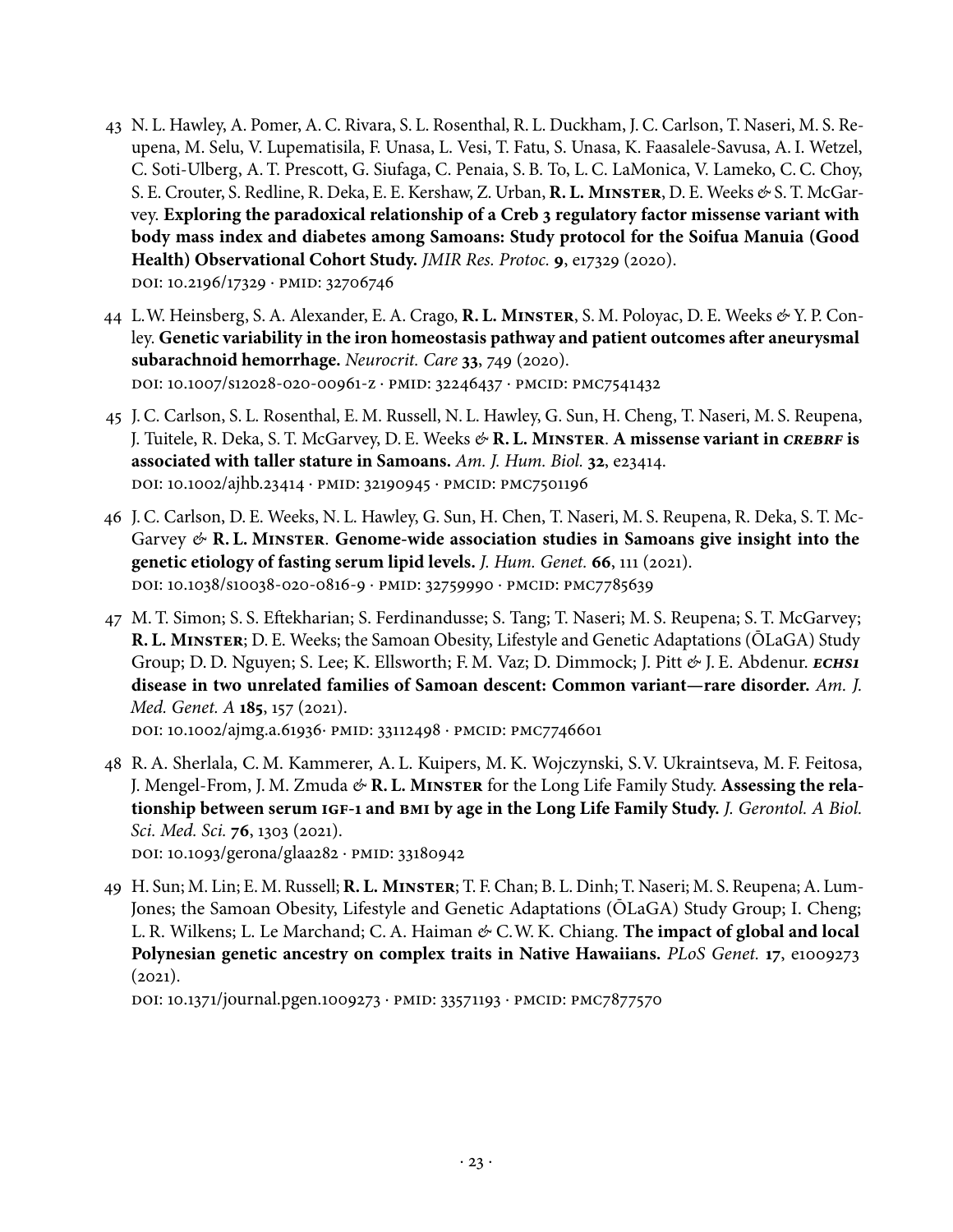- 50 T. N. Kelly; X. Sun; K. Y. He; M. R. Brown; S. A. Gagliano Taliun; J. N. Hellwege; X. Mi; J. A. Brody; N. Franceschini; X. Guo; S.-J. Hwang; P. S. de Vries; Y. Gao; A. Moscati; G. N. Nadkarni; M. R. Irvin; L. R. Yanek; T. Elfassy; J. A. Smith; R.-H. Chung; A. L. Beitelshees; S. Aslibekyan; B. M. Blobner; J. M. Peralta; T. L. Assimes; W. R. Palmas; C. Liu; A. P. Bress; Z. Huang; L. C. Becker; C.-M. Hwa; J. R. O'Connell; J. C. Carlson; H. R. Warren; S. Das; A. Giri; L.W. Martin; W. C. Johnson; E. R. Fox; E. P. Bottinger; A. C. Razavi; D. Vaidya; L.-M. Chuang; Y.-P. C. Chang; T. Naseri; D. Jain; H. M. Kang; A. M. Hung; B. M. Snively; D. Gu; M. E. Montasser; M. S. Reupena; B. D. Heavner; J. LeFaive; J. E. Hixson; K. M. Rice; F. F. Wang; J. B. Nielsen; J. Huang; A. T. Khan; W. Zhou; J. L. Nierenberg; C. C. Laurie; M. Shi; A. M. Stilp; L. Emery; Q. Wong; N. L. Hawley; **R. L. Minster**; J. E. Curran; P. B. Munroe; D. E. Weeks; K. E. North; R. P. Tracy; E. E. Kenney; D. Shimbo; A. Chakravarti; S. S. Rich; A. P. Reiner; J. Blangero; NHLBI Trans-Omics for Precision Medicine (TOPMed) Consortium; the Samoan Obesity, Lifestyle and Genetic Adaptations Study ( $\bar{O}$ LaGA) Group; S. Redline; B. D. Mitchell; D. C. Rao; Y.-D. I. Chen; S. L. R. Kardia; R. C. Kaplan; R. A. Mathias; J. He; B. M. I. Psaty; M. Fornage; R. J. F. Loos; A. Correa; E. Boerwinkle; J. I. Rotter; C. Kooperberg; T. L. Edwards; G. R. Abecasis; X. Zhu; D. Levy; D. K. Arnett & A. C. Morrison. Whole-genome sequencing study of blood pressure traits in the **Trans-Omics for Precision Medicine and Centers for Common Disease Genomics Programs.** Cell Genomics submitted.
- 51 J. J. Yudkovicz, **R. L. Minster**, E. Barinas-Mitchell, K. Christensen, M. Feitosa, M. S. Barker, A. B. Newman & A. L. Kuipers. **Pleiotropic effects between cardiometabolic traits and function in long-lived adults.** Sci. Rep. submitted.
- 52 L. W. Heinsberg, D. E. Weeks, S. A. Alexander, **R. L. Minster**, P. R. Sherwood, S. M. Poloyac, S. Deslouches, E. A. Crago & Y. P. Conley.**Iron homeostasis pathway dna methylation trajectories** reveal a role for **sTEAP3** metalloreductase in patient outcomes after aneurysmal subarachnoid **hemorrhage.** Clin. Epigenetics submitted.
- 53 H. Fu, N. L. Hawley, J. C. Carlson, E. M. Russell, A. Pomer, H. Cheng, T. Naseri, M. S. Reupena, R. Deka, C. C. Choy, S. T. McGarvey, **R. L. MINSTER** & D. E. Weeks. **The missense variant, rs373863828, in crebrf plays a role in longitudinal changes in bmi in Samoans.** Int. J. Obes. (Lond.) submitted.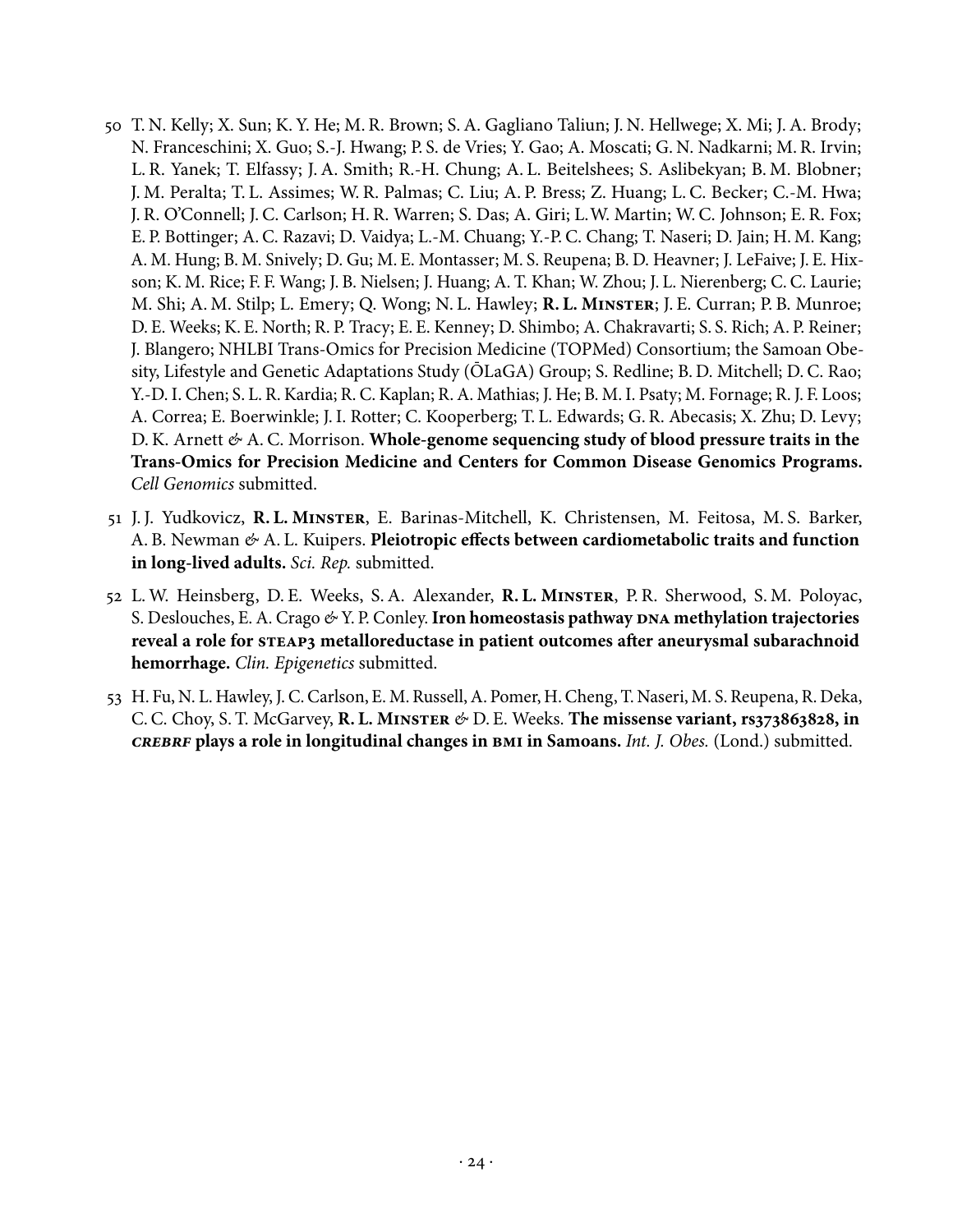## **Preprints**

1 M. A. Taub, M. P. Conomos, R. Keener, K. R. Iyer, J. S. Weinstock, L. R. Yanek, J. Lane, T.W. Miller-Fleming, J. A. Brody, C. P. McHugh, D. Jain, S. Gogarten, C. A. Laurie, A. Keramati, M. Arvanitis, A.V. Smith, B. Heavner, L. Barwick, L. C. Becker, J. C. Bis, J. Blangero, E. R. Bleecker, E. G. Burchard, J. C. Celedon, Y. P. C. Chang, B. Custer, D. Darbar, L. de las Fuentes, D. L. DeMeo, B. I. Freedman, M. E. Garrett, M. T. Gladwin, S. R. Heckbert, B. A. Hidalgo, M. R. Irvin, T. Islam, W. C. Johnson, S. Kaab, L. Launer, J. Lee, S. Liu, A. Moscati, K. E. North, P. A. Peyser, N. Rafaels, L. M. Raffield, C. Seidman, D. E. Weeks, M. M. Wheeler, L. K. Williams, I.V. Yang, W. Zhao, S. Aslibekyan, P. L. Auer, D.W. Bowden, B. E. Cade, Z. Chen, M. H. Cho, L. A. Cupples, J. E. Curran, M. Daya, R. Deka, C. Eng, T. Fingerlin, X. Guo, L. Hou, S.-J. Hwang, J. M. Johnsen, E. E. Kenny, A. M. Levin, C. Liu, **R. L. Minster**, T. Naseri, M. Nouraie, M. S. Reupena, E. C. Sabino, J. A. Smith, N. L. Smith, J. Lasky Su, M. J. Telen, H. K. Tiwari, R. P. Tracy, M. J. White, Y. Zhang, K. L. Wiggins, S. T. Weiss, R. S. Vasan, K. D. Taylor, M. F. Sinner, E. K. Silverman, M. B. Shoemaker, W. H.-H. Sheu, F. Sciurba, S. Schwartz, J. I. Rotter, D. Roden, S. Redline, B. A. Raby, B. M. Psaty, J. M. Peralta, N. D. Palmer, S. Nekhai, C. G. Montgomery, B. D. Mitchell, D. A. Meyers, S. T. McGarvey, F. D. Martinez on behalf of the NHLBI CARE Network, A. C. Y. Mak, R. J. F. Loos, R. Kumar, C. Kooperberg, B. A. Konkle, S. Kelly, S. L. R. Kardia, R. Kaplan, J. He, H. Gui, F. D. Gilliland, B. Gelb, M. Fornage, P. T. Ellinor, M. de Andrade, A. Correa, Y.-D. I. Chen, E. Boerwinkle, K. C. Barnes, A. E. Ashley-Koch, D. K. Arnett, C. Albert, NHLBI Trans-Omics for Precision Medicine (TOPMed) Consortium, TOPMed Hematology and Hemostasis Working Group, TOPMed Structural Variation Working Group, C. C. Laurie, G. Abecasis, D. A. Nickerson, J. G. Wilson, S. S. Rich, D. Levy, I. Ruczinski, A. Aviv, T.W. Blackwell, T. Thornton, J. O'Connell, N. J. Cox, J. A. Perry, M. Armanios, A. Battle, N. Pankratz, A. P. Reiner & R. A. Mathias. **Novel genetic determinants of telomere length from a trans-ethnic analysis of 109,122 whole genome sequences in topmed.** bioRχiv (2020). Proc. Natl. Acad. Sci. U.S.A. submitted.

[doi: 10.1101/749010](http://doi.org/10.1101/749010)

2 N. L. Hawley, R. L. Duckham, J. C. Carlson, T. Naseri, M. S. Reupena, V. Lameko, A. Pomer, A. Wetzel, M. Selu, V. Lupematisila, F. Unasa, L. Vesi, T. Fatu, S. Unasa, K. Faasalele-Savusa, S. Viali, A. C. Rivara, E. M. Russell, R. Deka, E. E. Kershaw, **R. L. Minster**, D. E. Weeks & S. T. McGarvey. **The association of crebrf variant rs373863828 with body composition in adult Samoans.** medRχiv (2021). Obes. Res. Clin. Pract. submitted.

[doi: 10.1101/2021.02.11.21251582](http://doi.org/10.1101/2021.02.11.21251582)

3 E. M. Russell, J. C. Carlson, M. Krishnan, N. L. Hawley, G. Sun, H. Cheng, T. Naseri, M. S. Reupena, S. Viali, J. Tuitele, T. J. Major, I. Miljkovic, T. R. Merriman, R. Deka, D. E. Weeks, S. T. McGarvey & **R. L. Minster**. **crebrf missense variant rs373863828 has both direct and indirect eects on type 2 diabetes and fasting glucose in Polynesians living in Samoa and Aotearoa New Zealand** medRχiν (2021). BMJ Open Diabetes Res. Care submitted. [doi: 10.1101/2021.02.15.21251768](http://doi.org/10.1101/2021.02.15.21251768)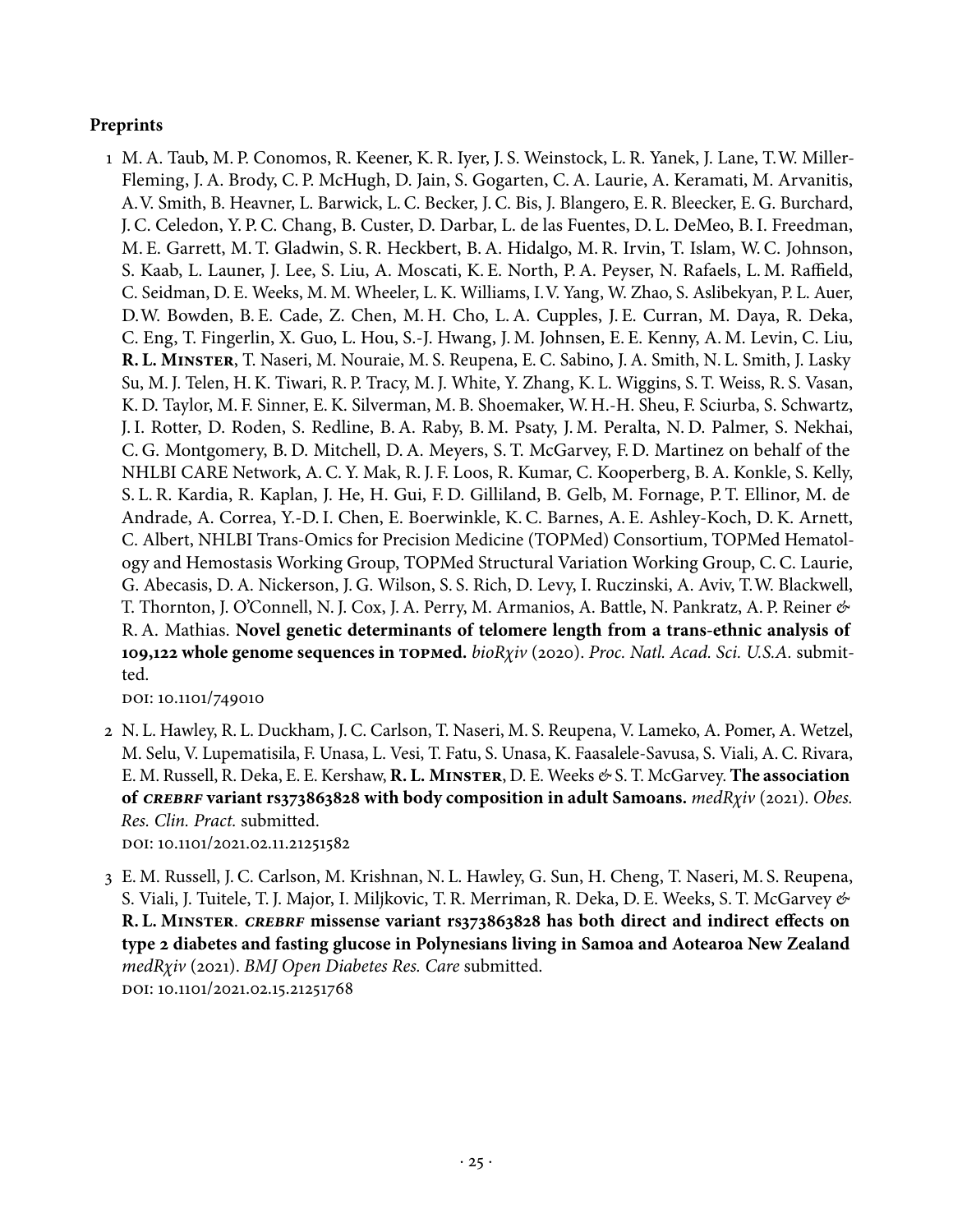- 4 D. DiCorpo, S. M. Gaynor, E. M. Russell, K. E. Westerman, L. M. Raffield, T. D. Majarian, P. Wu, C. Sarnowski, H. M. Highland, A. Jackson, NHLBI TOPMed Consortium, N. R. Hasbani, P. S. de Vries, J. A. Brody, B. Hildago, X. Guo, J. A. Perry, J. R. O'Connell, S. Lent, M. E. Montasser, B. E. Cade, D. Jain, H. Wang, R. D'Oliveira Albanus, A. Varshney, L. R. Yanek, L. Lange, N. D. Palmer, M. Almeida, J. M. Peralta, S. Aslibekyan, A. S. Baldridge, A. G. Bertoni, L. F. Bielak, C.-S. Chen, Y.-D.I. Chen, W. J. Choi, M. O. Goodarzi, J. S. Floyd, M. R. Irvin, R. R. Kalyani, T. N. Kelly, S. Lee, C.-T. Liu, D. Loesch, J. E. Manson, **R. L. Minster**, T. Naseri, J. S. Pankow, L. J. Rasmussen-Torvik, A. P. Reiner, M. S. Reupena, E. Selvin, J. A. Smith, D. E. Weeks, H. Xu, J. Yao, W. Zhao, S. Parker, A. Alonso, D. K. Arnett, J. Blangero, E. Boerwinkle, A. Correa, L. A. Cupples, J. E. Curran, R. Duggirala, J. He, S. R. Heckbert, S. L. R. Kardia, R. W. Kim, C. Kooperberg, S. Liu, R. A. Mathias, S. T. McGarvey, B. D. Mitchell, A. C. Morrison, P. A. Peyser, B. M. Psaty, S. Redline, A. R. Shuldiner, K. D. Taylor, R. S. Vasan, K. A. Viaud-Martinez, J. C. Florez, J. G. Wilson, R. Sladek, S. S. Rich, J. I. Rotter, X. Lin, J. Dupuis, J. B. Meigs, J. Wessel & A. K. Manning. **Whole genome sequence association analysis of** fasting glucose and fasting insulin levels in diverse cohorts from the NHLBI TOPMed Program medRχiv (2021). Nat. Commun. submitted. [doi: 10.1101/2020.12.31.20234310](http://doi.org/10.1101/2020.12.31.20234310)
- 5 T. Nakao; A. G. Bick; M. A. Taub; S. M. Zekavat; M. M. Uddin; A. Niroula; C. L. Carty; J. Lane; M. C. Honigberg; J. S. Weinstock; A. Pampana; C. J. Gibson; G. K. Griffin; S. L. Clarke; R. Bhattacharya; T. L. Assimes; L. S. Emery; A. M. Stilp; Q. Wong; J. Broome; C. A. Laurie; A. T. Khan; A. V. Smith; T. W. Blackwell; Z. T. Yoneda; J. M. Peralta; D. W. Bowden; M. R. Irvin; M. Boorgula; W. Zhao; L. R. Yanek; K. L. Wiggins; J. E. Hixson; C. C. Gu; G. M. Peloso; D. M. Roden; M. S. Reupena; C.-M. Hwu; D. L. DeMeo; K. E. North; S. Kelly; S. K. Musani; J. C. Bis; D. M. Lloyd-Jones; J. M. Johnsen; M. Preuss; R. P. Tracy; P. A. Peyser; D. Qiao; P. Desai; J. E. Curran; B. I. Freedman; H. K. Tiwari; S. Chavan; J. A. Smith; N. L. Smith; T. N. Kelly; B. Hildalgo; L. A. Cupples; D. E. Weeks; N. L. Hawley; **R. L. Minster**; the Samoan Obesity, Lifesyle and Genetic Adaptations Study (OLaGA) ¯ Group; R. Deka; T. Naseri; L. de las Fuentes; L. M. Raffield; A. C. Morrison; P. S. Vries; C. M. Ballantyne; E. E. Kenny; S. S. Rich; E. A. Whitsel; M. H. Cho; M. B. Shoemaker; B. S. Pace; J. Blangero; N. D. Palmer; B. D. Mitchell; A. R. Shuldiner; K. C. Barnes; S. Redline; S. L. R. Kardia; G. R. Abecasis; L. C. Becker; S. R. Heckbert; J. He; W. Post; D. K. Arnett; R. S. Vasan; D. Darbar; S. T. Weiss; S. T. Mc-Garvey; M. de Andrade; Y.-D.I. Chen; R. C. Kaplan; D. A. Meyers; B. S. Custer; A. Correa; B. M. Psaty; M. Fornage; J. E. Manson; E. Boerwinkle; B. A. Konkle; R. J. F. Loos; J. I. Rotter; E. K. Silverman; C. Kooperberg; S. Jaiswal; P. Libby; P. T. Ellinor; N. Pankratz; B. L. Ebert; A. P. Reiner; R. A. Mathias; R. Do, NHLBI Trans-Omics for Precision Medicine (TOPMed) Consortium & P. Natarajan. **Bidirectional Mendelian randomization supports bidirectional causality between telomere length and clonal hematopoiesis of intermediate potential** medRχiv (2021). Nat. Commun. submitted. [doi: 10.1101/2021.02.26.21252199](http://doi.org/10.1101/2021.02.26.21252199)
- 6 J. S. Kanshana, P. E. Mattila, M. C. Ewing, A. N. Wood, G. Schoiswohl, A. C. Meyer, A. Kowalski, S. L. Rosenthal, S. Gingras, B. A. Kaufman, R. Lu, Z. Urban, D. E. Weeks, S. T. McGarvey, R. L. MINSTER, N. L. Hawley & E. E. Kershaw. A murine model of the human CREBRF<sup>R457Q</sup> obesityrisk variant does not influence energy or glucose homeostasis in reponse to nutritional stress. bioRχiv (2021). PLoS One submitted.

[doi: 10.1101/2021.05.06.442909](http://doi.org/10.1101/2021.05.06.442909)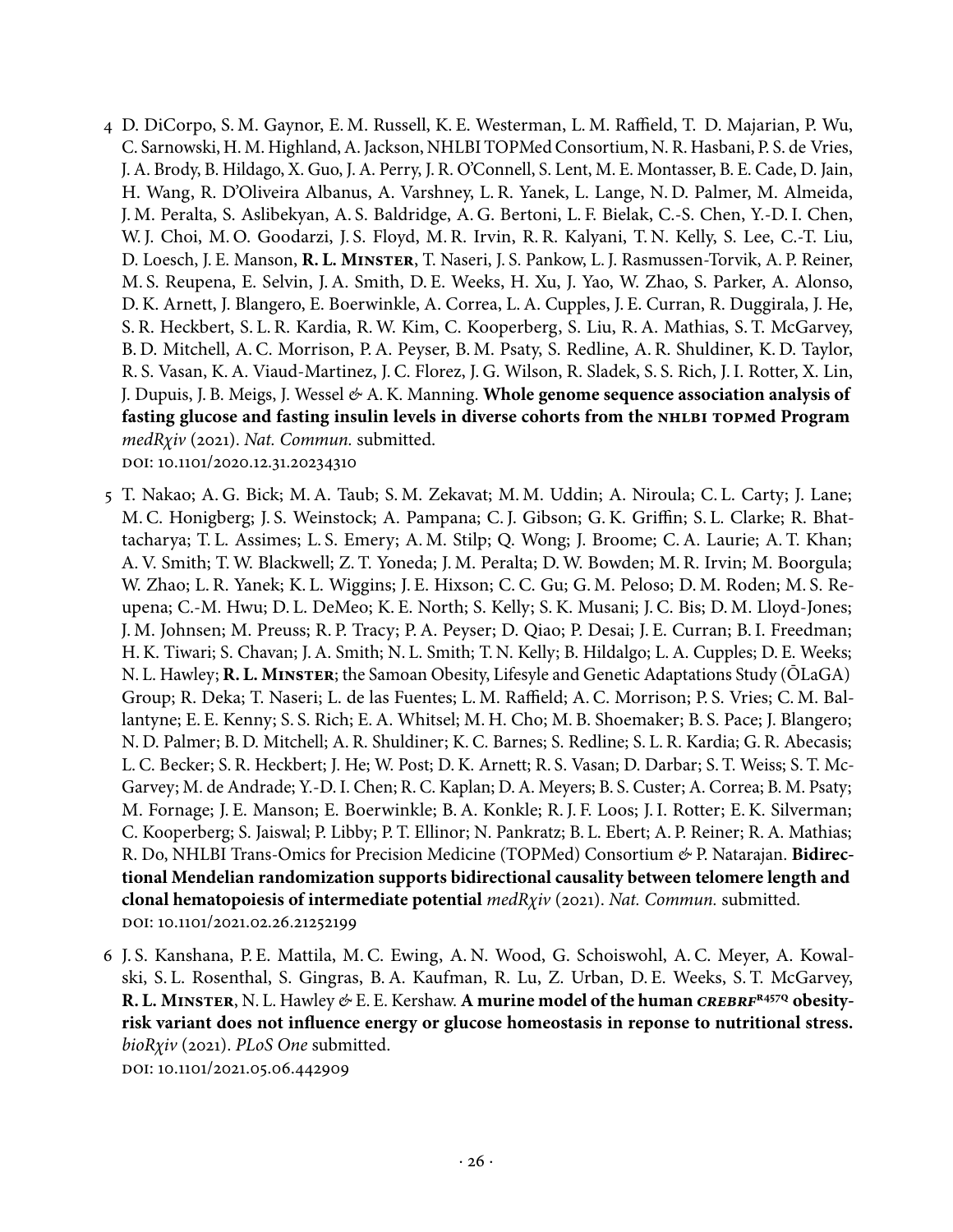### **Refereed Consortium Articles**

1 D. Shungin, T.W. Winkler, D. C. Croteau-Chonka, T. Ferreira, A. E. Locke, R. Mägi, R. J. Strawbridge, T. H. Pers, K. Fischer, A. E. Justice, T. Workalemahu, J. M.W. Wu, M. L. Buchkovich, N. L. Heard-Costa, T. S. Roman, A.W. Drong, C. Song, S. Gustafsson, F. R. Day, T. Esko, T. Fall, Z. Kutalik, J. Luan, J. C. Randall, A. Scherag, S. Vedantam, A. R. Wood, J. Chen, R. Fehrmann, J. Karjalainen, B. Kahali, C.-T. Liu, E. M. Schmidt, D. Absher, N. Amin, D. Anderson, M. Beekman, J. L. Bragg-Gresham, S. Buyske, A. Demirkan, G. B. Ehret, M. F. Feitosa, A. Goel, A. U. Jackson, T. Johnson, M. E. Kleber, K. Kristiansson, M. Mangino, I. M. Leach, C. Medina-Gomez, C. D. Palmer, D. Pasko, S. Pechlivanis, M. J. Peters, I. Prokopenko, A. Stančáková, Y. J. Sung, T. Tanaka, A. Teumer, J.V. Van Vliet-Ostaptchouk, L. Yengo, W. Zhang, E. Albrecht, J. Ärnlöv, G. M. Arscott, S. Bandinelli, A. Barrett, C. Bellis, A. J. Bennett, C. Berne, M. Blüher, S. Böhringer, F. Bonnet, Y. Böttcher, M. Bruinenberg, D. B. Carba, I. H. Caspersen, R. Clarke, E.W. Daw, J. Deelen, E. Deelman, G. Delgado, A. S. F. Doney, N. Eklund, M. R. Erdos, K. Estrada, E. Eury, N. Friedrich, M. E. Garcia, V. Giedraitis, B. Gigante, A. S. Go, A. Golay, H. Grallert, T. B. Grammer, J. Gräßler, J. Grewal, C. J. Groves, T. Haller, G. Hallmans, C. A. Hartman, M. Hassinen, C. Hayward, K. Heikkilä, K.-H. Herzig, Q. Helmer, H. L. Hillege, O. Holmen, S. C. Hunt, A. Isaacs, T. Ittermann, A. L. James, I. Johansson, T. Juliusdottir, I.-P. Kalafati, L. Kinnunen, W. Koenig, I. K. Kooner, W. Kratzer, C. Lamina, K. Leander, N. R. Lee, P. Lichtner, L. Lind, J. Lindström, S. Lobbens, M. Lorentzon, F. Mach, P. K. E. Magnusson, A. Mahajan, W. L. McArdle, C. Menni, S. Merger, E. Mihailov, L. Milani, R. Mills, A. Moayyeri, K. L. Monda, S. P. Mooijaart, T.W. Mühleisen, A. Mulas, G. Müller, M. Müller-Nurasyid, R. Nagaraja, M. A. Nalls, N. Narisu, N. Glorioso, I. M. Nolte, M. Olden, N.W. Rayner, F. Renstrom, J. S. Ried, N. R. Robertson, L. M. Rose, S. Sanna, H. Scharnagl, S. Scholtens, B. Sennblad, T. Seufferlein, C. M. Sitlani, A. V. Smith, K. Stirrups, H. M. Stringham, J. Sundström, M. A. Swertz, A. J. Swift, A.-C. Syvänen, B. O. Tayo, B. Thorand, G. Thorleifsson, A. Tomaschitz, C. Troffa, F.V. A. van Oort, N. Verweij, J. M. Vonk, L. L. Waite, R. Wennauer, T. Wilsgaard, M. K. Wojczynski, A. Wong, Q. Zhang, J. H. Zhao, E. P. Brennan, M. Choi, P. Eriksson, L. Folkersen, A. Franco-Cereceda, A. G. Gharavi, Å. K. Hedman, M.-F. Hivert, J. Huang, S. Kanoni, F. Karpe, S. Keildson, K. Kiryluk, L. Liang, R. P. Lifton, B. Ma, A. J. McKnight, R. McPherson, A. Metspalu, J. L. Min, M. F. Moffatt, G. W. Montgomery, J. M. Murabito, G. Nicholson, D. R. Nyholt, C. Olsson, J. R. B. Perry, E. Reinmaa, R. M. Salem, N. Sandholm, E. E. Schadt, R. A. Scott, L. Stolk, E. E. Vallejo, H.-J. Westra, K. T. Zondervan, ADIPOGen Consortium, CARDIOGRAMplusC4D Consortium, CKDGen Consortium, **GEFOS Consortium**, GENIE Consortium, GLGC, ICBP, International Endogene Consortium, LifeLines Cohort Study, MAGIC Investigators, MuTHER Consortium, PAGE Consortium, ReproGen Consortium, P. Amouyel, D. Arveiler, S. J. L. Bakker, J. Beilby, R. N. Bergman, J. Blangero, M. J. Brown, M. Burnier, H. Campbell, A. Chakravarti, P. S. Chines, S. Claudi-Boehm, F. S. Collins, D. C. Crawford, J. Danesh, U. de Faire, E. J. C. de Geus, M. Dörr, R. Erbel, J. G. Eriksson, M. Farrall, E. Ferrannini, J. Ferrières, N. G. Forouhi, T. Forrester, O. H. Franco, R. T. Gansevoort, C. Gieger, V. Gudnason, C. A. Haiman, T. B. Harris, A. T. Hattersley, M. Heliövaara, A. A. Hicks, A. D. Hingorani, W. Hoffmann, A. Hofman, G. Homuth, S. E. Humphries, E. Hyppönen, T. Illig, M.-R. Jarvelin, B. Johansen, P. Jousilahti, A. M. Jula, J. Kaprio, F. Kee, S. M. Keinanen-Kiukaanniemi, J. S. Kooner, C. Kooperberg, P. Kovacs, A. T. Kraja, M. Kumari, K. Kuulasmaa, J. Kuusisto, T. A. Lakka, C. Langenberg, L. Le Marchand, T. Lehtimäki, V. Lyssenko, S. Männistö, A. Marette, T. C. Matise, C. A. McKenzie, B. McKnight, A.W. Musk, S. Möhlenkamp, A. D. Morris, M. Nelis, C. Ohlsson, A. J. Oldehinkel, K. K. Ong, L. J. Palmer, B.W. Penninx, A. Peters, P. P. Pramstaller,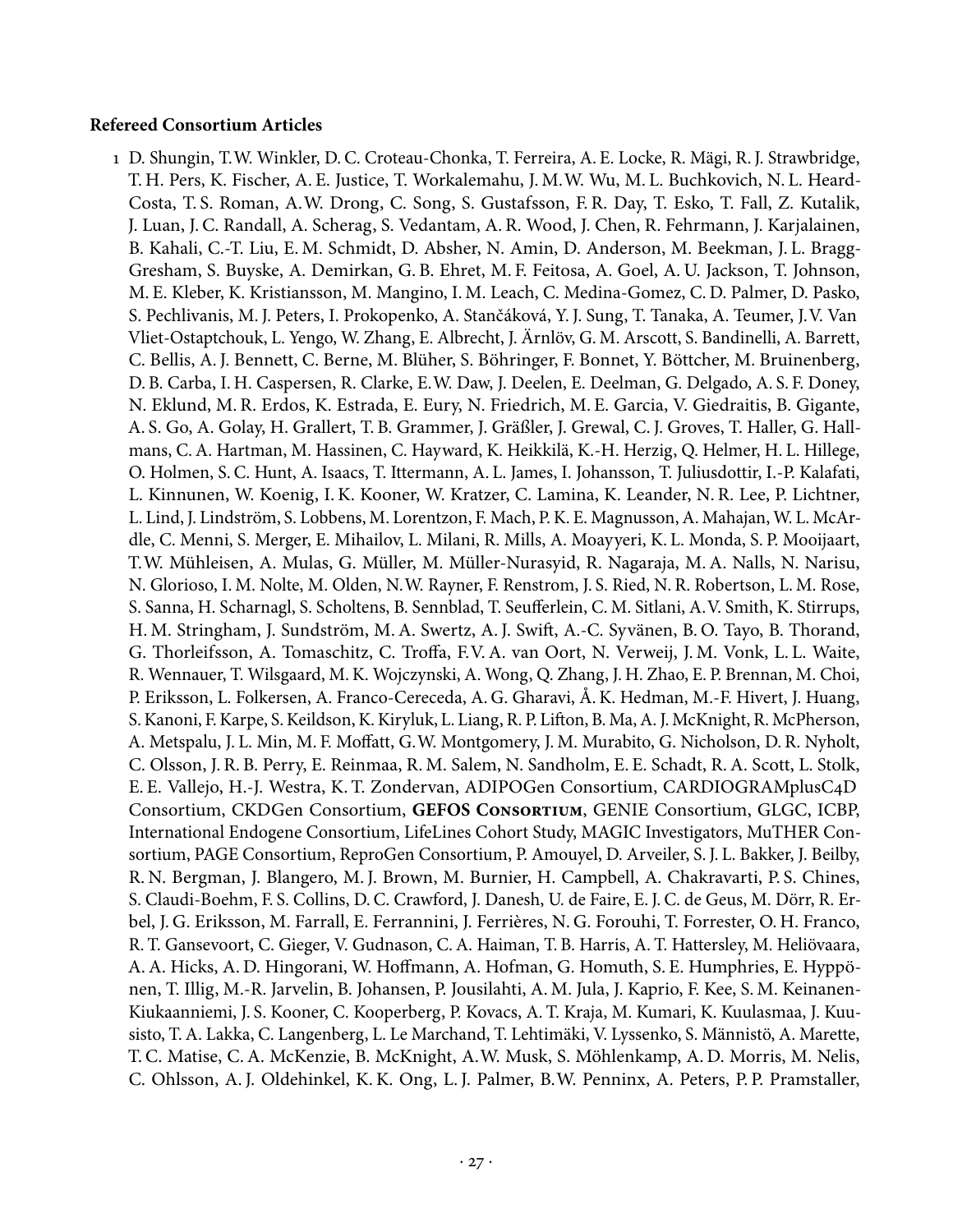O. T. Raitakari, T. Rankinen, D. C. Rao, T. K. Rice, P. M. Ridker, M. D. Ritchie, I. Rudan, V. Salomaa, N. J. Samani, J. Saramies, M. A. Sarzynski, P. E. H. Schwarz, A. R. Shuldiner, J. A. Staessen, V. Steinthorsdottir, R. P. Stolk, K. Strauch, A. Tönjes, A. Tremblay, E. Tremoli, M.-C. Vohl, U. Völker, P. Vollenweider, J. F. Wilson, J. C. Witteman, L. S. Adair, M. Bochud, B. O. Boehm, S. R. Bornstein, C. Bouchard, S. Cauchi, M. J. Caulfield, J. C. Chambers, D. I. Chasman, R. S. Cooper, G. Dedoussis, L. Ferrucci, P. Froguel, H.-J. Grabe, A. Hamsten, J. Hui, K. Hveem, K.-H. Jöckel, M. Kivimaki, D. Kuh, M. Laakso, Y. Liu, W. März, P. B. Munroe, I. Njølstad, B. A. Oostra, C. N. A. Palmer, N. L. Pedersen, M. Perola, L. Pérusse, U. Peters, C. Power, T. Quertermous, R. Rauramaa, F. Rivadeneira, T. E. Saaristo, D. Saleheen, J. Sinisalo, P. E. Slagboom, H. Snieder, T. D. Spector, K. Stefansson, M. Stumvoll, J. Tuomilehto, A. G. Uitterlinden, M. Uusitupa, P. van der Harst, G. Veronesi, M. Walker, N. J. Wareham, H. Watkins, H.-E. Wichmann, G. R. Abecasis, T. L. Assimes, S. I. Berndt, M. Boehnke, I. B. Borecki, P. Deloukas, L. Franke, T. M. Frayling, L. C. Groop, D. J. Hunter, R. C. Kaplan, J. R. O'Connell, L. Qi, D. Schlessinger, D. P. Strachan, U. Thorsteinsdottir, C. M. van Duijn, C. J. Willer, P. M. Visscher, J. Yang, J. N. Hirschhorn, M. C. Zillikens, M. I. McCarthy, E. K. Speliotes, K. E. North, C. S. Fox, I. Barroso, P.W. Franks, E. Ingelsson, I. M. Heid, R. J. F. Loos, L. A. Cupples, A. P. Morris, C. M. Lindgren & K. L. Mohlke. **New genetic loci link adipose and insulin biology to body fat distribution.** Nature **518**, 187 (2015).

DOI: 10.1038/nature14132 · PMID: 25673412 · PMCID: PMC4338562

- 2 S. M. Willems, D. J. Wright, F. R. Day, K. Trajanoska, P. K. Joshi, J. A. Morris, A. M. Matteini, F. C. Garton, N. Grarup, N. Oskolkov, A. Thalamuthu, M. Mangino, J. Liu, A. Demirkan, M. Lek, L. Xu, G. Wang, C. Oldmeadow, K. J. Gaulton, L. A. Lotta, E. Miyamoto-Mikami, M. A. Rivas, T. White, P.-R. Loh, M. Aadahl, N. Amin, J. R. Attia, K. Austin, B. Benyamin, S. Brage, Y.-C. Cheng, P. Cięszczyk, W. Derave, K.-F. Eriksson, N. Eynon, A. Linneberg, A. Lucia, M. Massidda, B. D. Mitchell, M. Miyachi, H. Murakami, S. Padmanabhan, A. Pandey, I. Papadimitriou, D. K. Rajpal, C. Sale, T. M. Schnurr, F. Sessa, N. Shrine, M. D. Tobin, I. Varley, L.V. Wain, N. R. Wray, C. M. Lindgren, D. G. MacArthur, D. M. Waterworth, M. I. McCarthy, O. Pedersen, K.-T. Khaw, D. P. Kiel, **GEFOS Any-Type of Fracture Consortium**, Y. Pitsiladis, N. Fuku, P.W. Franks, K. N. North, C. M. van Duijn, K. A. Mather, T. Hansen, O. Hansson, T. Spector, J. M. Murabito, J. B. Richards, F. Rivadeneira, C. Langenberg, J. R. B. Perry, N. J. Wareham & R. A. Scott RA. **Large-scale gwas identies multiple loci for hand grip strength providing biological insights into muscular tness.** Nat. Commun. **8**, 16015 (2017). DOI: 10.1038/ncomms16015 · PMID: 29313844 · PMCID: PMC5510175
- 3 S. M. Zekavat, S. Ruotsalainen, R. E. Handsaker, M. Alver, J. Bloom, T. Poterba, C. Seed, J. Ernst, M. Chaffin, J. Engreitz, G. M. Peloso, A. Manichaikul, C. Yang, K. A. Ryan, M. Fu, W. C. Johnson, M. Tsai, M. Budoff, R. S. Vasan, L. A. Cupples, J. I. Rotter, S. S. Rich, W. Post, B. D. Mitchell, A. Correa, A. Metspalu, J. G. Wilson, V. Salomaa, M. Kellis, M. J. Daly, B. M. Neale, S. McCarroll, I. Surakka, T. Esko, A. Ganna, S. Ripatti, S. Kathiresan & P. Natarajan for the **NHLBI TOPMED LIPIDS WORKing Group**. **Deep coverage whole genome sequences and plasma lipoprotein(a) in individuals of European and African ancestries.** Nat. Commun. **9**, 2606 (2018). [doi: 10.1038/s41467-018-04668-w](http://doi.org/10.1038/s41467-018-04668-w) · [pmid: 29973585](http://www.ncbi.nlm.nih.gov/pubmed/29973585) · pmcid: [pmc6031652](http://www.ncbi.nlm.nih.gov/pmc/articles/PMC6031652/)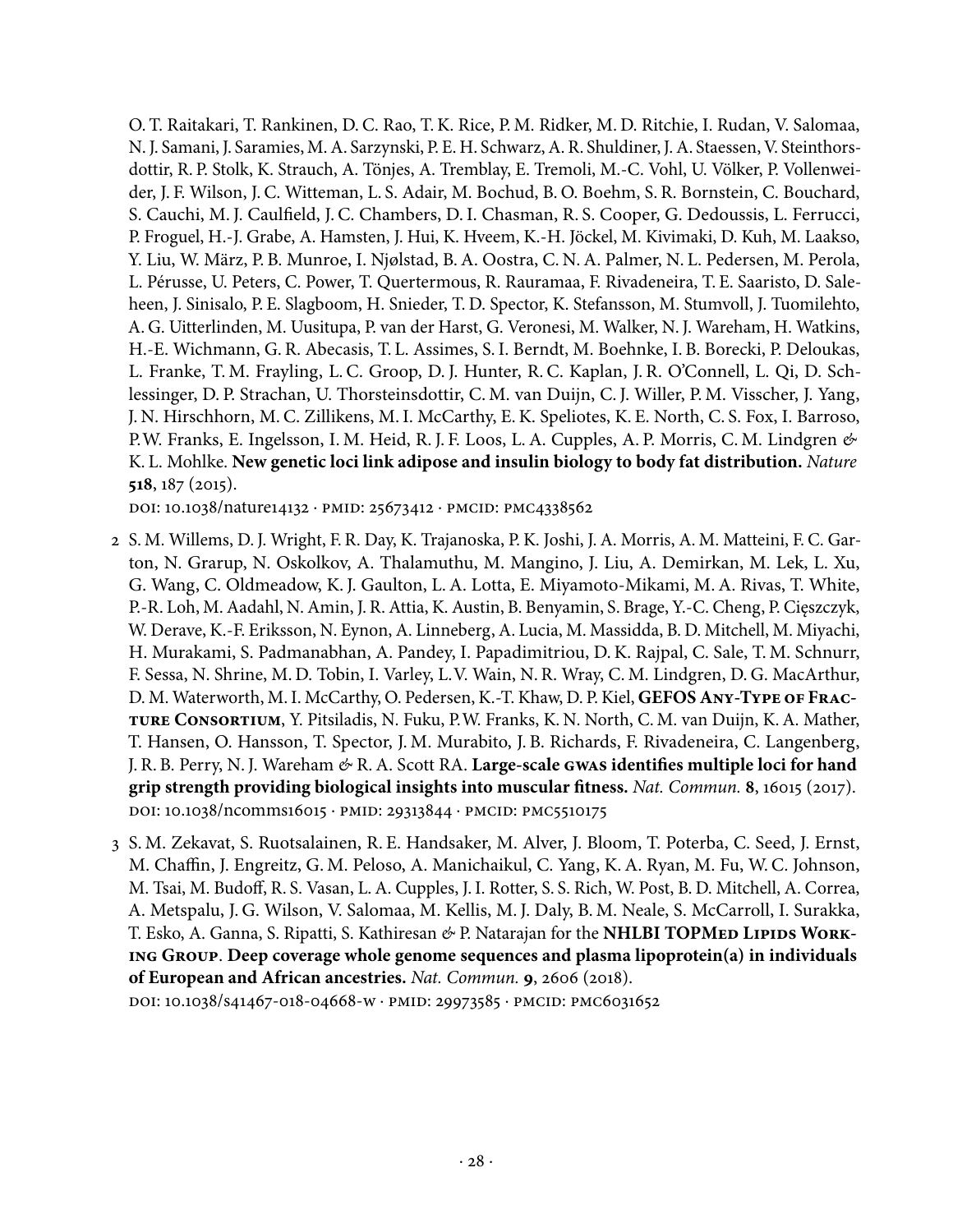4 P. Natarajan, G. M. Peloso, S. M. Zekavat, M. Montasser, A. Ganna, M. Chaffin, A. V. Khera, W. Zhou, J. M. Bloom, J. M. Engreitz, J. Ernst, J. R. O'Connell, S. E. Ruotsalainen, M. Alver, A. Manichaikul, W. C. Johnson, J. A. Perry, T. Poterba, C. Seed, I. L. Surakka, T. Esko, S. Ripatti, V. Salomaa, A. Correa, R. S. Vasan, M. Kellis, B. M. Neale, E. S. Lander, G. Abecasis, B. Mitchell, S. S. Rich, J. G. Wilson, L. A. Cupples, J. I. Rotter, C. J. Willer & S. Kathiresan for the **NHLBI TOPMed Lipids Working Group**. **Deep-coverage whole genome sequences and blood lipids among 16,324 individuals.** Nat. Commun. **9**, 3391 (2018).

[doi: 10.1038/s41467-018-05747-8](http://doi.org/10.1038/s41467-018-05747-8) · [pmid: 30140000](http://www.ncbi.nlm.nih.gov/pubmed/30140000) · pmcid: [pmc6107638](http://www.ncbi.nlm.nih.gov/pmc/articles/PMC6107638/)

- 5 K. Trajanoska, J. A. Morris, L. Oei, H.-F. Zheng, D. M. Evans, D. P. Kiel, C. Ohlsson, B. J. Richards & F. Rivadeneira for the **GEFOS/GENOMOS Consortium** and the 23andMe Research Team. **Assessment of the genetic and clinical determinants of fracture risk: Genome wide association and mendelian randomisation study.** BMJ **362**, k3225 (2018). [doi: 10.1136/bmj.k3225](http://doi.org/10.1136/bmj.k3225) · [pmid: 30158200](http://www.ncbi.nlm.nih.gov/pubmed/30158200) · pmcid: [pmc6113773](http://www.ncbi.nlm.nih.gov/pmc/articles/PMC6113773/)
- 6 P. Kachroo; J. Hecker; B. L. Chawes; T. S. Ahluwalia; M. H. Cho; D. Qiao; R. S. Kelly; S. H. Chu; Y.V. Virkud; M. Huang; K. C. Barnes; E. G. Burchard; C. Eng; D. Hu; J. C. Celedón; M. Daya; A. M. Levin; H. Gui; L. K. Williams; E. Forno; A. C. Y. Mak; L. Avila; M. E. Soto-Quiros; M. M. Cloutier; E. Acosta-Pérez; G. Canino; K. Bønnelykke; H. Bisgaard; B. A. Raby; C. Lange; S. T. Weiss; J. A. Lasky-Su; & **National Heart, Lung, and Blood Institute Trans-Omics for Precision Medicine (TOPMed) Consortium**. **Whole genome sequencing identies crispld2 as a lung function gene in children with asthma.** Chest. **156**, 1068 (2019). [doi: 10.1016/j.chest.2019.08.2202](http://doi.org/10.1016/j.chest.2019.08.2202) · [pmid: 31557467](http://www.ncbi.nlm.nih.gov/pubmed/31557467) · pmcid: [pmc6904857](http://www.ncbi.nlm.nih.gov/pmc/articles/PMC6904857/)
- 7 M. D. Kessler; D. P. Loesch; J. A. Perry; N. L. Heard-Costa; D. Taliun; B. E. Cade; H. Wang; M. Daya; J. Ziniti; S. Datta; J. C. Celedón; M. E. Soto-Quiros; L. Avila; S. T. Weiss; K. Barnes; S. S. Redline; R. S. Vasan; A. D. Johnson; R. A. Mathias; R. Hernandez; J. G. Wilson; D. A. Nickerson; G. Abecasis; S. R. Browning; S. Zöllner; J. R. O'Connell; B. D. Mitchell; **National Heart, Lung and Blood Institute Trans-Omics for Precision Medicine (TOPMed) Consortium**; **TOPMed Population Genetics Working Group**; & T. D. O'Connor. **De novo mutations across 1,465 diverse genomes reveal mutational insights and reductions in the Amish founder population.** Proc. Natl Acad. Sci. U. S. A. **117**, 2560 (2020).

[doi: 10.1073/pnas.1902766117](http://doi.org/10.1073/pnas.1902766117) · [pmid: 31964835](http://www.ncbi.nlm.nih.gov/pubmed/31964835) · pmcid: [pmc7007577](http://www.ncbi.nlm.nih.gov/pmc/articles/PMC7007577/)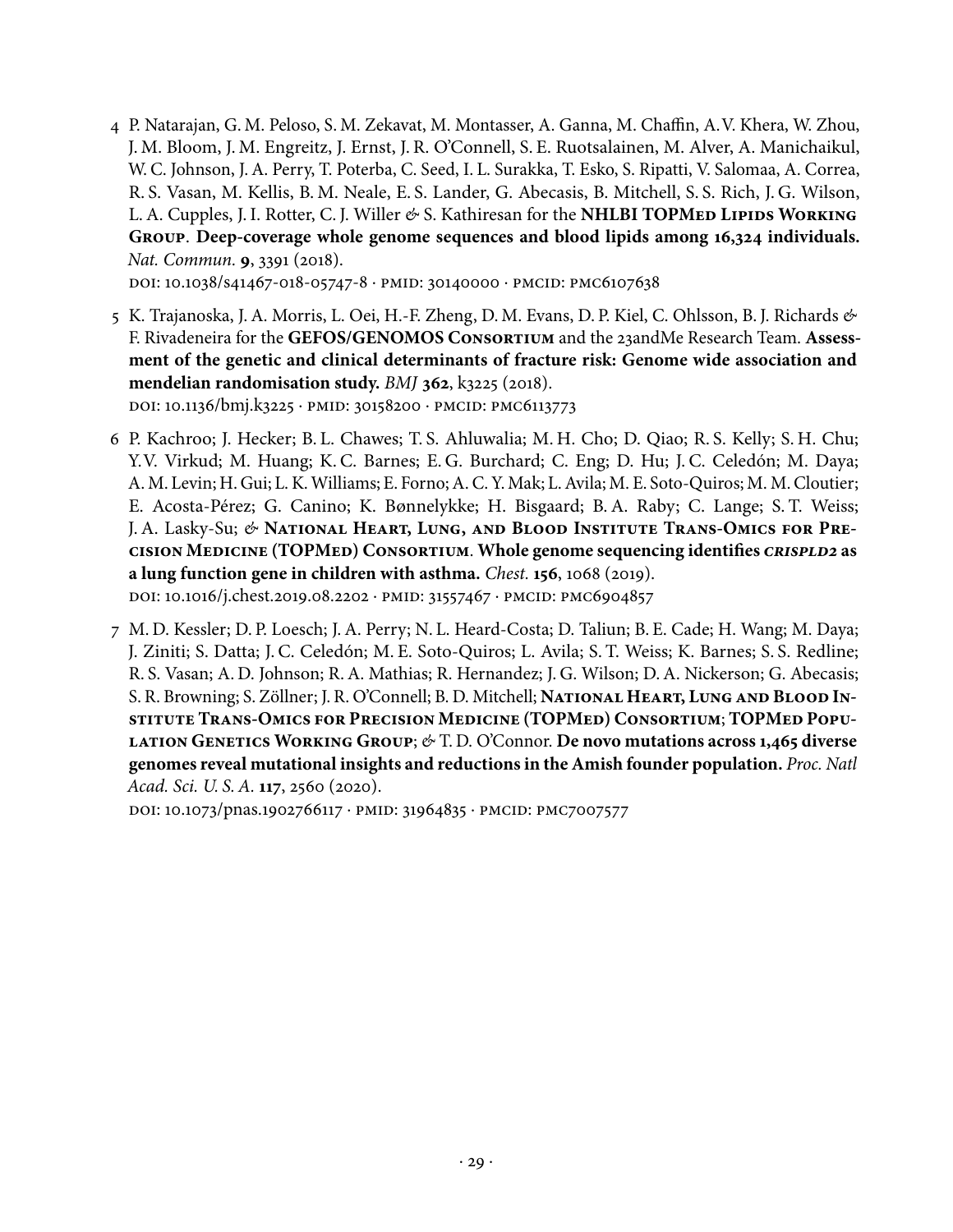- 8 X. Li, Z. Li, H. Zhou, S. M. Gaynor, Y. Liu, H. Chen, R. Sun, R. Dey, D. K. Arnett, S. Aslibekyan, C. M. Ballantyne, L. F. Bielak, J. Blangero, E. Boerwinkle, D. W. Bowden, J. G. Broome, M. P. Conomos, A. Correa, L. A. Cupples, J. E. Curran, B. I. Freedman, X. Guo, G. Hindy, M. R. Irvin, S. L. R. Kardia, S. Kathiresan, A. T. Khan, C. L. Kooperberg, C. C. Laurie, X. S. Liu, M. C. Mahaney, A. W. Manichaikul, L. W. Martin, R. A. Mathias, S. T. McGarvey, B. D. Mitchell, M. E. Montasser, J. E. Moore, A. C. Morrison, J. R. O. 'Connell, N. D. Palmer, A. Pampana, J. M. Peralta, P. A. Peyser, B. M. Psaty, S. Redline, K. M. Rice, S. S. Rich, J. A. Smith, H. K. Tiwari, M. Y. Tsai, R. S. Vasan, F. F. Wang, D. E. Weeks, Z. Weng, J. G. Wilson, L. R. Yanek, **NHLBI Trans-Omics for Precision Medicine (TOPMed) Consortium**, TOPMed Lipids Working Group, B. M. Neale, S. R. Sunyaev, G. R. Abecasis, J. I. Rotter, C. J. Willer, G. M. Peloso, P. Natarajan & X. Lin. **Dynamic incorporation of multiple in silico functional annotations empowers rare variant association analysis of large whole-genome sequencing studies at scale.** Nat. Genet. **52**, 969 (2020). [doi: 10.1038/s41588-020-0676-4](http://doi.org/10.1038/s41588-020-0676-4) · [pmid: 32839606](http://www.ncbi.nlm.nih.gov/pubmed/32839606) · pmcid: [pmc7483769](http://www.ncbi.nlm.nih.gov/pmc/articles/PMC7483769/)
- 9 A. G. Bick, J. S. Weinstock, S. K. Nandakumar, C. P. Fulco, E. L. Bao, S. M. Zekavat, M. D. Szeto, X. Liao, M. J. Leventhal, J. Nasser, K. Chang, C. Laurie, B. B. Burugula, C. J. Gibson, A. E. Lin, M. A. Taub, F. Aguet, K. Ardlie, B. D. Mitchell, K. C. Barnes, A. Moscati, M. Fornage, S. Redline, B. M. Psaty, E. K. Silverman, S. T. Weiss, N. D. Palmer, R. S. Vasan, E. G. Burchard, S. L. R. Kardia, J. He, R. C. Kaplan, N. L. Smith, D. K. Arnett, D. A. Schwartz, A. Correa, M. de Andrade, X. Guo, B. A. Konkle, B. Custer, J. M. Peralta, H. Gui, D. A. Meyers, S. T. McGarvey, I. Y. Chen, M. B. Shoemaker, P. A. Peyser, J. G. Broome, S. M. Gogarten, F. F. Wang, Q. Wong, M. E. Montasser, M. Daya, E. E. Kenny, K. E. North, L. J. Launer, B. E. Cade, J. C. Bis, M. H. Cho, J. Lasky-Su, D. W. Bowden, L. A. Cupples, A. C. Y. Mak, L. C. Becker, J. A. Smith, T. N. Kelly, S. Aslibekyan, S. R. Heckbert, H. K. Tiwari, I. V. Yang, J. A. Heit, S. A. Lubitz, J. M. Johnsen, J. E. Curran, S. E. Wenzel, D. E. Weeks, D. C. Rao, D. Darbar, J. Y. Moon, R. P. Tracy, E. J. Buth, N. Rafaels, R. J. F. Loos, P. Durda, Y. Liu, L. Hou, J. Lee, P. Kachroo, B. I. Freedman, D. Levy, L. F. Bielak, J. E. Hixson, J. S. Floyd, E. A. Whitsel, P. T. Ellinor, M. R. Irvin, T. E. Fingerlin, L. M. Raffield, S. M. Armasu, M. M. Wheeler, E. C. Sabino, J. Blangero, L. K. Williams, B. D. Levy, W. H. Sheu, D. M. Roden, E. Boerwinkle, J. E. Manson, R. A. Mathias, P. Desai, K. D. Taylor, A. D. Johnson, **NHLBI Trans-Omics for Precision Medicine Consortium**, P. L. Auer, C. Kooperberg, C. C. Laurie, T. W. Blackwell, A. V. Smith, H. Zhao, E. Lange, L. Lange, S. S. Rich, J. I. Rotter, J. G. Wilson, P. Scheet, J. O. Kitzman, E. S. Lander, J. M. Engreitz, B. L. Ebert, A. P. Reiner, S. Jaiswal, G. Abecasis, V. G. Sankaran, S. Kathiresan & P. Natarajan. **Inherited causes of clonal haematopoiesis in 97,691 whole genomes.** Nature **586**, 763 (2020).

[doi: 10.1038/s41586-020-2819-2](http://doi.org/10.1038/s41586-020-2819-2) · [pmid: 33057201](http://www.ncbi.nlm.nih.gov/pubmed/33057201) · pmcid: [pmc7944936](http://www.ncbi.nlm.nih.gov/pmc/articles/PMC7944936/)

10 A. P. Reiner; L. M. Raffield; N. Franceschini; P. L. Auer; E. M. Lange; D. A. Nickerson; N. A. Zakai; A. Correa; N. Olson; & **National Heart, Lung, and Blood Institute Trans-Omics for PRECISION MEDICINE (TOPMED) CONSORTIUM. Effect of sickle cell trait and** *APOL1* **genotype on the association of soluble upar with kidney function measures in Black Americans.** Clin. J. Am. Soc. Nephrol. **16**, 287 (2021).

[doi: 10.2215/cjn.12100720](http://doi.org/10.2215/cjn.12100720) · [pmid: 33268503](http://www.ncbi.nlm.nih.gov/pubmed/33268503) · pmcid: [pmc7863645](http://www.ncbi.nlm.nih.gov/pmc/articles/PMC7863645/)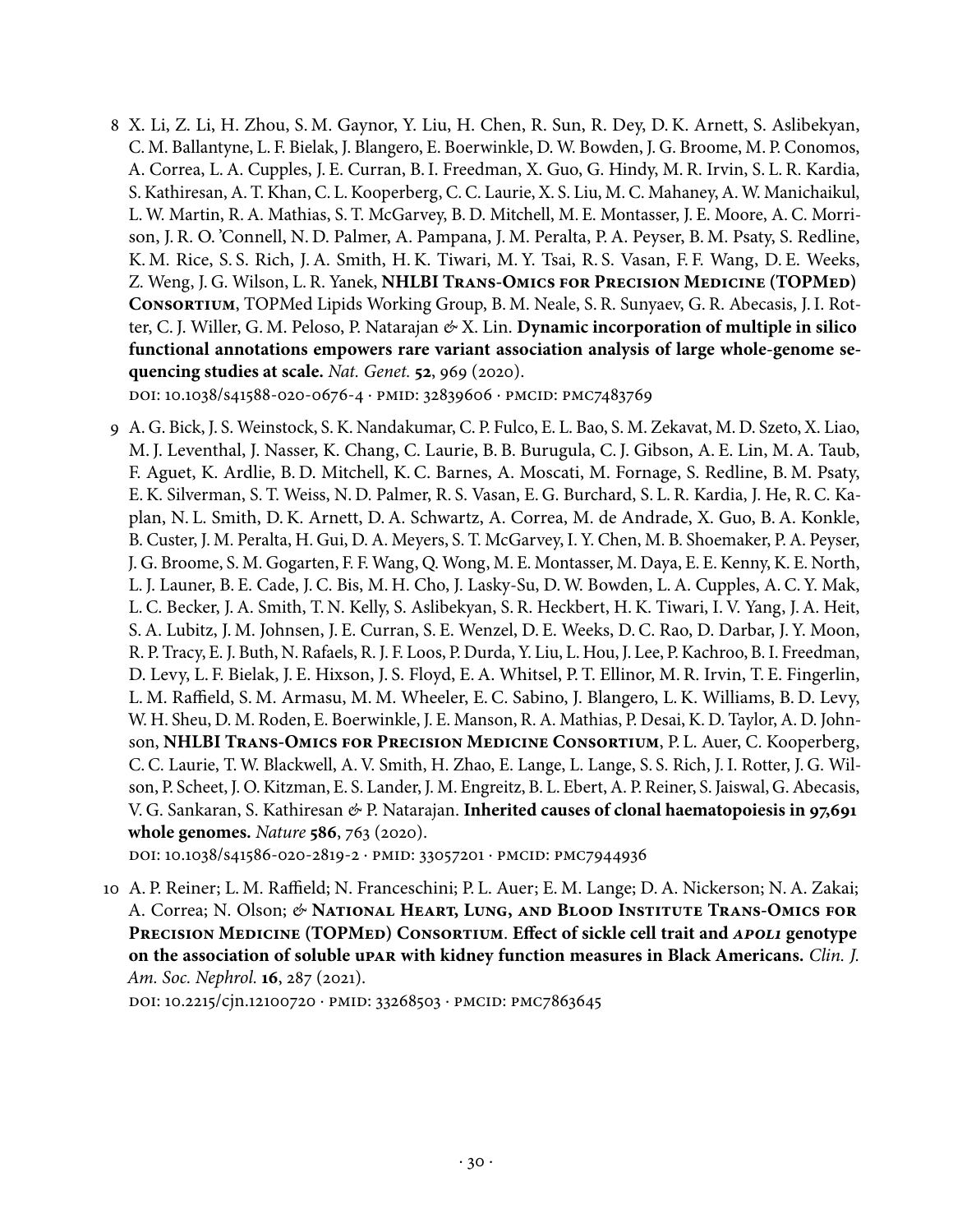11 D. Taliun; D. N. Harris; M. D. Kessler; J. Carlson; Z. A. Szpiech; R. Torres; S. A. G. Taliun; A. Corvelo; S. M. Gogarten; H. M. Kang; A. N. Pitsillides; J. LeFaive; S. B. Lee; X. Tian; B. L. Browning; S. Das; A. K. Emde; W. E. Clarke; D. P. Loesch; A. C. Shetty; T. W. Blackwell; A. V. Smith; Q. Wong; X. Liu; M. P. Conomos; D. M. Bobo; F. Aguet; C. Albert; A. Alonso; K. G. Ardlie; D. E. Arking; S. Aslibekyan; P. L. Auer; J. Barnard; R. G. Barr; L. Barwick; L. C. Becker; R. L. Beer; E. J. Benjamin; L. F. Bielak; J. Blangero; M. Boehnke; D. W. Bowden; J. A. Brody; E. G. Burchard; B. E. Cade; J. F. Casella; B. Chalazan; D. I. Chasman; Y. I. Chen; M. H. Cho; S. H. Choi; M. K. Chung; C. B. Clish; A. Correa; J. E. Curran; B. Custer; D. Darbar; M. Daya; M. de Andrade; D. L. DeMeo; S. K. Dutcher; P. T. Ellinor; L. S. Emery; C. Eng; D. Fatkin; T. Fingerlin; L. Forer; M. Fornage; N. Franceschini; C. Fuchsberger; S. M. Fullerton; S. Germer; M. T. Gladwin; D. J. Gottlieb; X. Guo; M. E. Hall; J. He; N. L. Heard-Costa; S. R. Heckbert; M. R. Irvin; J. M. Johnsen; A. D. Johnson; R. Kaplan; S. L. R. Kardia; T. Kelly; S. Kelly; E. E. Kenny; D. P. Kiel; R. Klemmer; B. A. Konkle; C. Kooperberg; A. Köttgen; L. A. Lange; J. Lasky-Su; D. Levy; X. Lin; K. H. Lin; C. Liu; R. J. F. Loos; L. Garman; R. Gerszten; S. A. Lubitz; K. L. Lunetta; A. C. Y. Mak; A. Manichaikul; A. K. Manning; R. A. Mathias; D. D. McManus; S. T. McGarvey; J. B. Meigs; D. A. Meyers; J. L. Mikulla; M. A. Minear; B. D. Mitchell; S. Mohanty; M. E. Montasser; C. Montgomery; A. C. Morrison; J. M. Murabito; A. Natale; P. Natarajan; S. C. Nelson; K. E. North; J. R. O'Connell; N. D. Palmer; N. Pankratz; G. M. Peloso; P. A. Peyser; J. Pleiness; W. S. Post; B. M. Psaty; D. C. Rao; S. Redline; A. P. Reiner; D. Roden; J. I. Rotter; I. Ruczinski; C. Sarnowski; S. Schoenherr; D. A. Schwartz; J. S. Seo; S. Seshadri; V. A. Sheehan; W. H. Sheu; M. B. Shoemaker; N. L. Smith; J. A. Smith; N. Sotoodehnia; A. M. Stilp; W. Tang; K. D. Taylor; M. Telen; T. A. Thornton; R. P. Tracy; D. J. Van Den Berg; R. S. Vasan; K. A. Viaud-Martinez; S. Vrieze; D. E. Weeks; B. S. Weir; S. T. Weiss; L. C. Weng; C. J. Willer; Y. Zhang; X. Zhao; D. K. Arnett; A. E. Ashley-Koch; K. C. Barnes; E. Boerwinkle; S. Gabriel; R. Gibbs; K. M. Rice; S. S. Rich; E. K. Silverman; P. Qasba; W. Gan; **National Heart, Lung and Blood Institute Trans-Omics for Precision Medicine (TOPMed) Consortium**; G. J. Papanicolaou; D. A. Nickerson; S. R. Browning; M. C. Zody; S. Zöllner; J. G. Wilson; L. A. Cupples; C. C. Laurie; C. E. Jaquish; R. D. Hernandez; T. D. O'Connor; & G. R. Abecasis. Sequencing of 53,831 diverse genomes from the NHLBI TOPMed Program. Nature 590, 290 (2021). [doi: 10.1038/s41586-021-03205-y](http://doi.org/10.1038/s41586-021-03205-y) · [pmid: 33568819](http://www.ncbi.nlm.nih.gov/pubmed/33568819) · pmcid: [pmc7875770](http://www.ncbi.nlm.nih.gov/pmc/articles/PMC7875770/)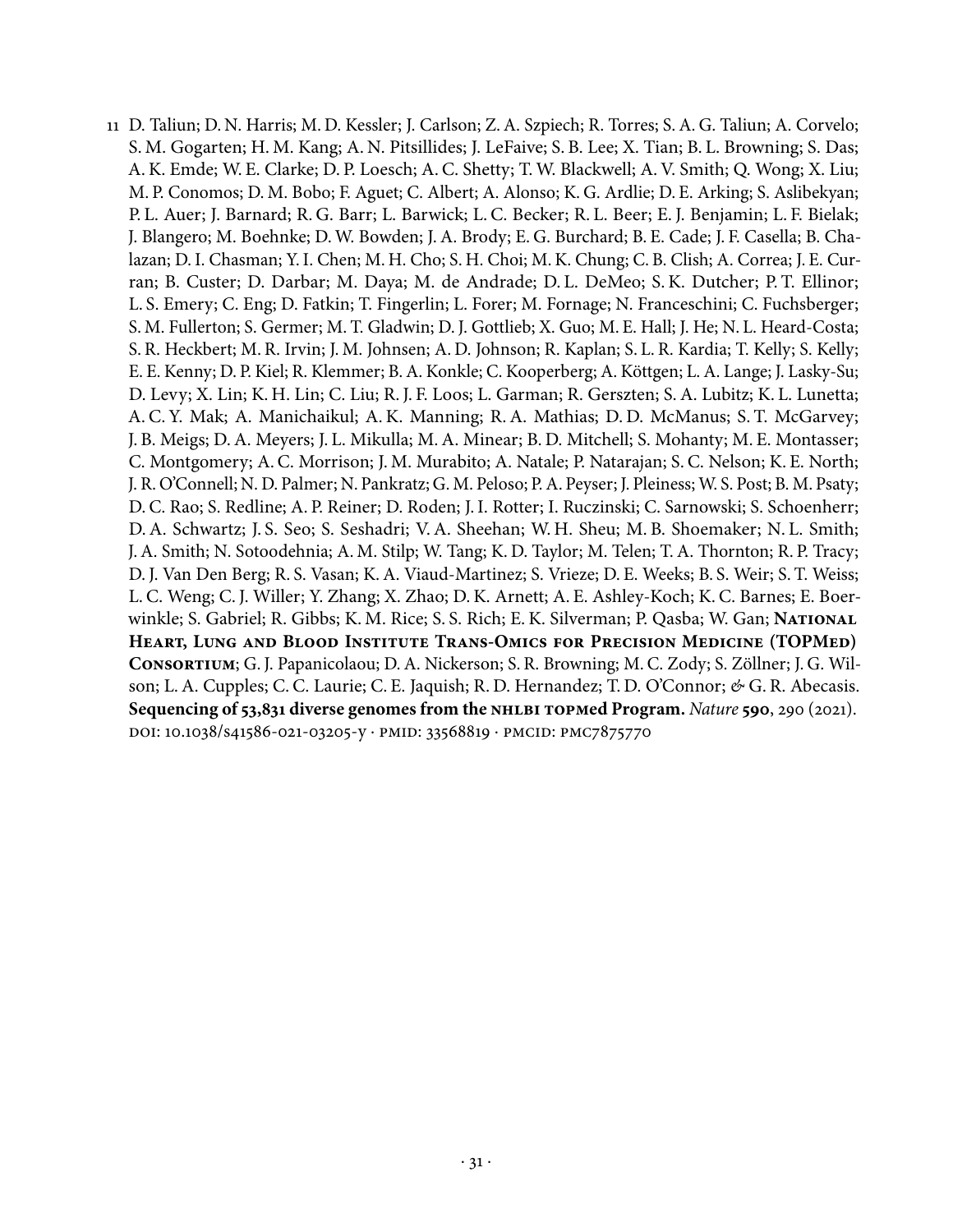12 P. Natarajan; A. Pampana; S. E. Graham; S. E. Ruotsalainen; J. A. Perry; P. S. de Vries; J. G. Broome; J. P. Pirruccello; M. C. Honigberg; K. Aragam; B. Wolford; J. A. Brody; L. Antonacci-Fulton; M. Arden; S. Aslibekyan; T. L. Assimes; C. M. Ballantyne; L. F. Bielak; J. C. Bis; B. E. Cade; R. Do; H. Doddapaneni; L. S. Emery; Y. J. Hung; M. R. Irvin; A. T. Khan; L. Lange; J. Lee; R. N. Lemaitre; L. W. Martin; G. Metcalf; M. E. Montasser; J. Y. Moon; D. Muzny; J. R. O'Connell; N. D. Palmer; J. M. Peralta; P. A. Peyser; A. M. Stilp; M. Tsai; F. F. Wang; D. E. Weeks; L. R. Yanek; J. G. Wilson; G. Abecasis; D. K. Arnett; L. C. Becker; J. Blangero; E. Boerwinkle; D. W. Bowden; Y. C. Chang; Y. I. Chen; W. J. Choi; A. Correa; J. E. Curran; M. J. Daly; S. K. Dutcher; P. T. Ellinor; M. Fornage; B. I. Freedman; S. Gabriel; S. Germer; R. A. Gibbs; J. He; K. Hveem; G. P. Jarvik; R. C. Kaplan; S. L. R. Kardia; E. Kenny; R. W. Kim; C. Kooperberg; C. C. Laurie; S. Lee; D. M. Lloyd-Jones; R. J. F. Loos; S. A. Lubitz; R. A. Mathias; K. A. V. Martinez; S. T. McGarvey; B. D. Mitchell; D. A. Nickerson; K. E. North; A. Palotie; C. J. Park; B. M. Psaty; D. C. Rao; S. Redline; A. P. Reiner; D. Seo; J. S. Seo; A. V. Smith; R. P. Tracy; R. S. Vasan; S. Kathiresan; L. A. Cupples; J. I. Rotter; A. C. Morrison; S. S. Rich; S. Ripatti; C. Willer; **NHLBI Trans-Omics for Precision Medicine (TOPMed) Consortium**; FinnGen; & G. M. Peloso. **Chromosome xq23 is associated with lower atherogenic lipid concentrations and favorable cardiometabolic indices.** Nat. Commun. **12**, 2182 (2021).

[doi: 10.1038/s41467-021-22339-1](http://doi.org/10.1038/s41467-021-22339-1) · [pmid: 33846329](http://www.ncbi.nlm.nih.gov/pubmed/33846329) · pmcid: [pmc8042019](http://www.ncbi.nlm.nih.gov/pmc/articles/PMC8042019/)

13 A. P. Reiner; L M. Raffield; N. Franceschini; P. L. Auer; E. M. Lange; D. A. Nickerson; N. A. Zakai; A. Correa; N. Olson; & **National Heart, Lung, and Blood Institute Trans-Omics for PRECISION MEDICINE CONSORTIUM. Effect of sickle cell trait and** *APOL1* **genotype on the association of soluble upar with kidney function measures in Black Americans**. Clin. J. Am. Soc. Nephrol. **16**, 287 (2021).

[doi: 10.2215/cjn.12100720](http://doi.org/10.2215/cjn.12100720) · [pmid: 33268503](http://www.ncbi.nlm.nih.gov/pubmed/33268503) · pmcid: [pmc7863645](http://www.ncbi.nlm.nih.gov/pmc/articles/PMC7863645/)

14 S. Kasela, V. E. Ortega, M. Martorella, S. Garudadri, J. Nguyen, E. Ampleford, A. Pasanen, S. Nerella, K. L. Buschur, I. Z. Barjaktarevic, R. G. Barr, E. R. Bleecker, R. P. Bowler, A. P. Comellas, C. B. Cooper, D. J. Couper, G. J. Criner, J. L. Curtis, M. K. Han, N. N. Hansel, E. A. Hoffman, R. J. Kaner, J. A. Krishnan, F. J. Martinez, M. N. McDonald, D. A. Meyers, R. Paine 3rd, S. P. Peters, M. Castro, L. C. Denlinger, S. C. Erzurum, J. V. Fahy, E. Israel, N. N. Jarjour, B. D. Levy, X. Li, W. C. Moore, S. E. Wenzel, J. Zein, NHLBI SubPopulations and InteRmediate Outcome Measures In COPD Study (SPIROMICS), **NHLBI Trans-Omics for Precision Medicine (TOPMed) Consor-**TIUM, C. Langelier, P. G. Woodruff, T. Lappalainen & S. A. Christenson. Genetic and non-genetic factors affecting the expression of COVID-19-relevant genes in the large airway epithelium. Genome Med. **13**, 66 (2021).

[doi: 10.1186/s13073-021-00866-2](http://doi.org/10.1186/s13073-021-00866-2) · [pmid: 33883027](http://www.ncbi.nlm.nih.gov/pubmed/33883027) · pmcid: [pmc8059115](http://www.ncbi.nlm.nih.gov/pmc/articles/PMC8059115/)

15 T. Sofer, X. Zheng, C. A. Laurie, S. M. Gogarten, J. A. Brody, M. P. Conomos, J. C. Bis, T. A. Thornton, A. Szpiro, J. R. O'Connell, E. M. Lange, Y. Gao, L. A. Cupples, B. M. Psaty, **NHLBI Trans-Omics for** PRECISION MEDICINE (TOPMED) CONSORTIUM & K. M. Rice. Variant-specific inflation factors for assessing population stratification at the phenotypic variance level. Nat. Commun. 12, 3506  $(2021).$ 

[doi: 10.1038/s41467-021-23655-2](http://doi.org/10.1038/s41467-021-23655-2) · [pmid: 34108454](http://www.ncbi.nlm.nih.gov/pubmed/34108454) · pmcid: [pmc8190158](http://www.ncbi.nlm.nih.gov/pmc/articles/PMC8190158/)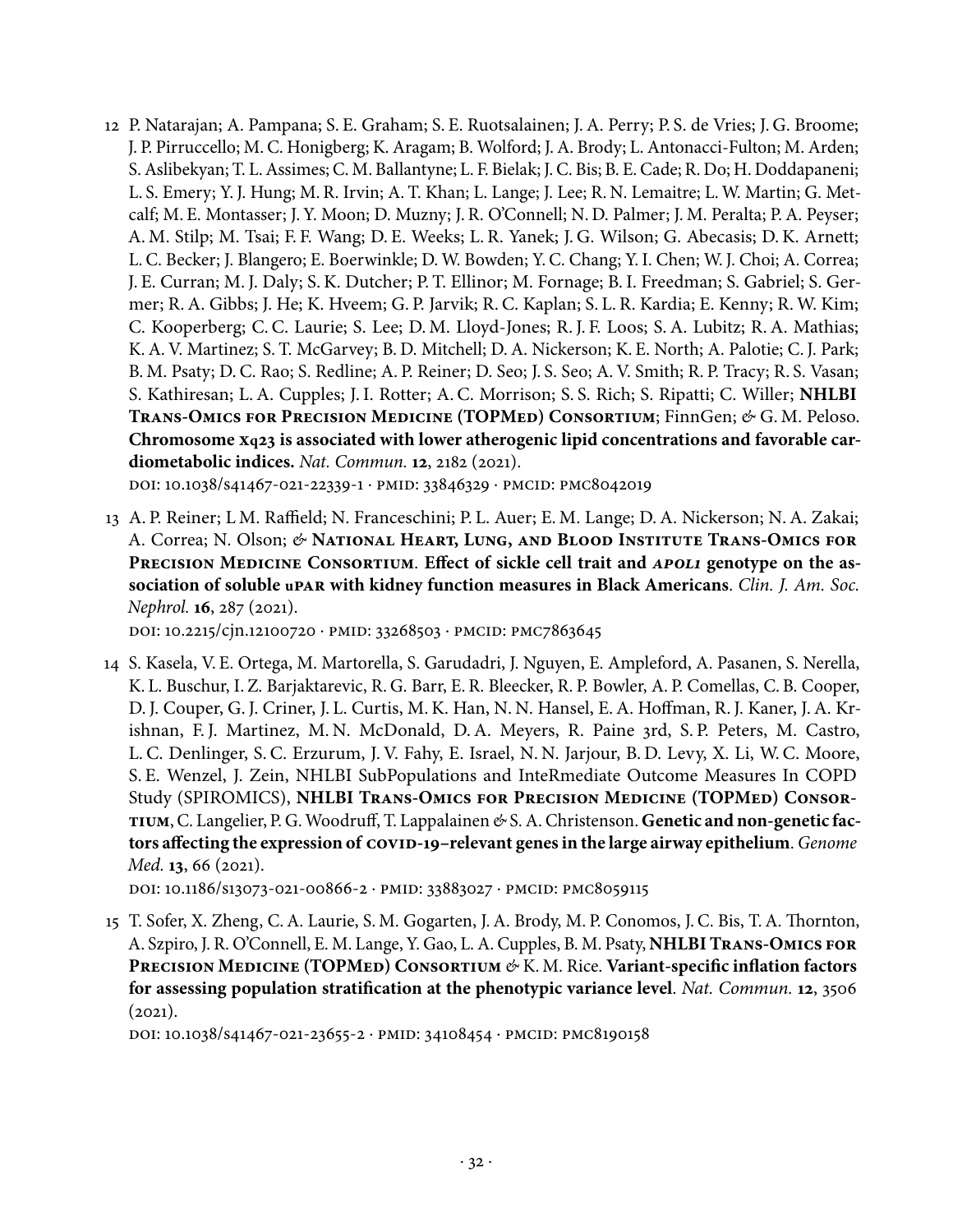16 A. R. Keramati, M. H. Chen, B. A. T. Rodriguez, L. R. Yanek, A. Bhan, B. J. Gaynor, K. Ryan, J. A. Brody, X. Zhong, Q. Wei, **NHLBI Trans-Omics for Precision (TOPMed) Consortium**, K. Kammers, K. Kanchan, K. Iyer, M. H. Kowalski, A. N. Pitsillides, L. A. Cupples, B. Li, T. M. Schlaeger, A. R. Shuldiner, J. R. O'Connell, I. Ruczinski, B. D. Mitchell, N. Faraday, M. A. Taub, L. C. Becker, J. P. Lewis, R. A. Mathias & A. D. Johnson. **Genome sequencing unveils a regulatory landscape of platelet reactivity**. Nat. Commun. **12**, 3626 (2021).

[doi: 10.1038/s41467-021-23470-9](http://doi.org/10.1038/s41467-021-23470-9) · [pmid: 34131117](http://www.ncbi.nlm.nih.gov/pubmed/34131117) · pmcid: [pmc8206369](http://www.ncbi.nlm.nih.gov/pmc/articles/PMC8206369/)

### **Published Abstracts**

- 1 A. Ozturk, P. P. Desai, **R. L. Minster**, T. Scott, C. M. Kammerer, S. T. DeKosky & M. I. Kamboh. Alpha-1-antichymotrypsin (ACT or SERPINA3) polymorphism may affect age-at-onset and dis**ease duration of Alzheimer's disease.** Poster presented at the 9th International Conference on Alzheimer's Disease and Related Disorders (Alzheimer's Association), Philadelphia, Pennsylvania, 21 July 2004.
- 2 **R. L. Minster**, P. P. Desai, A. Öztürk, Q. Chen, M. Ganguli, R. D. Nebes, C. F. Reynolds 3rd, S. T. DeKosky & M. I. Kamboh. Association of the *APOE* promoter polymorphism may affect age**at-onset and disease duration of Alzheimer's disease.** Poster presented at the 9th International Conference on Alzheimer's Disease and Related Disorders (Alzheimer's Association), Philadelphia, Pennsylvania, 21 July 2004.
- 3 **R. L. Minster**, S. T. DeKosky & M. I. Kamboh. **Association of ubiquilin 1 (ubqln1) snps with late-onset Alzheimer's disease in a large case–control sample.** Poster presented at the 55th Annual Meeting of the American Society of Human Genetics, Salt Lake City, Utah, 25 October 2005.
- 4 B. I. Omalu, J. L. Lindner, S. T. DeKosky, R. L. Hamilton,**R. L. Minster**, M. I. Kamboh & A. M. Shakir. **A comparison of chronic traumatic encephalopathy in two National Football League players.** Poster presented at the xvith Congress of the International Society of Neuropathology, San Francisco, California, September 2006.
- 5 **R. L. Minster**, S. T. DeKosky & M. I. Kamboh. **Lack of association of two snps on chromosome 10 (rs498055 and rs4417206) with Alzheimer's disease.** Poster presented at the 56th Annual Meeting of the American Society of Human Genetics, New Orleans, Louisiana, 10 October 2006.
- 6 S. Dasgupta, F. Y. Demirci, **R. L. Minster**, M. Kenney, P. Shaw, A. Kao, C. Kammerer, F. Bontempo, S. Manzi & M. I. Kamboh. **Association of pon2 variants with pon activity in systemic lupus erythematosus (sle).** Poster presented at the 56th Annual Meeting of the American Society of Human Genetics, New Orleans, Louisiana, 10 October 2006.
- 7 S. Suresh, **R. L. Minster**, F. Y. Demirci, M. Kenney, P. Shaw, A. Kao, C. Kammerer, F. Bontempo, S. Manzi *&* М. І. Kamboh. **Effect of** *APOH* **promoter sNPs on gene expression and plasma levels of apoh.** Poster presented at the 56th Annual Meeting of the American Society of Human Genetics, New Orleans, Louisiana, 11 October 2006.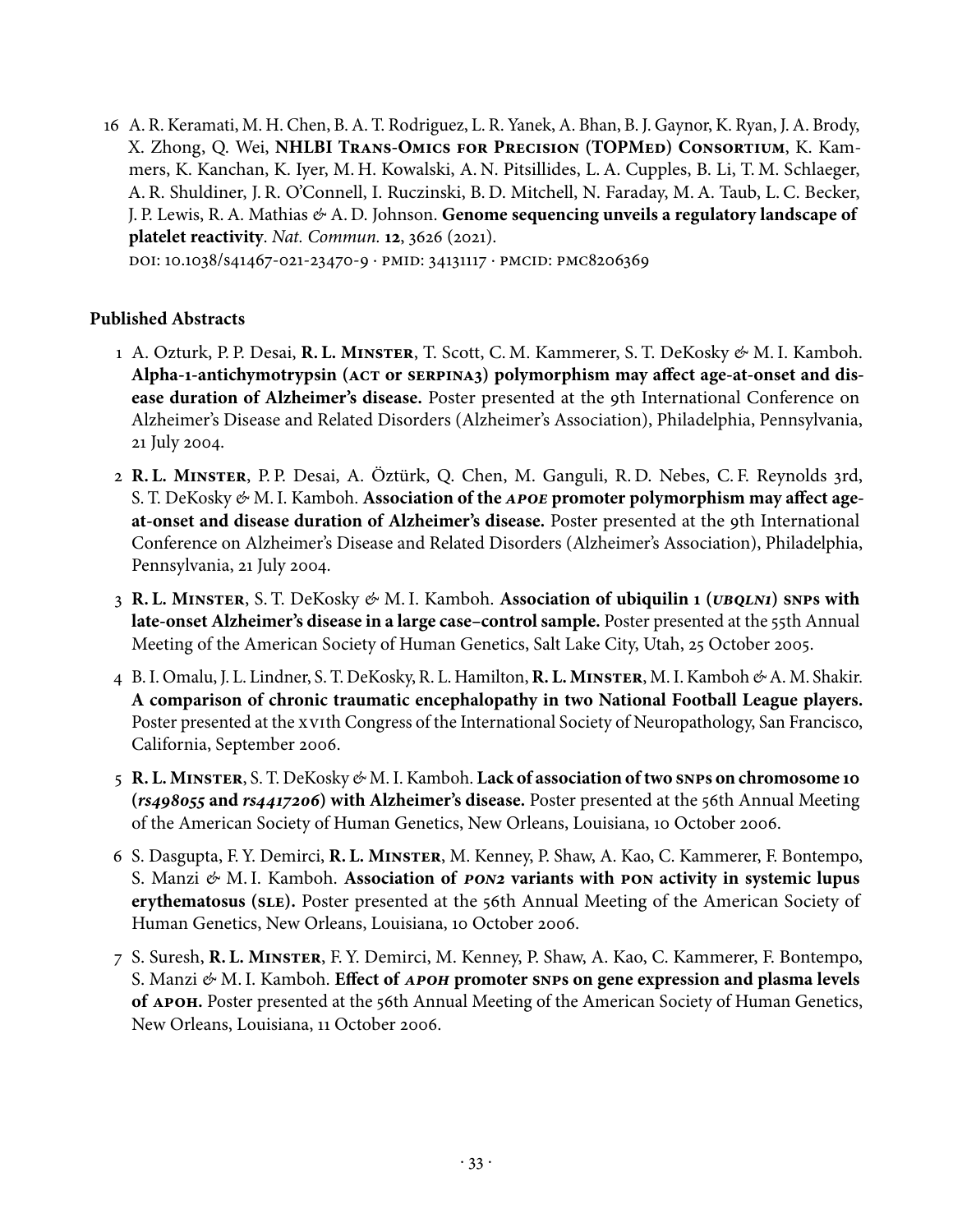- 8 F. Y. Demirci, S. Manzi, R. Ramsey-Goldman, **R. L. Minster**, M. Kenney, P. S. Shaw, C. M. Dunlop-Thomas, A. H. Kao, F. Bontempo, C. Kammerer & M. I. Kamboh. Association of a common interferon regulatory factor 5 (IRF5) polymorphism with increased risk of systemic lupus erythe**matosus (sle).** Poster presented at the 56th Annual Meeting of the American Society of Human Genetics, New Orleans, Louisiana, 12 October 2006.
- 9 J. A. Figgins, S. T. DeKosky, **R. L. Minster** & M. I. Kamboh. **No association of selected snps in galp, pck1, serpina13 or tnk1 with Alzheimer's disease.** Poster presented at the 57th Annual Meeting of the American Society of Human Genetics, San Diego, California, 23 October 2007.
- 10 **R. L. Minster**, S. T. DeKosky & M. I. Kamboh. **No association of sorl1 snps with Alzheimer's disease.** Poster presented at the 57th Annual Meeting of the American Society of Human Genetics, San Diego, California, 25 October 2007.
- 11 J. A. Figgins, **R. L. Minster**, F. Y. Demirci, S. T. DeKosky & M. I. Kamboh. **Association studies of 22 candidate snps with late-onset Alzheimer's disease.** Poster presented at the 58th Annual Meeting of the American Society of Human Genetics, Philadelphia, Pennsylvania, 14 November 2008.
- 12 L. C. Burns, **R. L. Minster**, F. Y. K. Demirci, S. T. DeKosky & M. I. Kamboh. **Association studies of 12 candidate snps with late-onset Alzheimer's disease.** Poster presented at the 59th Annual Meeting of the American Society of Human Genetics, Honolulu, Hawai'i, 22 October 2009.
- 13 K. Estrada, G. Þorleifsson, E. Evangelou, D. L. Koller, J. B. Richards, L. M. Yerges-Armstrong, L. Vandenput, N. Amin, N. Glazer, O. Albagha, **R. L. Minster**, S. Kaptoge, S. Xiao, Y.-H. Hsu, A. Uitterlinden, A. Kung, C. M. Kammerer, C. Ohlsson, C. M. van Duijn, D. Evans, D. Karasik, D. P. Kiel, E. Streeten, E. Duncan, J. Cauley, J. Wilson, J. Robbins, J. Reeve, M. C. Zillikens, M. Brown, M. Lorentzon, M. J. Eacons, M. Peacock, P. C. Sham, S. Ralston, T. B. Harris, T. D. Spector, U. Þorsteinsdóttir, Y. Liu, J. Ioannidis, U. Styrkársdóttir & F. Rivadeneira for the GEFOS and AOGC Consortia. Metaanalysis of genome-wide association studies identify 34 loci that regulate **BMD** with evidence of both site specific and generalized effects. Oral presentation at the 2010 Annual Meeting of the American Society for Bone and Mineral Research, Toronto, Ontario, 18 October 2010.
- 14 K. Estrada, E. Evangelou, Y.-H. Hsu, U. Styrkársdóttir, C.-T. Liu, A. Moayyeri, S. Kaptoge, E. Duncan, N. Amin, D. Kiel, D. Karasik, O. Albagha, M. Brown, C. M. Kammerer, M. C. Zillikens, C. Ohlsson, G. Þorleifsson, J. Reeve, L. Vandenput, **R. L. Minster**, A. G. Uitterlinden, L. M. Yerges-Armstrong, J. B. Richards, N. Glazer, A. Kung, D. Koller, K. Stefansson, J. Ioannidis, S. Ralston & F. Rivadeneira for the GEFOS and AOGC Consortia. Meta-analysis of genome-wide association studies for bonemineral-density (BMD) identifies 34 loci regulating BMD and a novel locus for fracture risk. Platform presentation at the 60th Annual Meeting of the American Society of Human Genetics, Washington, District of Columbia, 5 November 2010.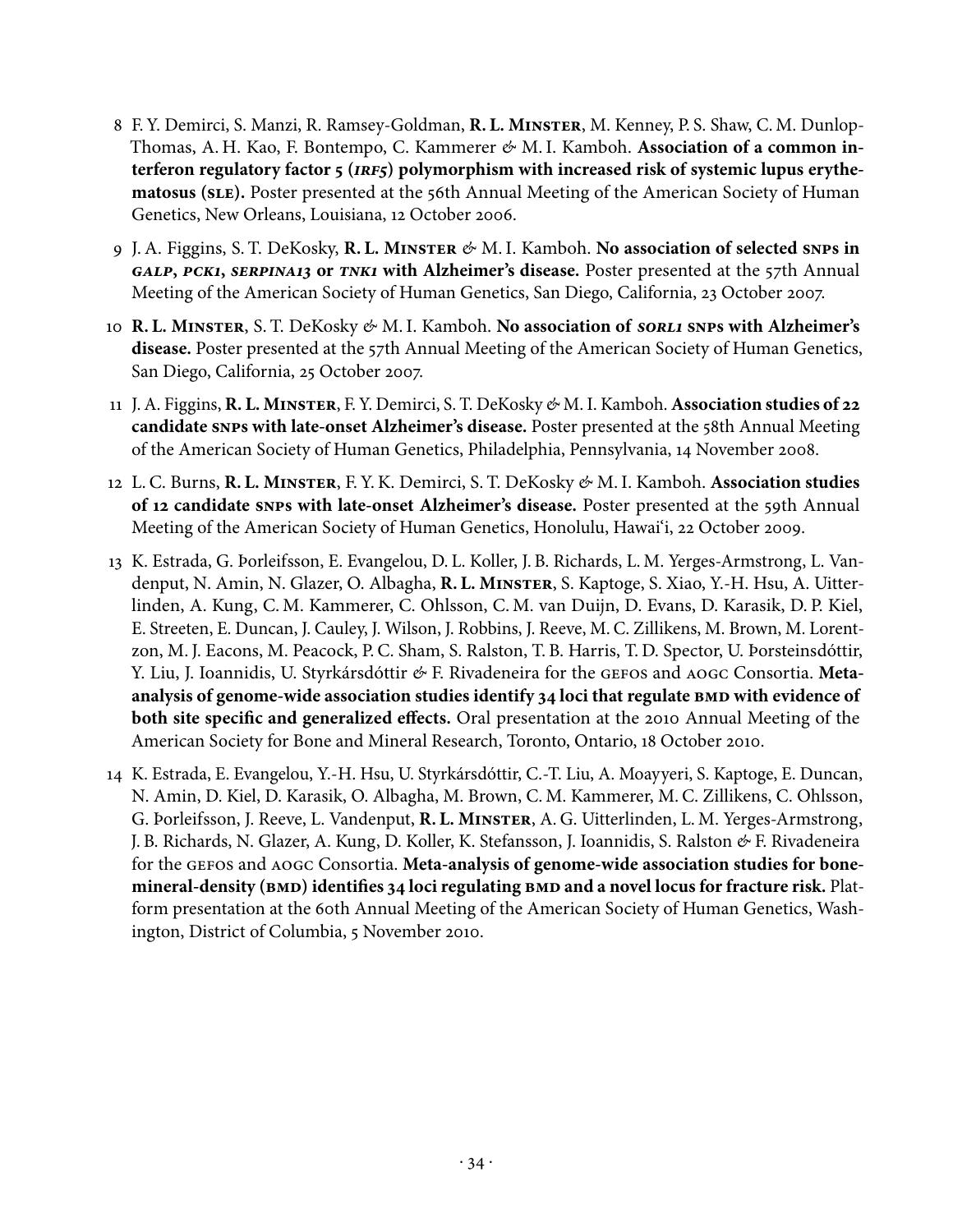- 15 K. Estrada, E. Evangelou, Y.-H. Hsu, U. Styrkársdóttir, C.-T. Liu, A. Moayyeri, S. Kaptoge, E. Duncan, N. Amin, D. P. Kiel, D. Karasik, O. M. Albagha, M. Brown, T. D. Spector, M. C. Zillikens, C. Ohlsson, G. Þorleifsson, J. Reeve, L. Vandenput, U. Pettersson, T. O'Neill, J. A. Riancho, O. Ljunggren, F. Rousseau, W. D. Leslie, B. Obermayer-Pietsch, N. Alonso, B. Langdahl, X. Nogues, R. Prince, P. Lips, ´ S. Cheng, J. Marc, P. Kollia, M. L. Brandi, L. Hocking, E. Khusnutdina, C. Cooper, T. Lehtimäki, R. Jackson, J.-M. Koh, **R. L. Minster**, L. M. Yerges-Armstrong, J. B. Richards, N. Glazer, A. Kung, D. Koller, D. Evans, J. Ioannidis, S. H. Ralston, A. G. Uitterlinden & F. Rivadeneira for the AOGC, GEFOS and GENOMOS Consortia. Association analyses of 47,500 individuals identifies six fracture loci and 82 **BMD** loci clustering in biological pathways that regulate osteoblast and osteoclast activity. Oral presentation at the 3rd Joint Meeting of the European Calcified Tissue Society and the International Bone and Mineral Society, Athens, Greece, 9 May 2011.
- 16 K. Estrada, E. Evangelou, Y.-H. Hsu, U. Styrkársdóttir, C.-T. Liu, A. Moayyeri, S. Kaptoge, E. Duncan, N. Amin, D. P. Kiel, D. Karasik, O. M. Albagha, M. Brown, T. D. Spector, M. C. Zillikens, C. Ohlsson, G. Þorleifsson, J. Reeve, L. Vandenput, U. Pettersson, T. O'Neill, J. A. Riancho, O. Ljunggren, F. Rousseau, W. D. Leslie, B. Obermayer-Pietsch, N. Alonso, B. Langdahl, X. Nogues, R. Prince, P. Lips, ´ S. Cheng, J. Marc, P. Kollia, M. L. Brandi, L. Hocking, E. Khusnutdina, C. Cooper, T. Lehtimaki, ¨ R. Jackson, J.-M. Koh, **R. L. Minster**, L. M. Yerges-Armstrong, J. B. Richards, N. Glazer, A. Kung, D. Koller, D. Evans, J. Ioannidis, S. H. Ralston, A. G. Uitterlinden & F. Rivadeneira for the AOGC, GEFOS and GENOMOS Consortia. Novel genetic factors and biological pathways influencing BMD **and risk of fracture.** Poster presentation at the 2011 Annual Meeting of the American Society for Bone and Mineral Research, San Diego, California, 16–17 September 2011.
- 17 L. Oei, H. Zheng, E. E. Ntzani, K. Estrada, P. M. Ridker, M. Garcia, Y.-H. Hsu, T. Lehtimäki, S. Trompet, S. K. Kaptoge, S. G. Wilson, Y. Liu, J. Eriksson, N. Amin, A.W. C. Kung, K. Tsilidis, C. Medina-Gómez, L. M. Rose, A. Vernon-Smith, C.-T. Liu, J. Viikari, A. Moayyeri, **R. L. Minster**, M. Lorentzon, S.-M. Xiao, N. J. Wareham, V. Aalto, T. Aspelund, W. D. Leslie, D. Goltzman, S. R. Cummings, L. A. Cupples, E. Evangelou, K.-T. Khaw, R. Luben, O. Raitakari, K. Siggeirsdóttir, C. M. van Duijn, J. A. Cauley, D. Karasik, P. C. Sham, M. C. Zillikens, C. Ohlsson, T. B. Harris, T. D. Spector, J. Reeve, J.W. Jukema, J. Ioannidis, M. Kahonen, D. P. Kiel, V. Gudnason, A. Uitterlinden, D. I. Chasman, J. B. Richards & F. Rivadeneira. **Large-scale meta-analyses of genome-wide association studies** for fracture risk: the GEFOS Consortium. Oral presentation at the 2011 Annual Meeting of the American Society for Bone and Mineral Research, San Diego, California, 18 September 2011.
- 18 C.-T. Liu, Y.-H. Hsu, K. Estrada, E. Evangelou, Y.-H. Zhou, L. M. Yerges-Armstrong, N. Amin, N. Glazer, **R. L. Minster**, G. Þorleifsson, J. A. Cauley, C. M. van Duijn, T. B. Harris, J. Ioannidis, Y. Liu, B. D. Mitchell, J. R. O'Connell, J. Robbins, E. A. Streeten, U. Styrkársdóttir, A. Uitterlinden, M. C. Zillikens, F. Rivadeneira, D. Karasik, L. A. Cupples & D. P. Kiel for the GEFOS Consortium. Assessment of gene-by-sex interaction effect on bone mineral density. Poster presentation at the 2011 Annual Meeting of the American Society for Bone and Mineral Research, San Diego, California, 18 September 2011.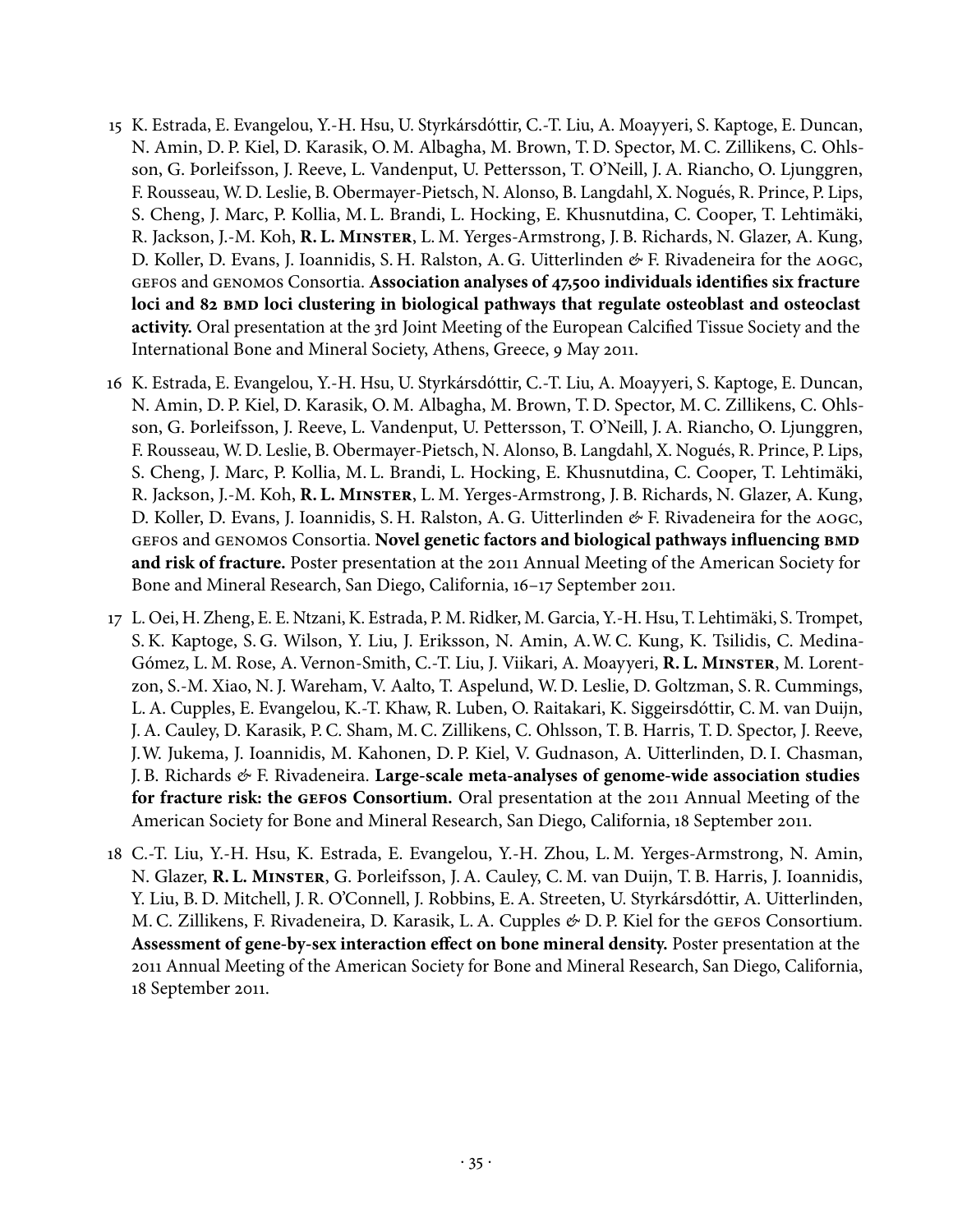- 19 M. M. Barmada, F. Y. Demirci, **R. L. Minster**, M. M. Carrasquillo, V. S. Pankratz, S. G. Younkin, A. J. Saykin, R. A. Sweet, E. Feingold, S. T. DeKosky, O. L. Lopez & M. I.Kamboh. **Genome-wide association analysis of age-at-onset in Alzheimer's disease.** Poster presentation at the 12th International Congress of Human Genetics and the 61st Annual Meeting of the American Society of Human Genetics, Montréal, Québec, 12 October 2011.
- 20 H. L. Oei, H.-F. Zheng, E. Ntzani, K. Estrada, P. M. Ridker, M. Garcia, Y.-H. Hsu, T. Lehtimäki, S. Trompet, S. Kaptoge, S. Wilson, Y. Liu, J. Eriksson, A. Kung, A. Vernon-Smith, C.-T. Liu, J. Viikari, **R. L. Minster**, N. Wareham, V. Aalto, S. R. Cummings, K.-T. Khaw, J. A. Cauley, P. C. Sham, T. D. Spector, J. Ioannidis, D. P. Kiel, D. I. Chasman, J. B. Richards & F. Rivadeneira. **Large-scale** meta-analysis of genome-wide association studies (GWAS) for fracture risk: the GEFOS Consor**tium.** Poster presentation at the 12th International Congress of Human Genetics and the 61st Annual Meeting of the American Society of Human Genetics, Montréal, Québec, 12 October 2011.
- 21 R.L. MINSTER, A.L. Kuipers, C.M. Kammerer, A.L. Patrick, V.W. Wheeler & J.M. Zmuda. **Pleiotropic relationships among measures of body composition in Afro-Caribbeans from Tobago.** Poster presentation at the 12th International Congress of Human Genetics and the 61st Annual Meeting of the American Society of Human Genetics, Montréal, Québec, 13 October 2011.
- 22 L. Oei, H.-F. Zheng, E. Ntzani, C. M. Nielson, K. Estrada, U. Styrkársdóttir, P. Ridker, Y.-H. Hsu, M. Garcia, A. Aragaki, E. L. Duncan, A. Enneman, T. Lehtimäki, T. Esko, S. Trompet, S. K. Kaptoge, J. Eriksson, N. Amin, A.W. C. Kung, C. Medina-Gomez, E. Evangelou, K. Tsilidis, G. Thorleifsson, L. Rose, J. M. Zmuda, C.-T. Liu, A. Vernon-Smith, P. Srikanth, S. Wilson, G. Clark, J. Viikari, E. Mihailov, A. Moayyeri, G. Li, C. M. Kammerer, M. Lorentzon, N. Rivera, S. Xiao, J. Yang, D. Karasik, K. Siggeirsdottir, E. Oei, K. Stefansson, V. Aalto, D. Willner, N. Wareham, **R. L. Minster**, J. Bis, C. van Duijn, L. A. Cupples, T. Aspelund, O. Raitakari, P. Leo, K.-T. Khaw, J. A. Robbins, Y. Liu, S. Breda, R. Luben, J. A. Cauley, A. Arnold, L. Stolk, J. B. J. Van Meurs, P. Sham, M. C. Zillikens, C. Ohlsson, B. Psaty, T. Harris, J. Reeve, A. Metspalu, M. Kahonen, N. van der Velde, M. Brown, V. G. Gudnason, J. Ioannidis, A. G. Uitterlinden, S. R. Cummings, T. D. Spector, D. P. Kiel, R. D. Jackson, D. Chasman, E. S. Orwoll, B. Richards & F. Rivadeneira. **Fracture gwas in the gefos Consortium discovers new loci related to hormonal and neurological pathways.** Poster presentation at the 2012 Annual Meeting of the American Society for Bone and Mineral Research, Minneapolis, Minnesota, 13 October 2012.
- 23 J. L. Sanders, J. Singh, **R. L. Minster**, C. M. Kammerer, M. M. Barmada, E.W. Daw, R. Costa, N. Schupf, J. Walston & A. B. Newman. **Heritability and linkage analysis of the Scale of Aging Vigor in Epidemiology (save) in the Long Life Family Study.** Poster presentation at the 62nd Annual Meeting of the American Society of Human Genetics, San Francisco, California, 7 November 2012.
- 24 J. Singh, **R. L. Minster**, M. M. Barmada, E.W. Daw, B. Thyagarajan, K. Christensen, A. B. Newman & C. M. Kammerer. **Genomewide linkage analyses of hematological phenotypes in Long Life Family Study.** Poster presentation at the 62nd Annual Meeting of the American Society of Human Genetics, San Francisco, California, 8 November 2012.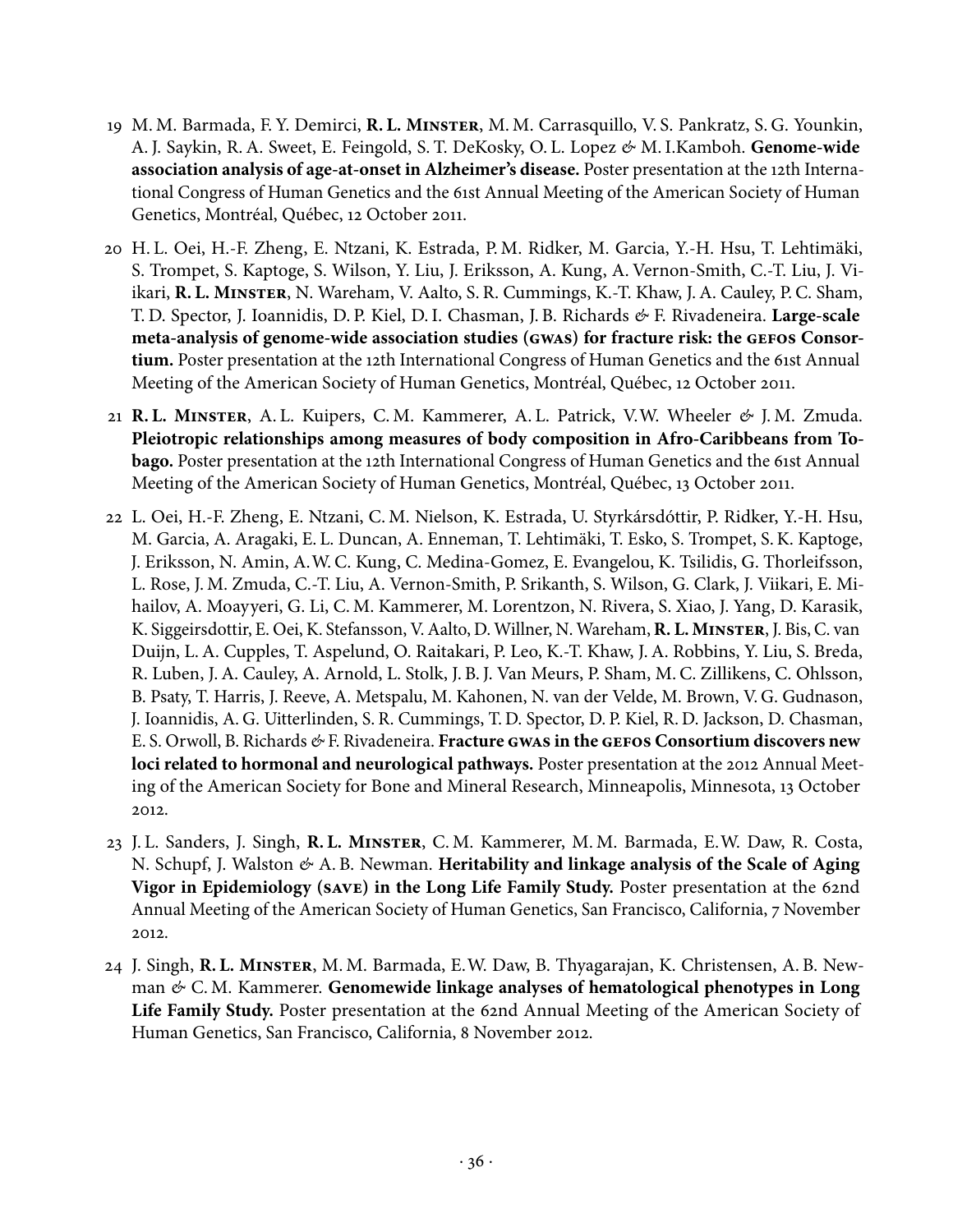- 25 **R. L. Minster**, G. Sun, S. R. Indugula, H. Cheng, N. L. Hawley, S. Viali, R. Deka, D. E. Weeks & S. T. McGarvey. **Genomewide association study of body mass index in Samoans.** Poster presentation at the 62nd Annual Meeting of the American Society of Human Genetics, San Francisco, California, 9 November 2012.
- 26 L. Oei, S. Reppe, E. Ntzani, M. Hibbs, K. Choi, H.-F. Zheng, K. Estrada, J. van de Peppel, C. Nielson, U.Styrkársdóttir, P. Ridker, Y.-H. Hsu, M. Garcia, A. Aragaki, E. Duncan, A. Enneman, T. Lehtimäki, T. Esko, S. Trompet, S. Kaptoge, J. Eriksson, N. Amin, A. Kung, C. Medina-Gomez, K. Tsilidis, G. Thorleifsson, L. Rose, J. Zmuda, C.-T. Liu, A. Vernon-Smith, P. Srikanth, S. Wilson, G. Clark, J. Viikari, E. Mihailov, A. Moayyeri, G. Li, C. Kammerer, M. Lorentzon, N. Rivera, S. Xiao, J. Yang, P. Visscher, G. Tranah, D. Evans, D. Karasik, K. Siggeirsdottir, E. Oei, K. Stefansson, V. Aalto, D. Willner, N. Wareham, **R. L. Minster**, J. Bis, C. van Duijn, A. Boyle, M. Snyder, L. Herrera, L. A. Cupples, T. Aspelund, O. Raitakari, P. Leo, K.-T. Khaw, J. Robbins, Y. Liu, S. Breda, R. Luben, J. Cauley, A. Arnold, L. Stolk, H. Pols, A. Hofman, J. Shen, J. Van Meurs, P. Sham, M. Zillikens, C. Ohlsson, B. Psaty, T. Harris, J. Reeve, J.W. Jukema, A. Metspalu, M. Kahonen, N. van der Velde, M. Brown, V. Gudnason, J. Ioannidis, A. Uitterlinden, S. Cummings, T. Spector, D. Kiel, R. Jackson, U. Thorsteinsdottir, D. Chasman, E. Orwoll, V. Yadav, J. Van Leeuwen, E. Evangelou, E. Grundberg, B. Richards, K. Gautvik, F. Rivadeneira & C. Ackert-Bicknell. **Functional characterization of gwas loci associated with fracture risk.** Poster presentation at the 2013 Annual Meeting of the American Society for Bone and Mineral Research, Baltimore, Maryland, 5 October 2013.
- 27 L. Oei, P. Nordström, E. Ntzani, H.-F. Zheng, K. Estrada, E. Duncan, C. Medina-Gomez, S. Kaptoge, Y.-H. Hsu, J. Yang, C. Nielson, U. Styrkarsdottir, P. Ridker, M. Garcia, A. Aragaki, A. Enneman, T. Lehtimäki, T. Esko, S. Trompet, J. Eriksson, N. Amin, A. Kung, K. Tsilidis, G. Thorleifsson, L. Rose, J. Zmuda, C.-T. Liu, A. Vernon-Smith, P. Srikanth, S. Wilson, G. Clark, J. Viikari, E. Mihailov, A. Moayyeri, G. Li, C. Kammerer, M. Lorentzon, N. Rivera, S. Xiao, G. Tranah, D. Evans, K. Siggeirsdottir, E. Oei, K. Stefansson, V. Aalto, D. Willner, N. Wareham, **R. L. Minster**, J. Bis, C. van Duijn, A. Boyle, M. Snyder, L. Herrera, L. A. Cupples, T. Aspelund, O. Raitakari, P. Leo, K.-T. Khaw, J. Robbins, Y. Liu, S. Breda, R. Luben, A. Arnold, S. Reppe, M. Hibbs, L. Stolk, J. Pasco, E. Grundberg, K. Gautvik, C. Ackert-Bicknell, V. Yadav, K. Choi, J. van de Peppel, J. Van Leeuwen, H. Pols, A. Hofman, J. Shen, J. van Meurs, B. Atanasovska, P. Sham, C. Ohlsson, B. Psaty, T. Harris, J. Reeve, J.W. Jukema, A. Metspalu, M. Kahonen, N. van der Velde, M. Brown, V. Gudnason, J. Ioannidis, A. Uitterlinden, S. Cummings, T. Spector, D. Kiel, R. Jackson, U. Thorsteinsdottir, D. Chasman, E. Orwoll, D. Karasik, M. Zillikens, E. Evangelou, B. Richards, P. Visscher, K. Michaelsson & F. Rivadeneira. The genetic bases of cross-phenotype correlation with bone fracture risk: the GEFOS **Consortium.** Poster presentation at the 2013 Annual Meeting of the American Society for Bone and Mineral Research, Baltimore, Maryland, 7 October 2013.
- 28 **R. L. MINSTER**, N. L. Hawley, G. Sun, H. Cheng, S. Viali, R. Deka, D. E. Weeks & S. T. McGarvey. **Genomewide association study of lipids in Samoans.** Poster presentation at the 63rd Annual Meeting of the American Society of Human Genetics, Boston, Massachusetts, 24 October 2013.
- 29 O. D. Buhule, N. L. Hawley, M. Medvedovic, **R. L. Minster**, G. Sun, H. Cheng, S. Viali, R. Deka, D. E. Weeks & S. T. McGarvey. A pilot study testing DNA methylation profiles in Samoan obese **and lean young adult males.** Poster presentation at the 63rd Annual Meeting of the American Society of Human Genetics, Boston, Massachusetts, 25 October 2013.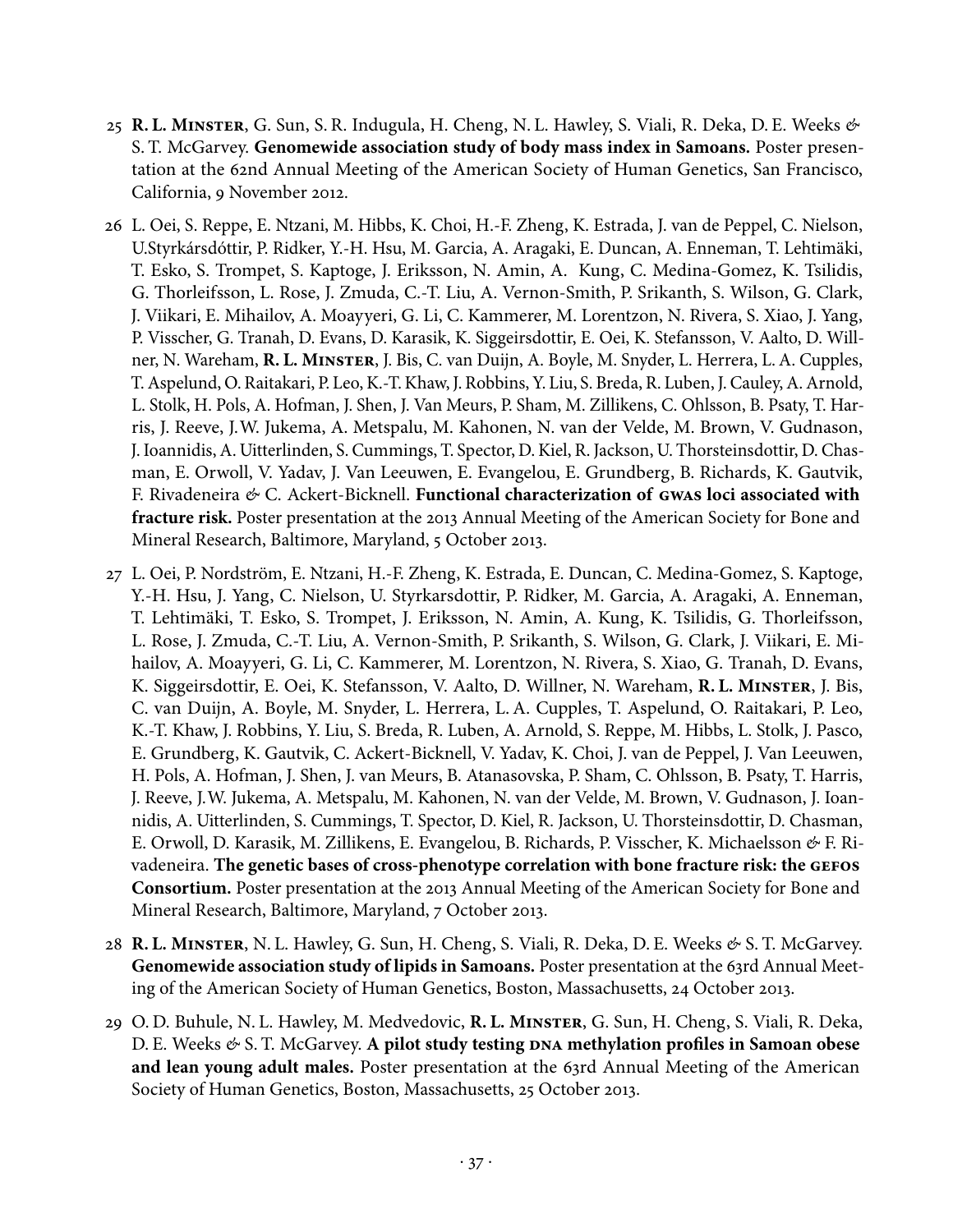- 30 **R. L. MINSTER**, O. D. Buhule, N. L. Hawley, G. Sun, S. Viali, R. Deka, D. E. Weeks & S. T. McGarvey. **Comparison of gwas results from imputed snps and multiple anchor and partner genotyped snps in an isolated population, Samoa.** Poster presentation at the 64th Annual Meeting of the American Society of Human Genetics, San Diego, California, 19 October 2014.
- 31 Y. Hsu, K. Estrada, P. Leo, A. Teumer, C. Liu, C. Medina-Gomez, H. Zheng, **R. Minster**, L. P. Lyytikäinen, R. Pengelly, R. Cruz Guerrero, L. Oei, M. Claussnitzer, M. Kahonen, C. Cooper, A. Hannemann, D. Karasik, A. Uitterlinden, L. A. Cupples, J. A. Riancho Moral, J. Holloway, E. Duncan, T. Lehtimäki, T. Harris, H. Wallaschofski, B. Richards, F. Rivadeneira, M. Brown, D. Chasman & D. Kiel. **Rare coding variants are associated with osteoporotic fracture: a large-scale exome-chip analysis of 44,130 adult Caucasian men and women in charge and gefos Consortia.** Platform presentation at the 64th Annual Meeting of the American Society of Human Genetics, San Diego, California, 20 October 2014.
- 32 S. T. McGarvey, G. Lambert-Messerlian, **R. L. Minster**, O. Buhule, J. Lin, H. Maredia, S. Viali, N. L. Hawley, G. Sun, H. Cheng, R. Deka & D. E. Weeks. Genome-wide association study of Samoan **women's reproductive biomarkers.** Platform presentation at the 40th Annual Meeting of the Human Biology Association, St Louis, Missouri, 25–26 March 2015.
- 33 A. Kulminski, I.V. Culminskaya, K. G. Arbeev, L. Arbeeva, S.V. Ukraintseva, E. Stallard, D. Wu, K. Christensen, M. Province, I. Borecki, R. MINSTER & A. I. Yashin. Biodemographic specifics of the effects of body-mass-index risk alleles identified in genome-wife association studies. Presented at the 2015 Annual Meeting of the Population Association of America, San Diego, California, 30 April 2015.
- 34 M. Feitosa, **R. Minster**, M. K. Wojczynski, A. M. Matteini, R. Mayeux, N. Schupf, T. T. Perls, K. Christensen, A. B. Newman & M. A. Province. **Association of long intergenic non-coding rna snp near myLIP** (6p23-p22) with Healthy Aging Index: the Long Life Family Study (LLFS). Poster presentation at the 65th Annual Meeting of the American Society of Human Genetics, Baltimore, Maryland. 7 October 2015.
- 35 **R. Minster**, J. L. Sanders, K. L. Lunetta, J. M. Murabito & A. B. Newman. **Genome-wide and exomechip association meta-analyses of the Health Aging Index.** Symposium presentation at the 68th Annual Scientific Meeting of the Gerontological Society of America, Orlando, Florida, 18 November 2015.
- 36 M. Feitosa, **R. Minster**, A. M. Matteini, N. Schupf & M. A. Province. **A long non-coding rna snp near** MYLIP gene influences the Healthy Aging Index in men from the Long Life Family Study **(LLFS).** Symposium presentation at the 68th Annual Scientific Meeting of the Gerontological Society of America, Orlando, Florida, 18 November 2015.
- 37 C.-T. Su, **R. L. Minster**, N. L. Hawley, E. E. Kershaw, R. Deka, D. E. Weeks, S. T. McGarvey & Z. Urban. Thrifty functional characteristics of the major variant in *CREBRF* associated with body **mass index in Samoans.** Poster presentation at the 66th Annual Meeting of the American Society of Human Genetics, Vancouver, British Columbia, 19 October 2016.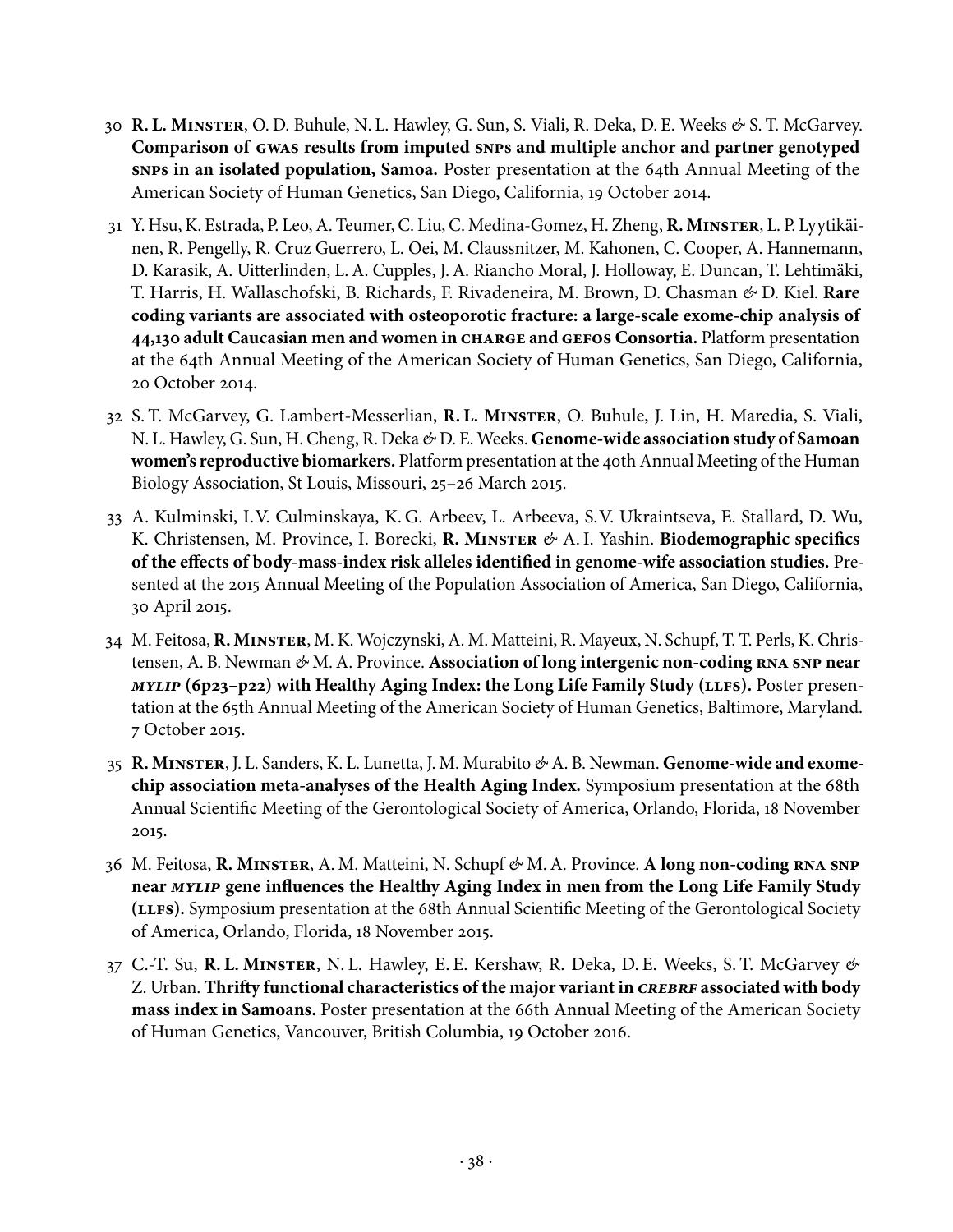- 38 **R. L. Minster**, N. L. Hawley, C.-T. Su, G. Sun, E. E. Kershaw, H. Chen, O. D. Buhule, J. Lin, M. S. Reupena, S. Viali, J. Tuitele, T. Naseri, Z. Urban, R. Deka, D. E. Weeks & S. T. McGarvey. A thrifty **variant in CREBRF** strongly influences body mass index in Samoans. Platform presentation at the 66th Annual Meeting of the American Society of Human Genetics, Vancouver, British Columbia, 19 October 2016.
- 39 M. M. Marron, R. M. Boudreau, K. Christensen, S. Cosentino, M. Feitosa, **R. L. Minster**, N. Schupf, P. Sebastiani, S. Ukraintseva, M. K. Wojczynski & A. B. Newman. **A novel healthy blood pressure phenotype is associated with better cardiovascular health and neuropsychological performance in the Long Life Family Study.** Poster presentation at the 2017 Epidemiology and Prevention and Lifestyle and Cardiometabolic Health Scientific Sessions of the American Heart Association, Portland, Oregon, 7 March 2017.
- 40 E. M. Russell, N. L. Hawley, G. Sun, H. Cheng, M. S. Reupena, S. Viali, R. Deka, D. E. Weeks, S. T. Mc-Garvey & R. L. MINSTER. Effects of the interaction between a *CREBRF* missense variant and body **mass index on diabetes risk in Samoans.** Poster presentation at the Annual University of Pittsburgh Graduate School of Public Health Dean's Day, Pittsburgh, Pennsylvania, 5 April 2017.
- 41 N. L. Hawley, D. E. Weeks, **R. L. Minster**, T. Naseri & S. T. McGarvey. **Identifying the optimal anthropometric indicators for cardiometabolic disease screening in Samoans.** Submitted for presentation at the 42nd Annual Meeting of the Human Biology Association, New Orleans, Louisiana, 19–20 April 2017.
- 42 A. Shur, S. T. McGarvey, N. L. Hawley, **R. L. Minster**, D. E. Weeks & T. Naseri. **Associations of thrifty CREBRF** variant with body fat distribution in Samoans. Submitted for presentation at the 42nd Annual Meeting of the Human Biology Association, New Orleans, Louisiana, 19–20 April 2017.
- 43 E. M. Russell, N. L. Hawley, G. Sun, H. Cheng, T. Naseri, M. S. Reupena, I. Miljkovic, R. Deka, D. E. Weeks, S. T. McGarvey & R. L. MINSTER. Effects of the interaction between a *CREBRF* mis**sense variant and body mass index on type 2 diabetes risk in Samoans.** Poster presentation at the 67th Annual Meeting of the American Society of Human Genetics, Orlando, Florida, 20 October 2017.
- 44 S. L. Rosenthal, **R. L. Minster**, N. L. Hawley, G. Sun, O. D. Buhule, H. Cheng, T. Naseri, M. S. Reupena, R. Deka, D. E. Weeks & S. T. McGarvey. A **CREBRF missense mutation substantially affects height in Samoans.** Poster presentation at the 67th Annual Meeting of the American Society of Human Genetics, Orlando, Florida, 20 October 2017.
- 45 A. L. Kuipers, E. J. M. Barinas-Mitchell, **R. L. Minster**, M. Wojczynski, L. Cristiansen, A. Kulminski, B. Thyagarajan & A. B. Newman. **Genome-wide linkage analysis of carotid artery traits in exceptionally long-lived families.** Poster presentation at the 2018 Epidemiology and Prevention and Lifestyle and Cardiometabolic Health Scientific Sessions of the American Heart Association, New Orleans, Louisiana, 21 March 2018.
- 46 E. M. Russell, N. L. Hawley, G. Sun, H. Cheng, M. S. Reupena, S. Viali, R. Deka, D. E. Weeks, S. T. Mc-Garvey & R. L. MINSTER. Effects of the interaction between a *CREBRF* missense variant and body **mass index on diabetes risk in Samoans.** Poster presentation at the Annual University of Pittsburgh Health Sciences Health Disparities Competition, Pittsburgh, Pennsylvania, 2 April 2018.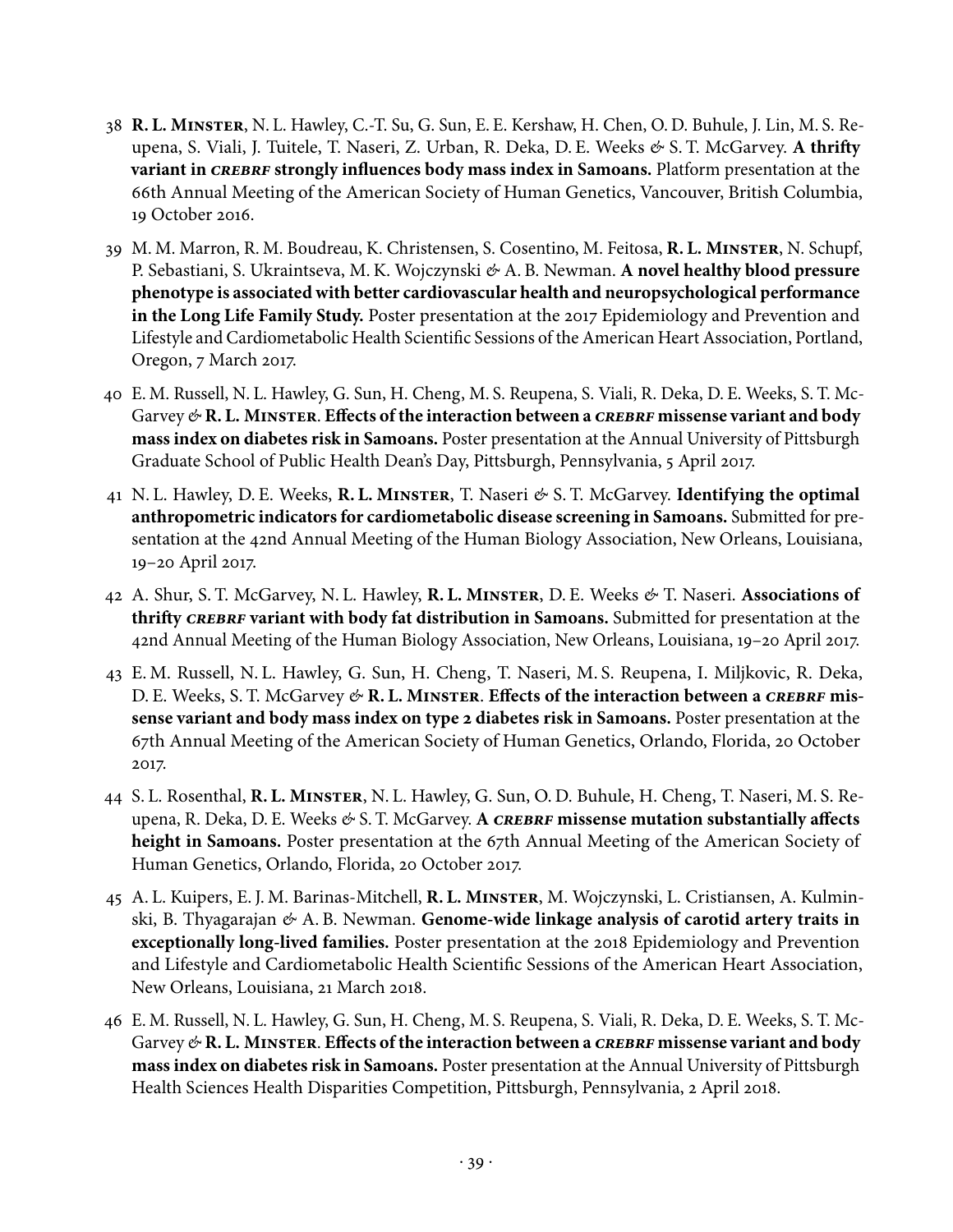- 47 E. M. Russell, N. L. Hawley, G. Sun, H. Cheng, M. S. Reupena, S. Viali, R. Deka, D. E. Weeks, S. T. Mc-Garvey & R. L. MINSTER. Effects of the interaction between a *CREBRF* missense variant and body **mass index on diabetes risk in Samoans.** Poster presentation at the Annual University of Pittsburgh Graduate School of Public Health Dean's Day, Pittsburgh, Pennsylvania, 6 April 2018.
- 48 B. M. Blobner, X. Wang, J. Chen, S. Sheng, **R. L. Minster**, D. E. Weeks & T. R. Kleyman. **The burden of rare enac variants associated with increases or decreases in blood pressure.** Poster presentation at the Annual University of Pittsburgh Graduate School of Public Health Dean's Day, Pittsburgh, Pennsylvania, 9 April 2018.
- 49 B. M. Blobner, X. Wang, J. Chen, S. Sheng, **R. L. Minster**, D. E. Weeks & T. R. Kleyman. **The burden of rare enac variants associated with increases or decreases in blood pressure.** Poster presentation at the Annual University of Pittsburgh Department of Medicine Research Day, Pittsburgh, Pennsylvania, 1 May 2018.
- 50 M. Krishnan, A. Phillips-Green, S. Altaf, T. J. Majors, M. Cadzow, E. M. Russell, L. Stamp, N. Dalbeth, **R. L. Minster**, N. L. Hawley, T. Naseri, M. S. Reupena, R. Deka, S. T. McGarvey, D. E. Weeks, T. R. Merriman & R. Murphy. Association of FTO-rs9939609 with body mass index in a fixed-effect **meta-analysis of the Aotearoa/New Zealand Polynesian and other Pacic populations.** Poster presentation at the 68th Annual Meeting of the American Society of Human Genetics, San Diego, California, 17 October 2018.
- 51 E. M. Russell, J. C. Carlson, N. L. Hawley, G. Sun, H. Cheng, T. Naseri, M. S. Reupena, R. Deka, S. T. McGarvey, D. E. Weeks & R. L. MINSTER with the TOPMed Diabetes Working Group. Genomewide association study of type 2 diabetes phenotypes in Samoans. Poster presentation at the 68th Annual Meeting of the American Society of Human Genetics, San Diego, California, 17 October 2018.
- 52 A. L. Kuipers, M. K. Wojczynski, E. J. M. Barinas-Mitchell, **R. L. Minster**, L. Wang, L. Chistiansen, A. Kulminski, B. Thyagarajan, M. A. Province & A. B. Newman. **Common variants do not explain signicant linkage peaks of carotid artery traits in exceptionally long-lived families.** Poster presentation at the 68th Annual Meeting of the American Society of Human Genetics, San Diego, California, 17 October 2018.
- 53 J. C. Carlson, N. L. Hawley, G. Sun, H. Cheng, T. Naseri, M. S. Reupena, R. Deka, S. T. McGarvey, **R. L. Minster** & D. E. Weeks with the NHLBI Trans-Omics for Precision Medicine (TOPMed) Consortium. Creating population-specific reference panels for improved genotype imputation. Platform presentation at the 68th Annual Meeting of the American Society of Human Genetics, San Diego, California, 18 October 2018.
- 54 **R. L. Minster**, E. M. Russell, J. C. Carlson, N. L. Hawley, G. Sun, H. Cheng, T. Naseri, M. S. Reupena, R. Deka, S. T. McGarvey & D. E. Weeks with the TOPMed Diabetes Working Group. **Rare variation in and near crebrf and association with fasting glucose in non-Polynesian participants in the topmed Program.** Poster presentation at the 68th Annual Meeting of the American Society of Human Genetics, San Diego, California, 19 October 2018.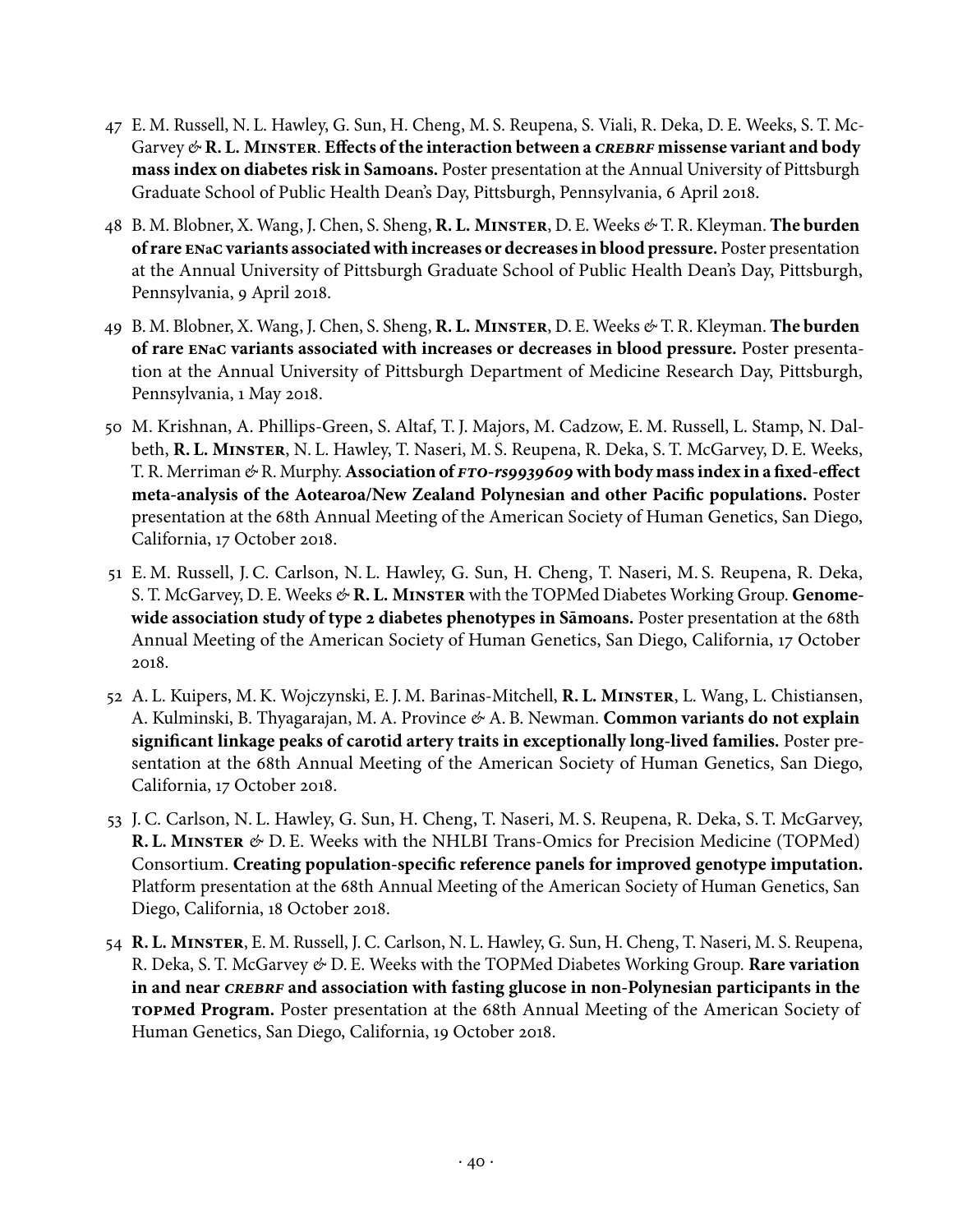- 55 A. L. Kuipers, S. Andersen, **R. L. Minster**, E. J. M. Barinas-Mitchell, K. Christensen, M. Feitosa, S. Cosentino & A. B. Newman. **Correlation between vascular aging and functional decline in** exceptionally long-lived families. Poster presentation at the American Heart Association's Scientific Sessions 2018, Chicago, Illinois, 11 November 2018.
- 56 S. T. McGarvey, R. L. MINSTER, D. E. Weeks, A. Pomer, R. Deka, T. Naseri, A. Wetzel & N. L. Hawley. Longitudinal adiposity change over 7-8 years and *CREBRF* p.Arg457Gln genotype among **Samoans.** Poster presentation at ObesityWeek 2018, the Combined Annuals Meetings of the American Society for Metabolic & Bariatric Surgery and the Obesity Society, Nashville, Tennessee, 11-15 November 2018.
- 57 D. N. Harris, M. D. Kessler, A. C. Shetty, D. E. Weeks, **R. L. Minster**, S. Browning, E. E. Cochrane, R. Deka, N. L. Hawley, M. S. Reupena, T. Naseri, Trans-Omics For Precision Medicine Consortium, TOPMed Population Genetics Working Group, S. T. McGarvey & T. D. O'Connor. **Recent Samoan population history suggests dynamic population size changes and migrations** Submitted for presentation at the 2019 Meeting of the Society for Molecular Biology and Evolution, Manchester, United Kingdom, 21–25 July 2019.
- 58 R. A. Sherlala, C. M. Kammerer, A. L. Kuipers, M. K. Wojczynski, S.V. Ukraintseva, M. F. Feitosa, J. Mengel-From, J. M. Zmuda & R. L. MINSTER. Assessing age, BMI, and genetic effects on serum **igf-1 in the Long Life Family Study.** Poster presentation at the 69th Annual Meeting of the American Society of Human Genetics, Houston, Texas, 16 October 2019.
- 59 J. Tiner, N. L. Hawley, D. E. Weeks, **R. L. Minster**, G. Sun, H. Cheng, R. Deka, T. Naseri, M. S. Reupena, A. Pomer  $\&$  S. T. McGarvey. The utility of combining *CREBRF* genotype with BMI to screen **Samoans for type 2 diabetes.** Poster presentation at the 69th Annual Meeting of the American Society of Human Genetics, Houston, Texas, 16 October 2019.
- 60 M. Krishnan, M. Leask, T. J. Major, J. C. Carlson, J. Z. Zhang, E. M. Russell, **R. L. Minster**, D. E. Weeks, N. L. Hawley, T. Naseri, M. S. Reupena, R. Deka, S. T. McGarvey, N. Dalbeth, J. de Zoysa, R. Murphy, L. Stamp, J. Harré Hindmarsh, T. R. Merriman & J. Moors for the TOPMed Lipids Working Group. A novel variant in CETP is associated with higher HDL-cholesterol in people of **Polynesian ancestry.** Poster presentation at the 69th Annual Meeting of the American Society of Human Genetics, Houston, Texas, 16 October 2019.
- 61 J. C. Carlson, E. M. Russell, J. Z. Zhang, N. L. Hawley, J. Moors, H. Cheng, N. Dalbeth, J. de Zoysa, J. Harré Hindmarsh, R. Murphy, T. Naseri, M. S. Reupena, L. Stamp, J. Tuitele, R. Deka, S. T. McGarvey, T. R. Merriman, D. E. Weeks & R. L. MINSTER for the TOPMed Lipids Working Group. A large effect, Polynesian-specific, stop-gained variant in **BTNL9** is associated with atherogenic lipid profiles. Poster presentation at the 69th Annual Meeting of the American Society of Human Genetics, Houston, Texas, 18 October 2019.
- 62 Z. Erdoğan-Yıldırım, J. C. Carlson, A. Pomer, N. L. Hawley, H. Cheng, T. Naseri, M. S. Reupena, R. Deka, G. Lambert-Messerlian, S. T. McGarvey, D. E. Weeks & R. L. MINSTER for the TOPMed Reproductive Health Working Group. **Identification of susceptibility loci for reproductive traits in Samoan women.** Poster presentation at the 69th Annual Meeting of the American Society of Human Genetics, Houston, Texas, 18 October 2019.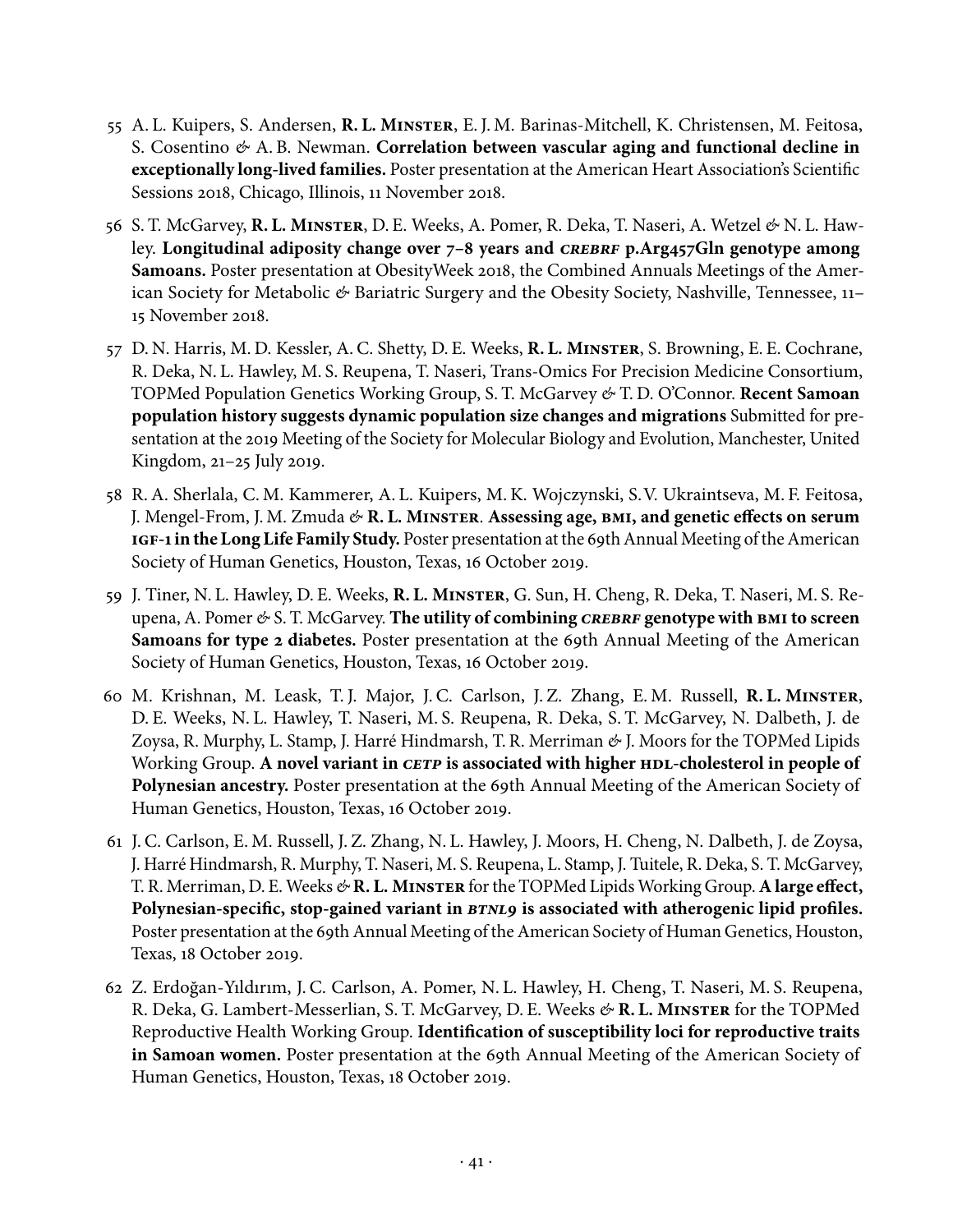- 63 E. M. Russell, D. N. Harris, J. C. Carlson, J. Z. Zhang, N. L. Hawley, H. Cheng, T. Naseri, M. S. Reupena, I. Y. Chen, R. C. Rao, A. C. Hsiung, L.-M. Chuang, W. Sheu, D. Darbar, R. Deka, T. D. O'Connor, S. T. McGarvey, D. E. Weeks & R. L. MINSTER for the TOPMed Population Genetics Working Group. **Evidence of natural selection in Samoans is associated with BMI and the immune system.** Poster presentation at the 69th Annual Meeting of the American Society of Human Genetics, Houston, Texas, 18 October 2019.
- 64 J. Z. Zhang, J. C. Carlson, N. L. Hawley, G. Sun, H. Cheng, T. Naseri, M. S. Reupena, R. Deka, S. T. Mc-Garvey, R. L. MINSTER & D. E. Weeks. A multivariate Bayesian genetic association analysis of a **crebrf variant and adiposity-related phenotypes.** Poster presentation at the 69th Annual Meeting of the American Society of Human Genetics, Houston, Texas, 17 October 2019.
- 65 J. C. Carlson, J. Z. Zhang, N. L. Hawley, B. M. Blobner, H. Cheng, T. Naseri, M. S. Reupena, S. Viali, J. Tuitele, R. Deka, S. T. McGarvey, **R. L. Minster** & D. E. Weeks with the TOPMed Blood Pressure Working Group. **Samoan genome-wide association studies identify novel associations with blood pressure phenotypes.** Poster presentation at the 70th Annual Meeting of the American Society of Human Genetics, Virtual Meeting, 27–31 October 2020.
- 66 C.W. K. Chiang, M. Lin, H. Sun, E. M. Russell, **R. L. Minster**, T. F. Chan, T. Naseri, M. S. Reupena, A. Lum-Jones, I. Cheng, L. R. Wilkens, L. Le Marchand & C. A. Haiman. **The challenges to study the impact of Polynesian genetic ancestry on the architecture of complex traits in Native Hawaiians.** Poster presentation at the 70th Annual Meeting of the American Society of Human Genetics, Virtual Meeting, 27–31 October 2020.
- 67 Z. Erdoğan-Yıldırım, J. C. Carlson, J. Z. Zhang, A. Pomer, N. L. Hawley, H. Cheng, T. Naseri, M. S. Reupena, R. Deka, G. M. Lambert-Messerlian, S. T. McGarvey, D. E. Weeks & R. L. MINSTER with the TOPMed Reproductive Health Working Group. **Genome-wide association study of high vs low risk of polycystic ovarian syndrome in Samoan women.** Poster presentation at the 70th Annual Meeting of the American Society of Human Genetics, Virtual Meeting, 27–31 October 2020.
- 68 H. Fu, N. L. Hawley, J. C. Carlson, E. M. Russell, H. Cheng, T. Naseri, M. S. Reupena, R. Deka, C. C. Choy, S. T. McGarvey, **R. L. MINSTER** & D. E. Weeks. The missense variant, rs373863828, in **crebrf plays a role in longitudinal changes in bmi across adulthood.** Poster presentation at the 70th Annual Meeting of the American Society of Human Genetics, Virtual Meeting, 27–31 October 2020.
- 69 L. Heinsberg, D. E. Weeks, S. A. Alexander, E. A. Crago, **R. L. Minster**, S. M. Poloyac & Y. P. Conley. **Associations between dna methylation trajectories for genes regulating iron homeostasis and patient outcomes up to one year after subarachnoid hemorrhage.** Poster presentation at the 70th Annual Meeting of the American Society of Human Genetics, Virtual Meeting, 27–31 October 2020.
- 70 M. Krishnan, M. A. Taub, J. C. Carlson, H. Cheng, T. Naseri, M. S. Reupena, R. Deka, N. L. Hawley, S. T. McGarvey, D. E. Weeks, R. A. Mathias & R. L. MINSTER with the TOPMed Hematology & Hemostasis and the TOPMed Structural Variation Working Groups. **Genome-wide association study of telomere length in individuals of Samoan ancestry.** Poster presentation at the 70th Annual Meeting of the American Society of Human Genetics, Virtual Meeting, 27–31 October 2020.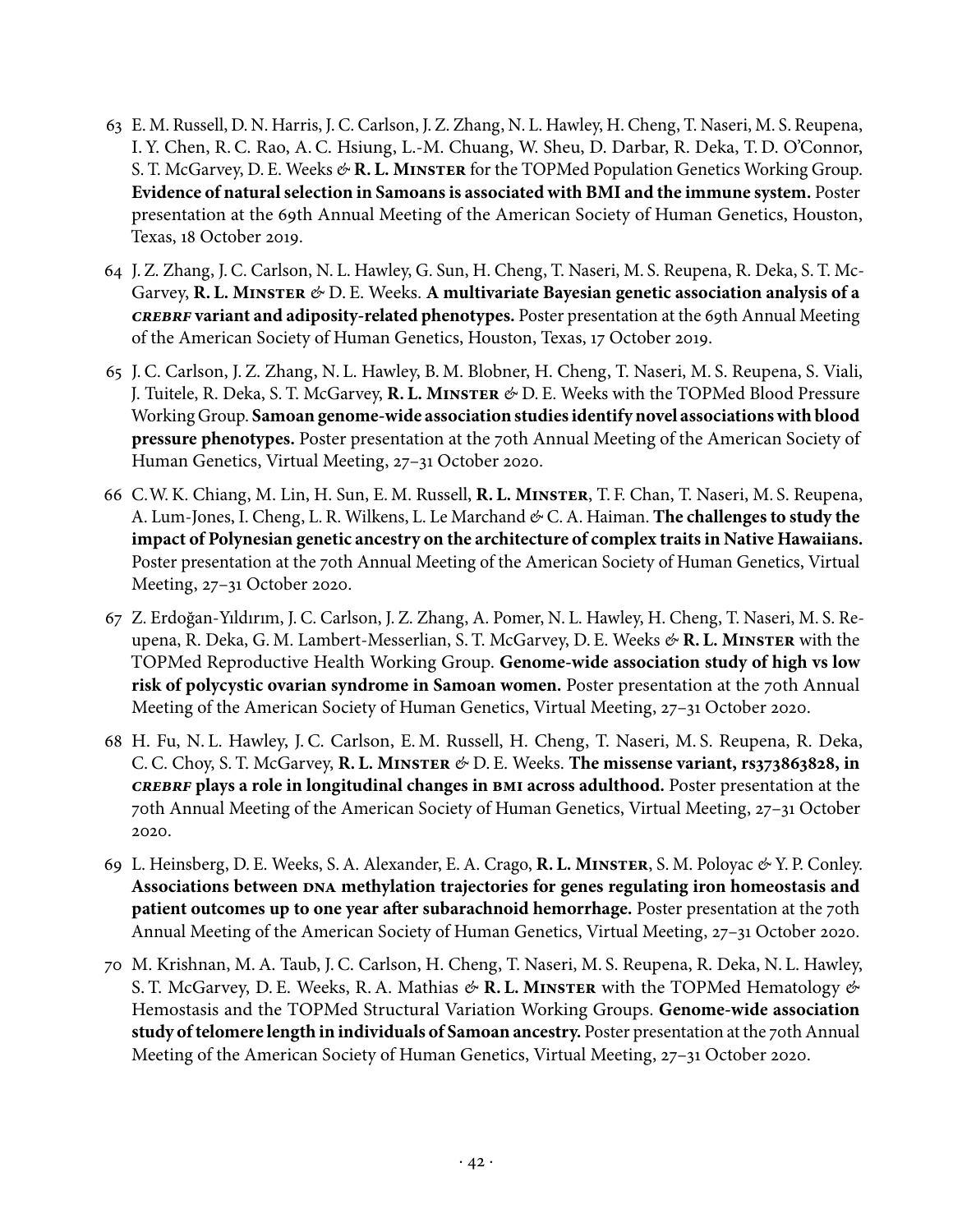- 71 **R. L. Minster**, J. C. Carlson, J. Z. Zhang, N. L. Hawley, S. L. Rosenthal, H. Cheng, T. Naseri, M. S. Reupena, S. Viali, J. Tuitele, R. Deka, S. T. McGarvey & D. E. Weeks with the TOPMed Anthropometry–Adiposity Working Group. **Genome-wide association study of height in Samoan individuals.** Poster presentation at the 70th Annual Meeting of the American Society of Human Genetics, Virtual Meeting, 27–31 October 2020.
- 72 E. M. Russell, A. C. Rivara, H. Fu, H. Cheng, T. Naseri, M. S. Reupena, E. E. Kershaw, R. Deka, D. E. Weeks, S. T. McGarvey, **R. L. MINSTER** & N. L. Hawley. Association of a missense variant in **CREBRF** with type 2 diabetes and fasting glucose in a longitudinal Samoan cohort. Poster presentation at the 70th Annual Meeting of the American Society of Human Genetics, Virtual Meeting, 27–31 October 2020.
- 73 A. C. Rivara, E. M. Russell, S. Viali, M. S. Reupena, T. Naseri, **R. L. Minster**, D. E. Weeks, S. T. Mc-Garvey & N. L. Hawley. **Care cascade engagement and characteristics of diabetes awareness in** adult Samoans in 2010 and 2018. Poster presentation at the 81st Scientific Sessions of the American Diabetes Association, Virtual Meeting, 25–29 June 2021.
- 74 S. Liu, H. Fu, N. L. Hawley, J. C. Carlson, A. Pomer, E. M. Russell, H. Cheng, T. Naseri, M. S. Reupena, R. Deka, C. C. Choy, E. E. Kershaw, S. T. McGarvey, **R. L. Minster**, D. E. Weeks. **Genetic variation in/near lipc, mgat1, and apoa1 is associated with longitudinal change in serum lipid levels in Samoan adults.** Submitted for poster presentation at the 71th Annual Meeting of the American Society of Human Genetics, Virtual Meeting, 18–22 October 2021.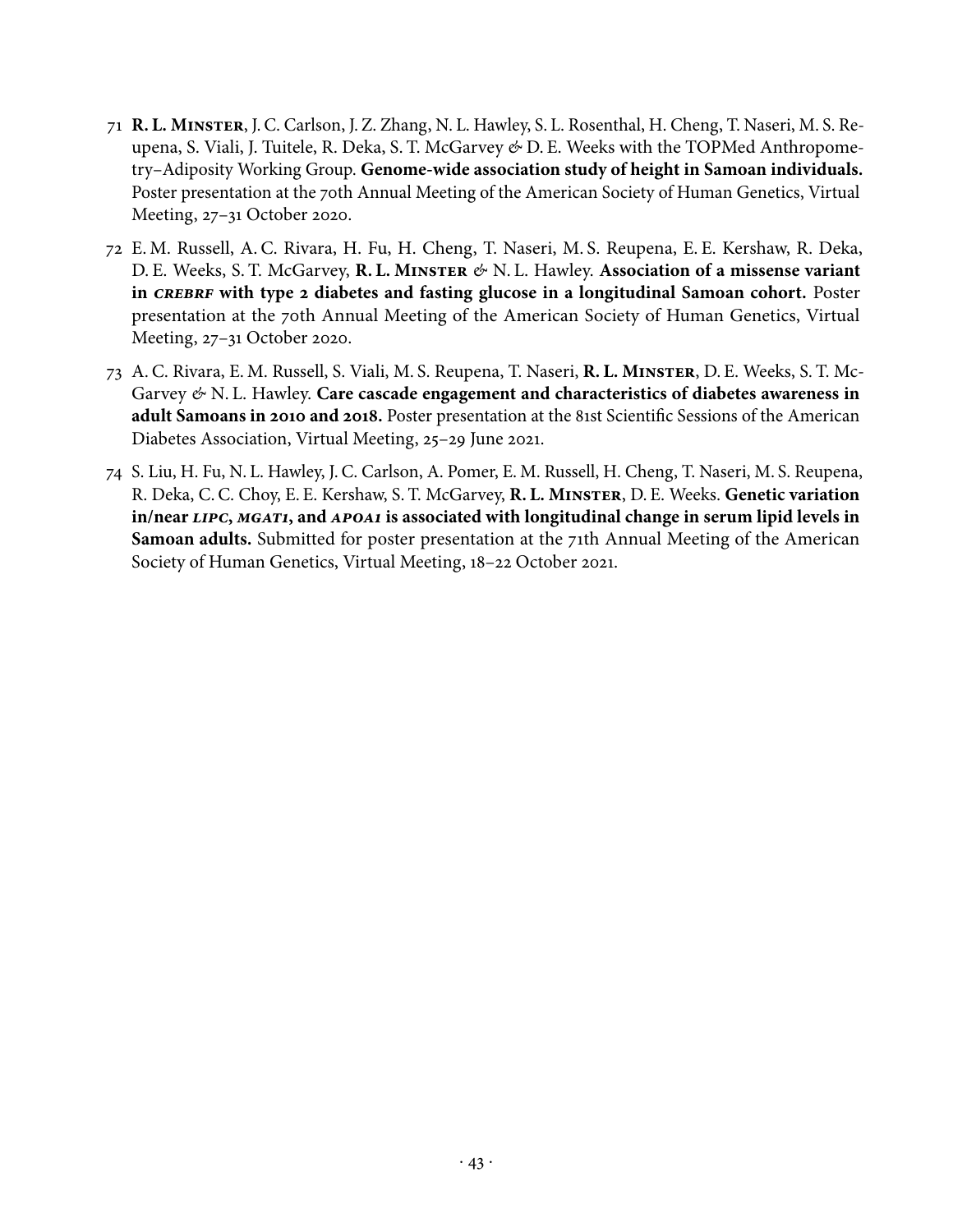### **service — university & professionally related service**

# **University / Institution of Higher Learning**

| Dates         | Committee                                                                                               | Position                                                                     |
|---------------|---------------------------------------------------------------------------------------------------------|------------------------------------------------------------------------------|
| 2007          | <b>Strategic Planning Committee</b><br>Department of Human Genetics                                     | Member                                                                       |
| 2011-2014     | Core Curriculum Committee<br>Graduate School of Public Health                                           | Member                                                                       |
| $2014 - 2018$ | Program Committee<br>Master of Public Health Program                                                    | Member                                                                       |
| $2014 - 2018$ | <b>Faculty Diversity Committee</b><br>Graduate School of Public Health                                  | Dept of Human Genetics Representative                                        |
| 2016-2017     | Pitt Public Health Magazine Review Committee<br>Graduate School of Public Health                        | <b>Faculty Diversity Committee</b><br>Representative                         |
| 2016-2018     | <b>Faculty Diversity Committee</b><br>Graduate School of Public Health                                  | Co-Chair                                                                     |
| 2016-2018     | Council<br>Graduate School of Public Health                                                             | Voting Member<br>Seated as Co-Chair of<br><b>Faculty Diversity Committee</b> |
| 2017          | Global Health Advisory Committee<br>Graduate School of Public Health                                    | Member                                                                       |
| $2017 - 2018$ | Associate Vice Provost for Faculty's<br><b>Diversity Chairs Committee</b><br>University of Pittsburgh   | Member                                                                       |
| 2018          | Genetic Counseling Program Thesis Review/<br><b>Reaccreditation Committee</b><br>Dept of Human Genetics | Member                                                                       |
| $2018-$       | <b>Facility Committee</b><br>Dept of Human Genetics                                                     | Member                                                                       |
| $2018-$       | Communication & Events Committee<br>Dept of Human Genetics                                              | Member                                                                       |
| $2018-$       | <b>Computing Resources Committee</b><br>Dept of Human Genetics                                          | Member                                                                       |
| 2018-2019     | <b>Faculty Senate Executive Committee</b><br>Graduate School of Public Health                           | President-Elect                                                              |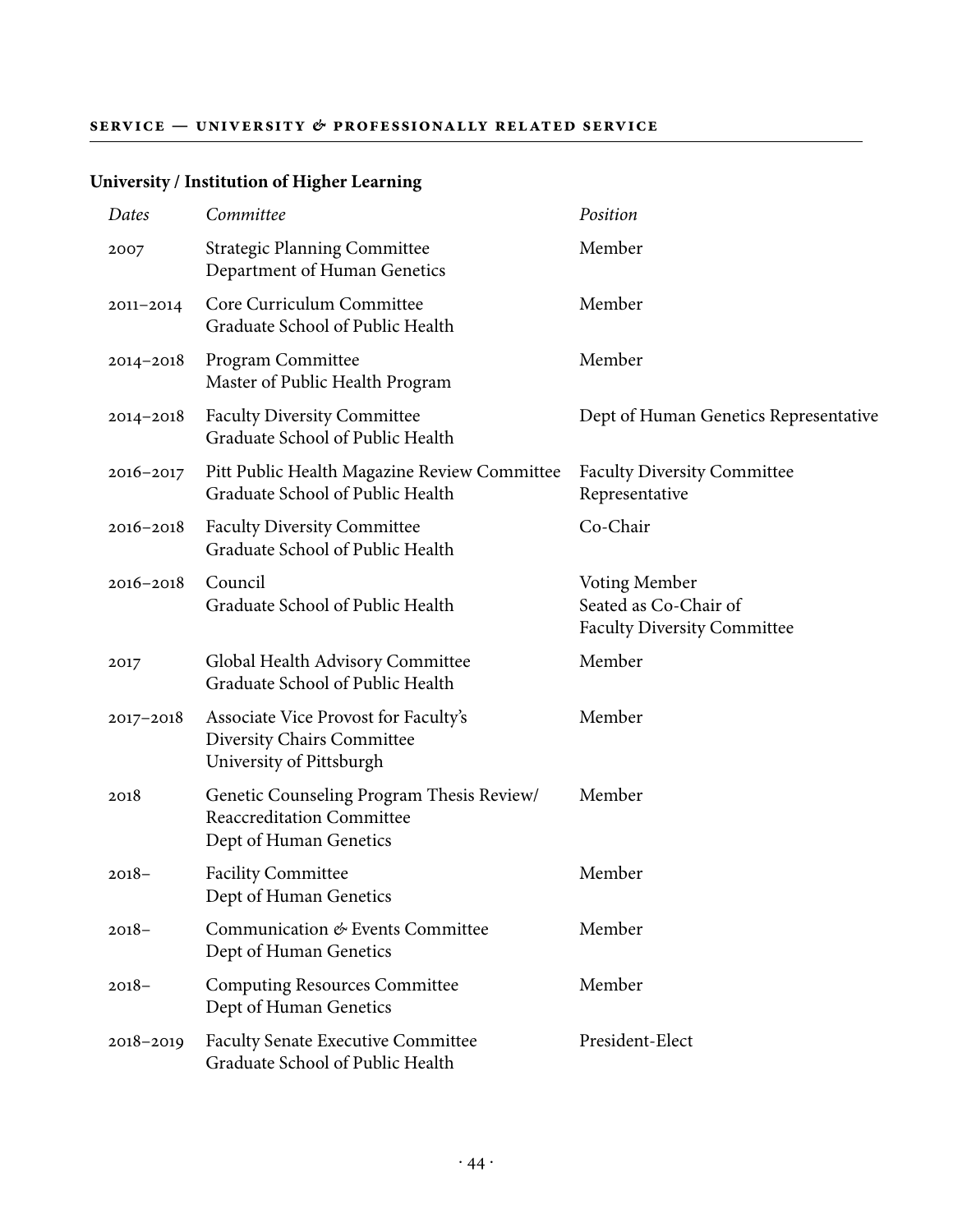# **University / Institution of Higher Learning**

| Dates     | Committee                                                                                                 | Position                                |
|-----------|-----------------------------------------------------------------------------------------------------------|-----------------------------------------|
| $2018-$   | Council<br>Graduate School of Public Health                                                               | Voting Member<br>Seated as FSEC Officer |
| 2019-2020 | <b>Faculty Senate Executive Committee</b><br>Graduate School of Public Health                             | President                               |
| $2020 -$  | <b>Faculty Senate Executive Committee</b><br>Graduate School of Public Health                             | Immediate Past President                |
| $2019-$   | Alumni Awards Commitee<br>Graduate School of Public Health                                                | Member                                  |
| $2019-$   | Curriculum Committee<br>Department of Human Genetics                                                      | Member                                  |
| $2019-$   | <b>Admissions Committee</b><br>Department of Human Genetics                                               | Member                                  |
| $2020 -$  | C.C & Clara Li Endowed Scholarship<br><b>Award Committee</b><br>Department of Human Genetics              | Member                                  |
| 2020      | <b>Research Assistant Professor Search Committee</b><br>Department of Human Genetics                      | Member                                  |
| Dates     | Activity                                                                                                  | Position                                |
| $2011 -$  | Department Retreat Poster Session<br>Department of Human Genetics                                         | Coordinator                             |
| $2011 -$  | Journal Club<br>Department of Human Genetics                                                              | Mentor                                  |
| $2013-$   | Dean's Day Competition<br>Graduate School of Public Health                                                | <b>Faculty Judge</b>                    |
| $2013 -$  | Research in Progress Seminar Series<br>Graduate School of Public Health                                   | Mentor                                  |
| $2015 -$  | <b>Department Retreat</b><br>Department of Human Genetics                                                 | Director                                |
| 2017      | Panel: "Health Equity through Action on<br>the Social Determinants of Health"<br>Center for Health Equity | Moderator                               |
| 2017      | Competitive Medical Research Fund Grant<br>Center for Research, Health Sciences                           | Reviewer                                |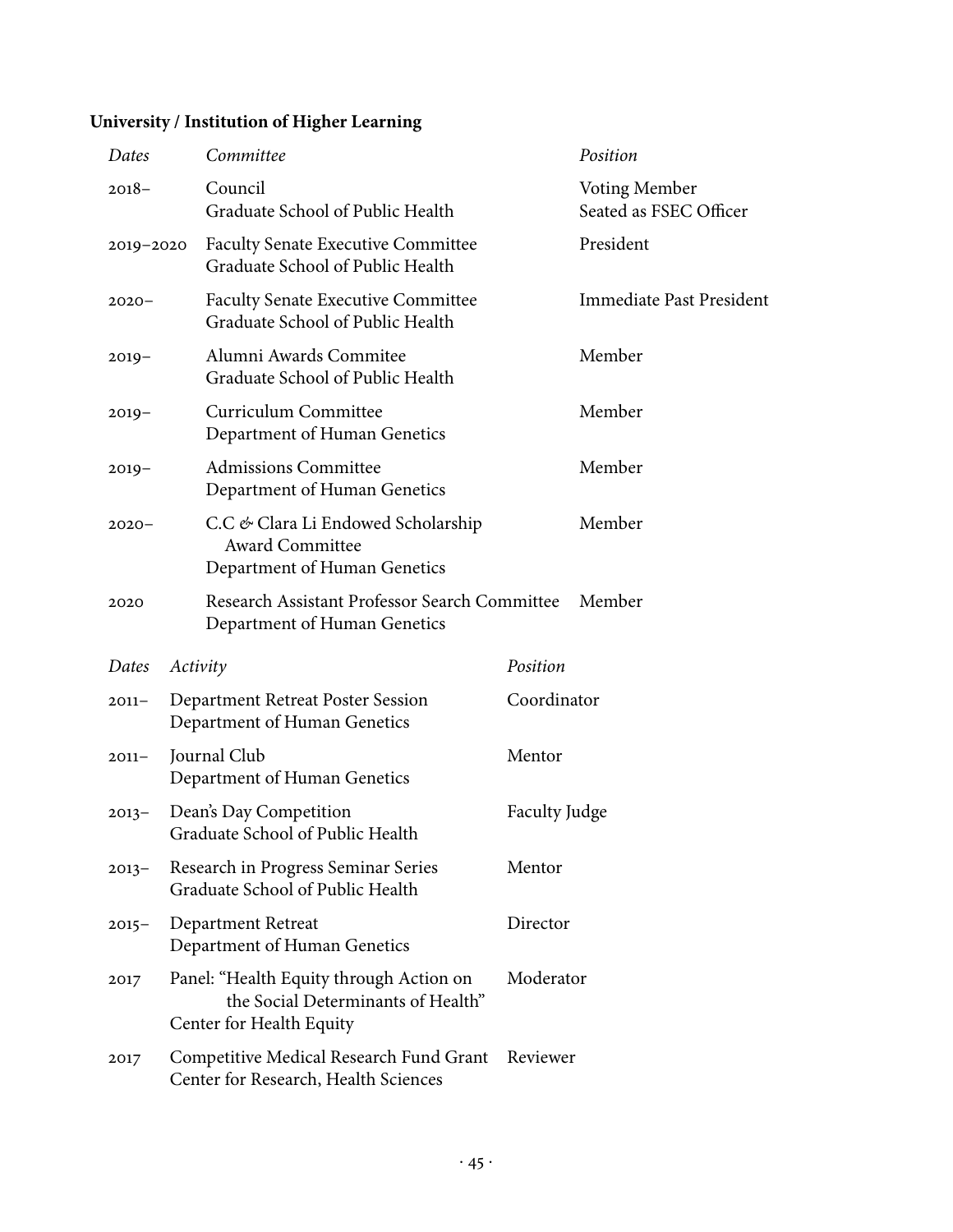| Dates Activity                       | Position         |
|--------------------------------------|------------------|
| 2019 – M.S. in Genome Bioinformatics | Program Director |
| Department of Human Genetics         |                  |

# **Consortium Committees & Working Groups**

| Date | Position                            | Organization & Nature of Activity                                                       |
|------|-------------------------------------|-----------------------------------------------------------------------------------------|
|      | 2015 – Publications Committee       | NHLBI Trans-Omics in Precision Medicine Program                                         |
|      |                                     | 2015- Population Genetics Working Group NHLBI Trans-Omics in Precision Medicine Program |
|      | 2015 - Analysis Working Group       | NHLBI Trans-Omics in Precision Medicine Program                                         |
|      | 2017 - Blood Pressure Working Group | NHLBI Trans-Omics in Precision Medicine Program                                         |

## **Manuscript & Other Document / Publication Review**

|               | Dates Journal Title   |
|---------------|-----------------------|
| $2011 - JAMA$ |                       |
|               | 2015- BMC Med. Genet. |

- 2016– Eur. J. Clin. Nutr.
- 2018– Ann. Hum. Biol.
- 2019– Diabetologia
- 2021– Front. Genet.
- 2021– BMC Med. Res. Methodol.

## **Study Sections, Review Panels & Advisory Boards**

| Date | Position | Organization & Nature of Activity                                                                                                                                        |
|------|----------|--------------------------------------------------------------------------------------------------------------------------------------------------------------------------|
| 2020 | Reviewer | Special Emphasis Panel · NIH NHGRI<br>RFA-HG-20-001<br>Polygenic risk scores (PRS) methods and analysis<br>for populations of diverse ancestry-Study sites (UO1)         |
| 2020 | Reviewer | Special Emphasis Panel · NIH NHGRI<br>RFA-HG-20-002<br>Polygenic risk scores (PRS) methods and analysis<br>for populations of diverse ancestry—Coordinating center (voi) |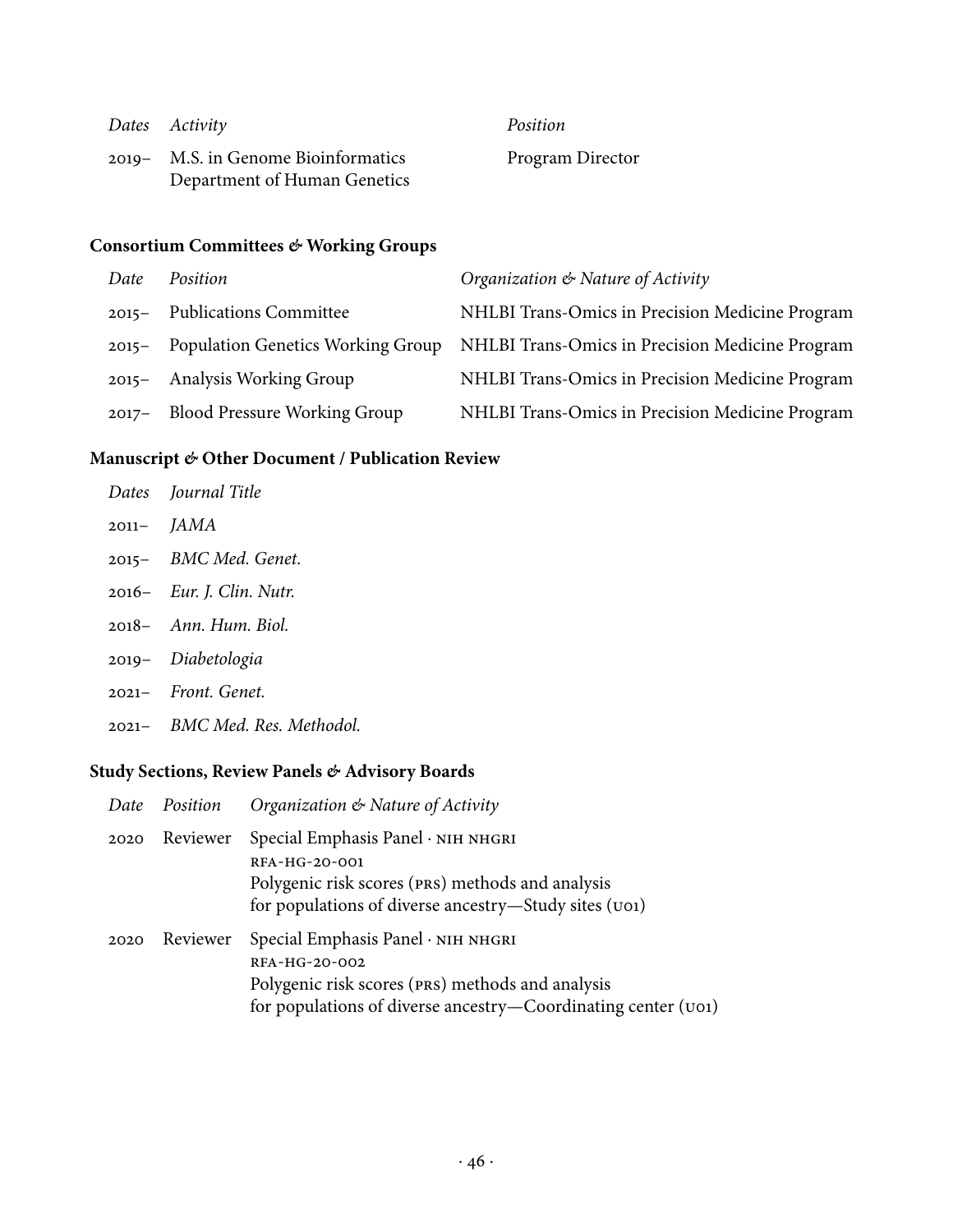# **Service to Governmental & Other Public Organizations**

| Dates       | Position           | Type of Service and/or Agency                                      |
|-------------|--------------------|--------------------------------------------------------------------|
| 2011, 2013- | Reviewer           | <b>DNA Day Essay Contest</b><br>American Society of Human Genetics |
| 2017        | Minority Inspector | <b>General Election</b><br>Collier Township District 6             |
| $2018-$     | Majority Inspector | Special $\&$ Primary Elections<br>Collier Township District 6      |
| 2019        | Judge of Elections | Special Election<br>Collier Township District 6                    |
| $2019-$     | Trainer            | <b>Conflict Resolution</b><br>National Health Corps Pittsburgh     |

### **service — public & community-related service**

## **Service to Community-Based Organizations**

| Dates                 | Position                                                    | Organization                                        | Type of Service |
|-----------------------|-------------------------------------------------------------|-----------------------------------------------------|-----------------|
| 1999-2009             | Operations<br>Varsity Marching Band                         | Department of Bands<br>University of Pittsburgh     | Volunteer       |
| $2001 -$              | Advisor, $\Gamma\Omega$ Chapter<br>University of Pittsburgh | $T B \Sigma$<br>National Honorary Band Sorority     | Volunteer       |
| $2001 - 2006$         | Treasurer                                                   | Pitt Band Alumni Council                            | Volunteer       |
| $2002 -$              | Jūdō Instructor<br>Adults' and Children's Classes           | Kim's Martial Arts & Fitness                        | Volunteer       |
| 2003-2009<br>$2017 -$ | <b>Assistant Instructor</b><br>Fall & Spring Jūdō Classes   | University of Pittsburgh                            | Volunteer       |
| 2004-2005             | Treasurer,<br><b>Board of Directors</b>                     | <b>Blackspace Arts</b><br>Non-profit arts incubator | Volunteer       |
| $2006-$               | Certified National Referee                                  | USA Judo                                            | Volunteer       |
| $2006-$               | Member,<br>Refereeing Committee                             | Pennsylvania Judo                                   | Volunteer       |
| 2006                  | Clinician<br><b>State Refereeing Clinic</b>                 | Pennsylvania Judo                                   | Volunteer       |
| $2006 - 2008$         | President                                                   | Pitt Band Alumni Council                            | Volunteer       |
| $2006 - 2008$         | Member,<br><b>Board of Directors</b>                        | Pitt Alumni Association                             | Volunteer       |